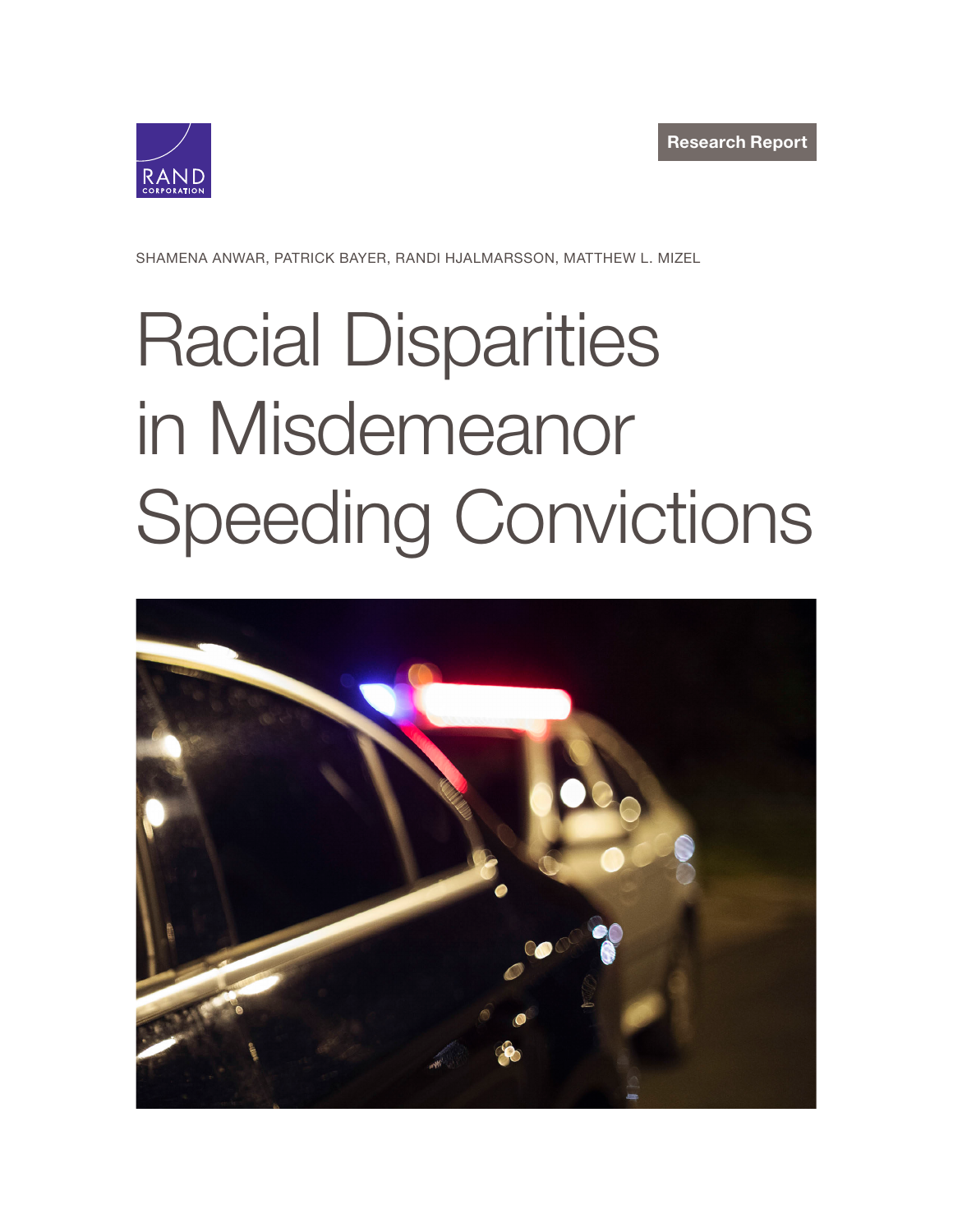For more information on this publication, visit **[www.rand.org/t/RRA1317-1](http://www.rand.org/t/RRA1317-1)**.

#### About RAND

The RAND Corporation is a research organization that develops solutions to public policy challenges to help make communities throughout the world safer and more secure, healthier and more prosperous. RAND is nonprofit, nonpartisan, and committed to the public interest. To learn more about RAND, visit [www.rand.org](http://www.rand.org).

#### Research Integrity

Our mission to help improve policy and decisionmaking through research and analysis is enabled through our core values of quality and objectivity and our unwavering commitment to the highest level of integrity and ethical behavior. To help ensure our research and analysis are rigorous, objective, and nonpartisan, we subject our research publications to a robust and exacting quality-assurance process; avoid both the appearance and reality of financial and other conflicts of interest through staff training, project screening, and a policy of mandatory disclosure; and pursue transparency in our research engagements through our commitment to the open publication of our research findings and recommendations, disclosure of the source of funding of published research, and policies to ensure intellectual independence. For more information, visit [www.rand.org/about/principles.](http://www.rand.org/about/principles)

RAND's publications do not necessarily reflect the opinions of its research clients and sponsors.

Published by the RAND Corporation, Santa Monica, Calif. © 2021 RAND Corporation RAND<sup>®</sup> is a registered trademark.

*Cover: TheLux/Getty Images*

#### Limited Print and Electronic Distribution Rights

This document and trademark(s) contained herein are protected by law. This representation of RAND intellectual property is provided for noncommercial use only. Unauthorized posting of this publication online is prohibited. Permission is given to duplicate this document for personal use only, as long as it is unaltered and complete. Permission is required from RAND to reproduce, or reuse in another form, any of its research documents for commercial use. For information on reprint and linking permissions, please visit [www.rand.org/pubs/permissions.](http://www.rand.org/pubs/permissions)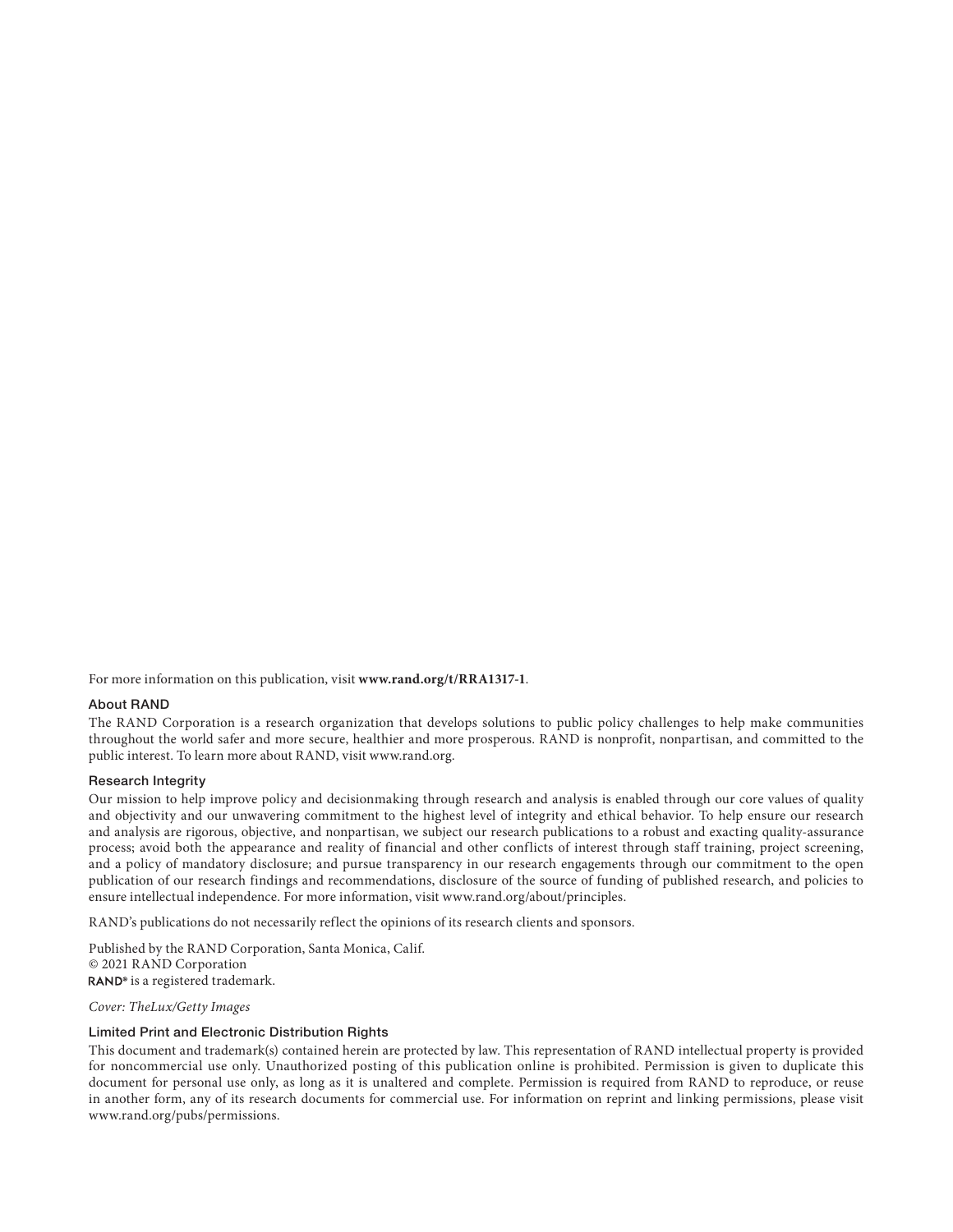# About This Report

Virginia law states that any motorist pulled over for driving 20 miles per hour (mph) or more over the speed limit or driving in excess of 80 mph at any speed limit (or 85 mph as of July 2020) is eligible for a reckless driving citation, which is a Class 1 misdemeanor violation. However, both law enforcement officers and the courts can use discretion to reduce the misdemeanor charge to a simple traffic infraction. In this report, we use data on speeding violations in 18 Virginia counties over a nine-year period to examine whether there are racial disparities in who benefits from this discretion and why these racial disparities might exist.

#### Justice Policy Program

RAND Social and Economic Well-Being is a division of the RAND Corporation that seeks to actively improve the health and social and economic well-being of populations and communities throughout the world. This research was conducted in the Justice Policy Program within RAND Social and Economic Well-Being. The program focuses on such topics as access to justice, policing, corrections, drug policy, and court system reform, as well as other policy concerns pertaining to public safety and criminal and civil justice. For more information, email [justicepolicy@rand.org.](mailto:justicepolicy@rand.org)

#### Funding

Funding for this research was provided by gifts from RAND supporters and income from operations.

#### Acknowledgments

We are extremely grateful to Gene Burinsky for assistance with data collection and to John Engberg for providing feedback on an earlier version of this report.

Our quality assurance reviewers, Megan Stevenson of the University of Virginia and Roland Sturm of RAND, made invaluable contributions to the clarity and comprehensiveness of this report. We thank them for making the time to provide such perceptive reviews.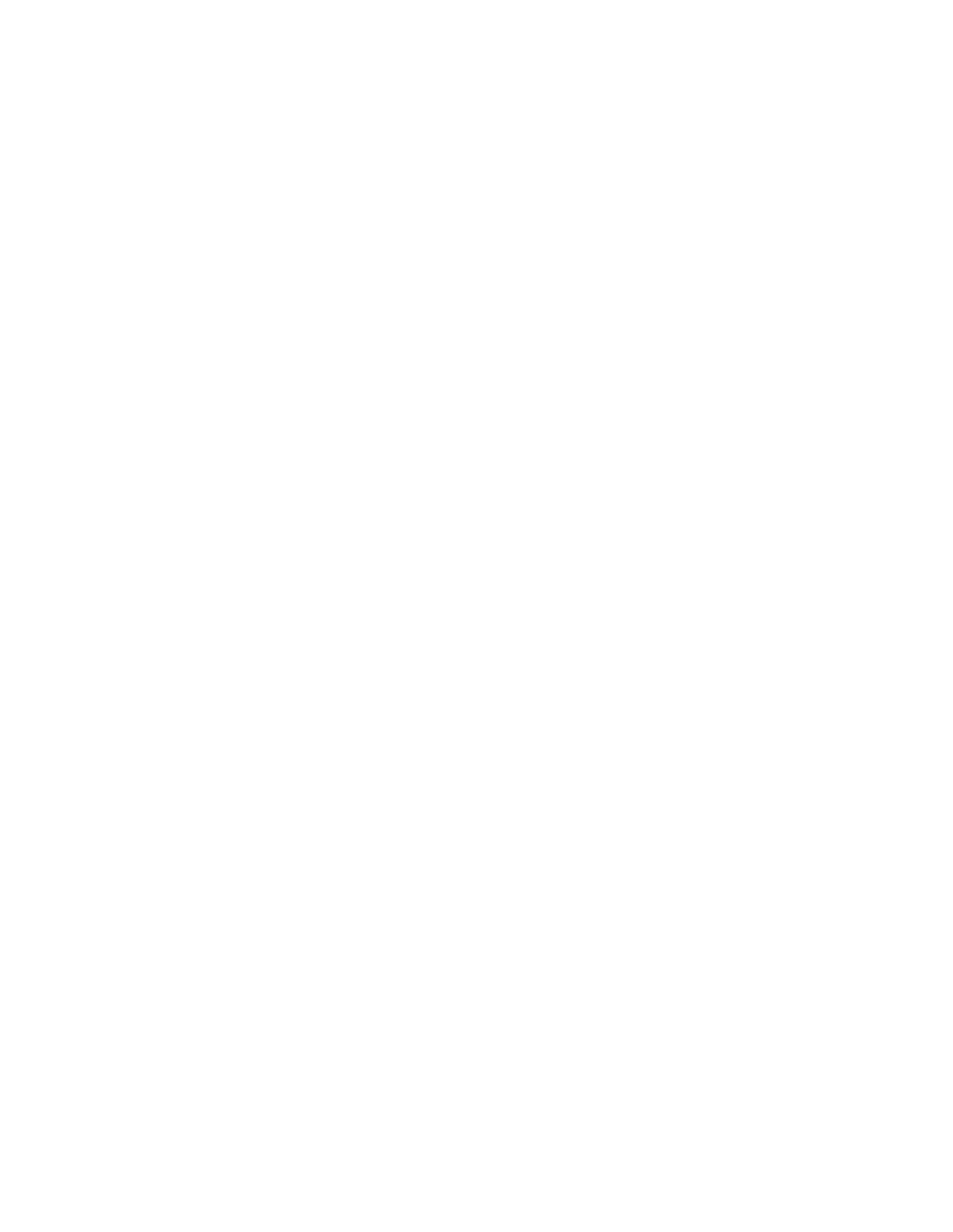## **Summary**

Twenty-five U.S. states designate excessive speeding as a criminal misdemeanor, and an estimated 20 million such cases are filed each year. A misdemeanor is a more serious charge than a traffic infraction (e.g., a speeding ticket) and carries both higher penalties and the possibility of a criminal record. When motorists are caught speeding in a range that qualifies as a misdemeanor, law enforcement officials have discretion in whether to charge the motorist with a misdemeanor, and courts have discretion in whether to convict the motorist of any misdemeanor charge issued by law enforcement. The expectation of a fair legal system is that this discretion is exercised without systemic biases.

In this study, we used data from all speeding citations issued in 18 Virginia counties over a nine-year period to examine whether the percentage of misdemeanor-eligible motorists who were convicted of a misdemeanor varied by race. To better understand how racial disparities can arise and what policies might work best to reduce them, we decomposed the observed racial disparity into some of its root causes. Specifically, we conducted regression analysis, along with Oaxaca-Blinder decomposition analysis, to identify the extent to which observed racial disparities in misdemeanor conviction rates can be explained by racial differences in case characteristics and the extent to which racial disparities remain unexplained by any of the factors that we could control for. Because law enforcement officers and the courts take into account somewhat different case characteristics, we conducted this analysis separately at the law enforcement and court stages. Because of the relatively small numbers of individuals in other racial groups, our analysis focused on disparities between Black and White motorists.

#### Findings on Racial Disparities in Misdemeanor Speeding Convictions

#### Overall Racial Disparity

**Among motorists cited for speeding in a range that qualified for a misdemeanor, Black motorists were almost twice as likely as White motorists to be convicted of a misdemeanor.** White motorists were convicted of a misdemeanor 19 percent of the time, and Black motorists were convicted 36 percent of the time.

**Significant racial disparities were present at both the law enforcement and the court stages.** We found that 55 percent of the overall racial disparity in conviction rates could be explained by what happened at the law enforcement stage (i.e., by whom law enforcement charged with a misdemeanor), and the remaining 45 percent of the disparity was explained by what happened at the court stage (i.e., by whom the court convicted of a misdemeanor).

#### Racial Disparities at the Law Enforcement Stage

**The county in which a motorist was cited explained almost half of the racial disparity in whom law enforcement charged with a misdemeanor.** Further analyses indicated that location explained such a substantial proportion of the overall disparity at this stage because law enforcement officers offered fewer charge discounts overall in the counties in which Black motorists made up a larger percentage of cited motorists. We were not able to determine whether there was a race-neutral reason for why enforcement was stricter in these counties.

**Almost half of the racial disparity in whom law enforcement charged with a misdemeanor was unexplained by any of the case characteristics that we could control for.** This remaining racial disparity might reflect either disparate treatment by law enforcement officers or underlying racial differences in omitted variables.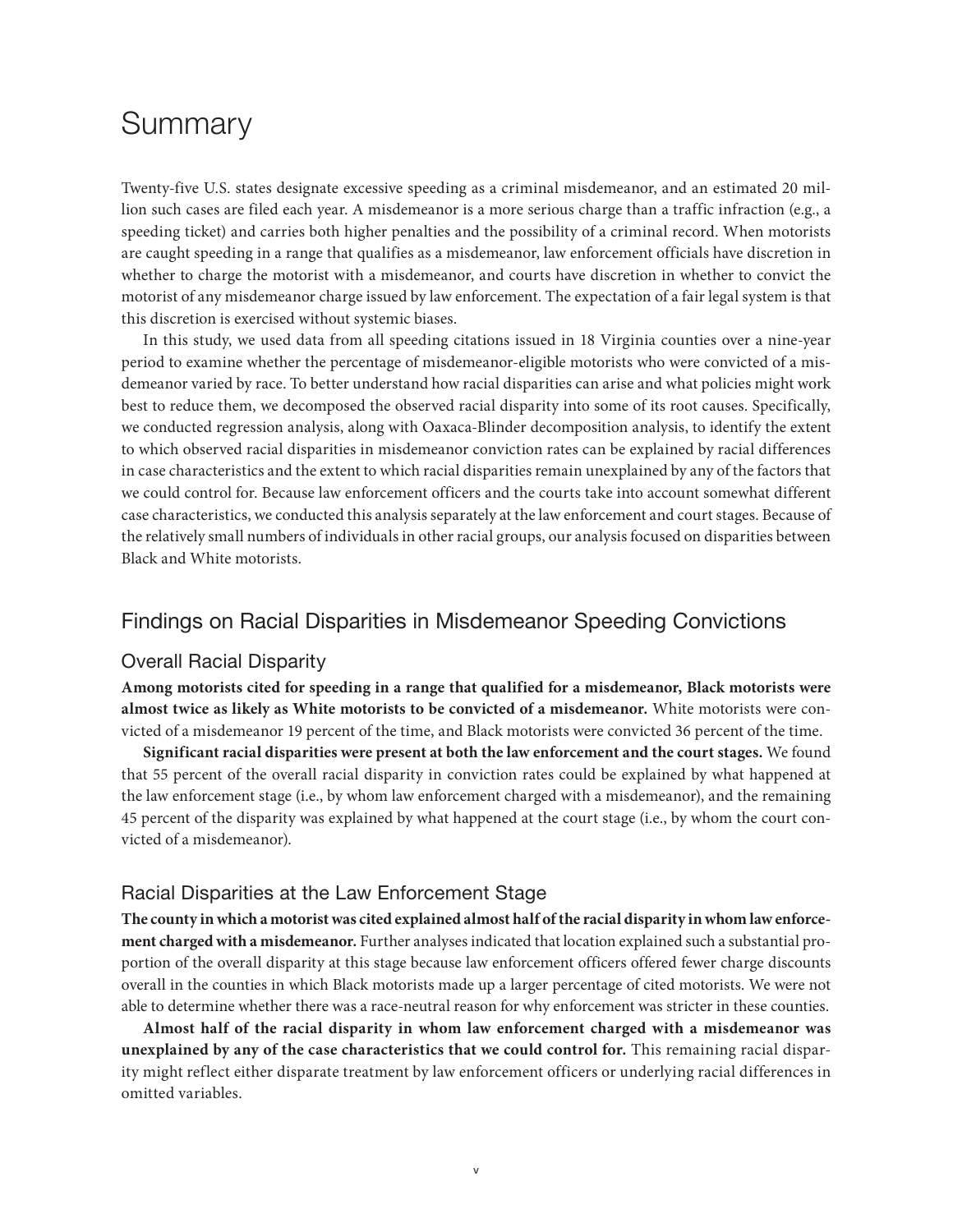#### Racial Disparities at the Court Stage

**About four-fifths of the racial disparity in whom the court convicted of a misdemeanor could be explained by observable case characteristics.** In our study, one of the primary reasons that racial disparities occurred at the court stage was because Black motorists were significantly less likely than White motorists to attend the required court appearance to adjudicate a misdemeanor charge. Although there are several potential policy options to address this—including text message reminders or the adjudication of cases through online platforms—the optimal option will depend on first understanding why this racial difference in court appearance rates occurs. Another key reason that Black motorists were more likely to be convicted of a misdemeanor at the court stage was that they were less likely to have a lawyer present at their court appearance. Having an attorney present significantly lowered the likelihood that a motorist was convicted of a misdemeanor, but in Virginia, attorneys are not provided by the court for these violations and must be retained at the motorist's expense.

**About one-fifth of the racial disparity in whom the court convicted of a misdemeanor was unexplained by any of the factors that we could control for.** This unexplained racial disparity might reflect either disparate treatment by the court or underlying racial differences in omitted variables.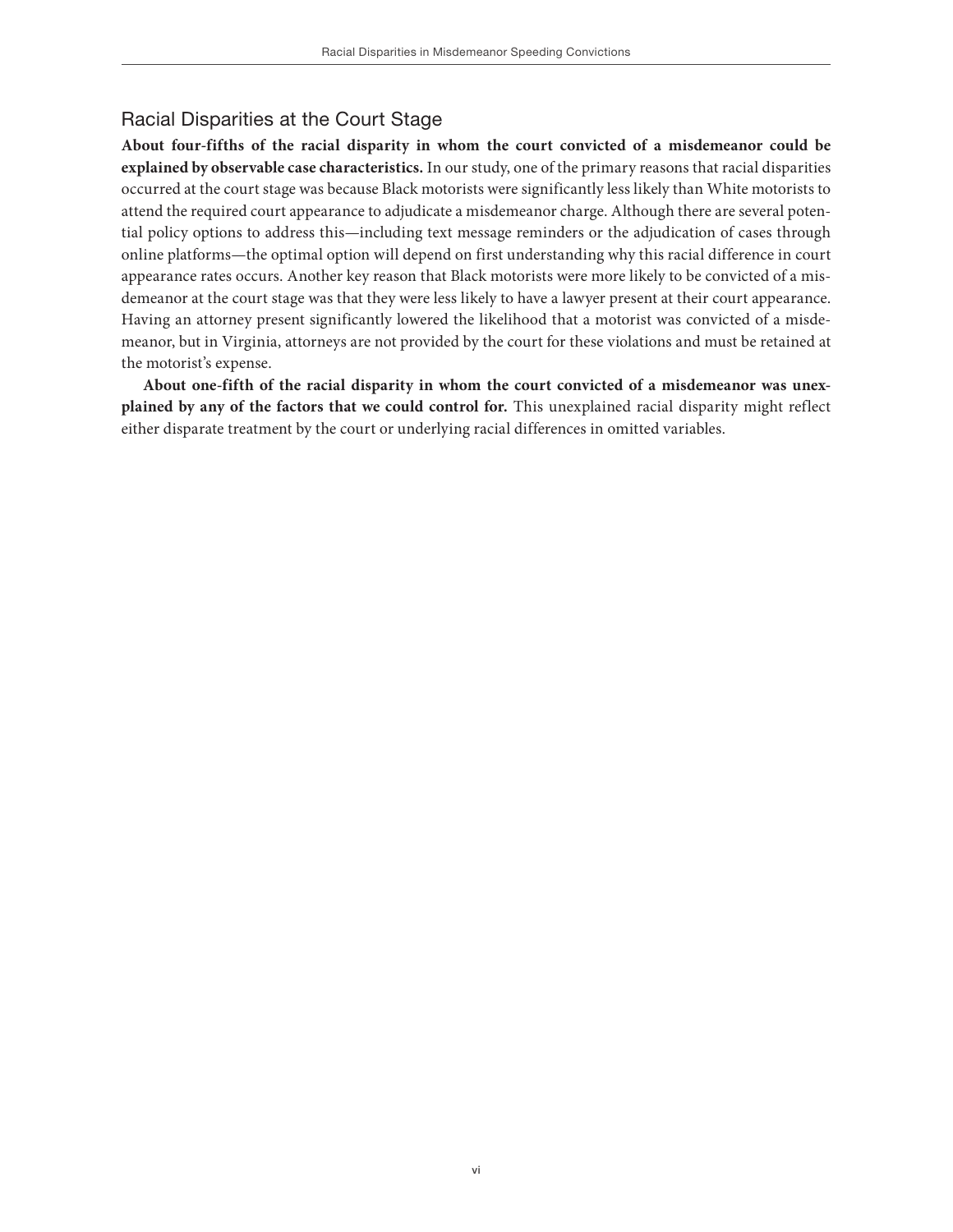# Contents

| <b>CHAPTER ONE</b>                                                                                                                                                               |  |
|----------------------------------------------------------------------------------------------------------------------------------------------------------------------------------|--|
|                                                                                                                                                                                  |  |
|                                                                                                                                                                                  |  |
|                                                                                                                                                                                  |  |
|                                                                                                                                                                                  |  |
| <b>CHAPTER TWO</b>                                                                                                                                                               |  |
|                                                                                                                                                                                  |  |
|                                                                                                                                                                                  |  |
|                                                                                                                                                                                  |  |
| <b>CHAPTER THREE</b>                                                                                                                                                             |  |
|                                                                                                                                                                                  |  |
|                                                                                                                                                                                  |  |
|                                                                                                                                                                                  |  |
| <b>CHAPTER FOUR</b>                                                                                                                                                              |  |
|                                                                                                                                                                                  |  |
|                                                                                                                                                                                  |  |
|                                                                                                                                                                                  |  |
|                                                                                                                                                                                  |  |
| <b>CHAPTER FIVE</b>                                                                                                                                                              |  |
|                                                                                                                                                                                  |  |
|                                                                                                                                                                                  |  |
|                                                                                                                                                                                  |  |
|                                                                                                                                                                                  |  |
| <b>CHAPTER SIX</b>                                                                                                                                                               |  |
|                                                                                                                                                                                  |  |
|                                                                                                                                                                                  |  |
|                                                                                                                                                                                  |  |
|                                                                                                                                                                                  |  |
|                                                                                                                                                                                  |  |
| <b>APPENDIXES</b>                                                                                                                                                                |  |
| A. Identifying Officers Who Did Not Discount Speeds When Issuing Citations  47<br>B. Disentangling Differences in Motorist Speed from Disparate Treatment at the Law Enforcement |  |
|                                                                                                                                                                                  |  |
|                                                                                                                                                                                  |  |
|                                                                                                                                                                                  |  |
|                                                                                                                                                                                  |  |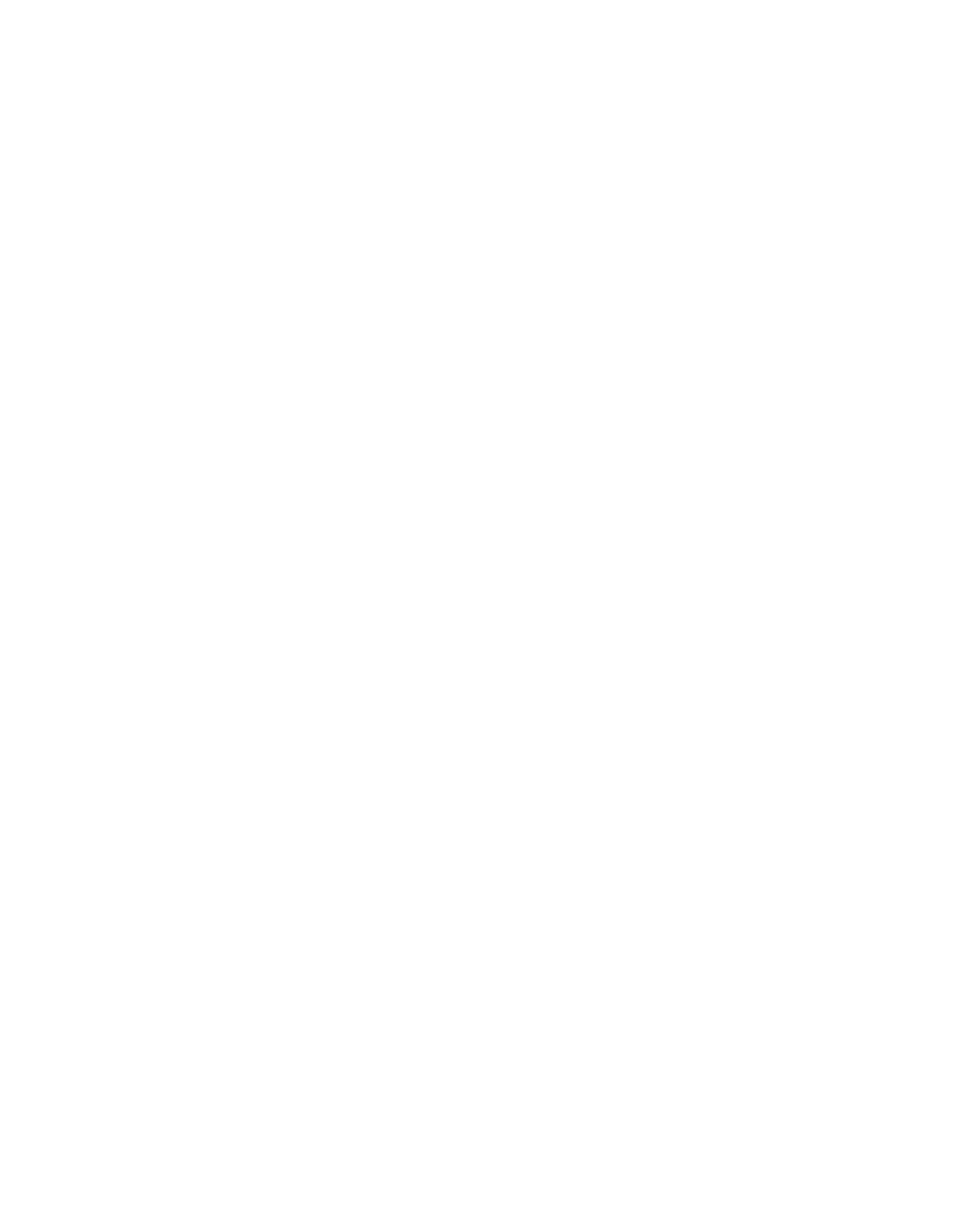# Figures and Tables

### Figures

| Percentage of Motorists Charged with an Infraction When Cited for a Speed Above the |                                                                                                                                                                                                                                                                 |
|-------------------------------------------------------------------------------------|-----------------------------------------------------------------------------------------------------------------------------------------------------------------------------------------------------------------------------------------------------------------|
|                                                                                     |                                                                                                                                                                                                                                                                 |
|                                                                                     |                                                                                                                                                                                                                                                                 |
| Percentage of Motorists Who Attended Court and Had the Misdemeanor Charge           |                                                                                                                                                                                                                                                                 |
|                                                                                     |                                                                                                                                                                                                                                                                 |
|                                                                                     |                                                                                                                                                                                                                                                                 |
|                                                                                     |                                                                                                                                                                                                                                                                 |
|                                                                                     |                                                                                                                                                                                                                                                                 |
| Distribution of Cited Speeds in Speed Limit Zones Between 25 and 60 mph Among       |                                                                                                                                                                                                                                                                 |
|                                                                                     |                                                                                                                                                                                                                                                                 |
|                                                                                     | Process Map of How Speeding Citations in the Reckless Range Were Handled 20<br>Cited Speed Distributions in Jurisdictions with a Speed Limit of 70 mph, by Racial Group 31<br>Oaxaca-Blinder Decomposition Results for Racial Disparities at the Court Stage 40 |

#### Tables

| 2.1. |                                                                                         |  |
|------|-----------------------------------------------------------------------------------------|--|
| 3.1. |                                                                                         |  |
| 4.1. |                                                                                         |  |
| 4.2. |                                                                                         |  |
| 5.1. | The Impact of Motorist Race on Being Charged with a Misdemeanor at the Law              |  |
|      |                                                                                         |  |
| 5.2. | Distribution of Cited Speeds in Areas with a Speed Limit of 70 mph, by County 35        |  |
| 5.3. | The Impact of Motorist Race on Being Convicted of a Misdemeanor at the Court Stage 38   |  |
| B.1. | Comparison of the Distribution of Cited Speeds by Law Enforcement Officers Who Did      |  |
|      |                                                                                         |  |
| C.1. | Summary Statistics for the Speeding Citations Dropped from the Main Analysis Sample  55 |  |
| C.2. |                                                                                         |  |
| C.3. | Proportion of Reckless Speeding Violations That Law Enforcement Charged as an           |  |
|      |                                                                                         |  |
| C.4. | Proportion of Cited Motorists in Various Case Pathways Whose Charge Was Downgraded      |  |
|      |                                                                                         |  |
|      |                                                                                         |  |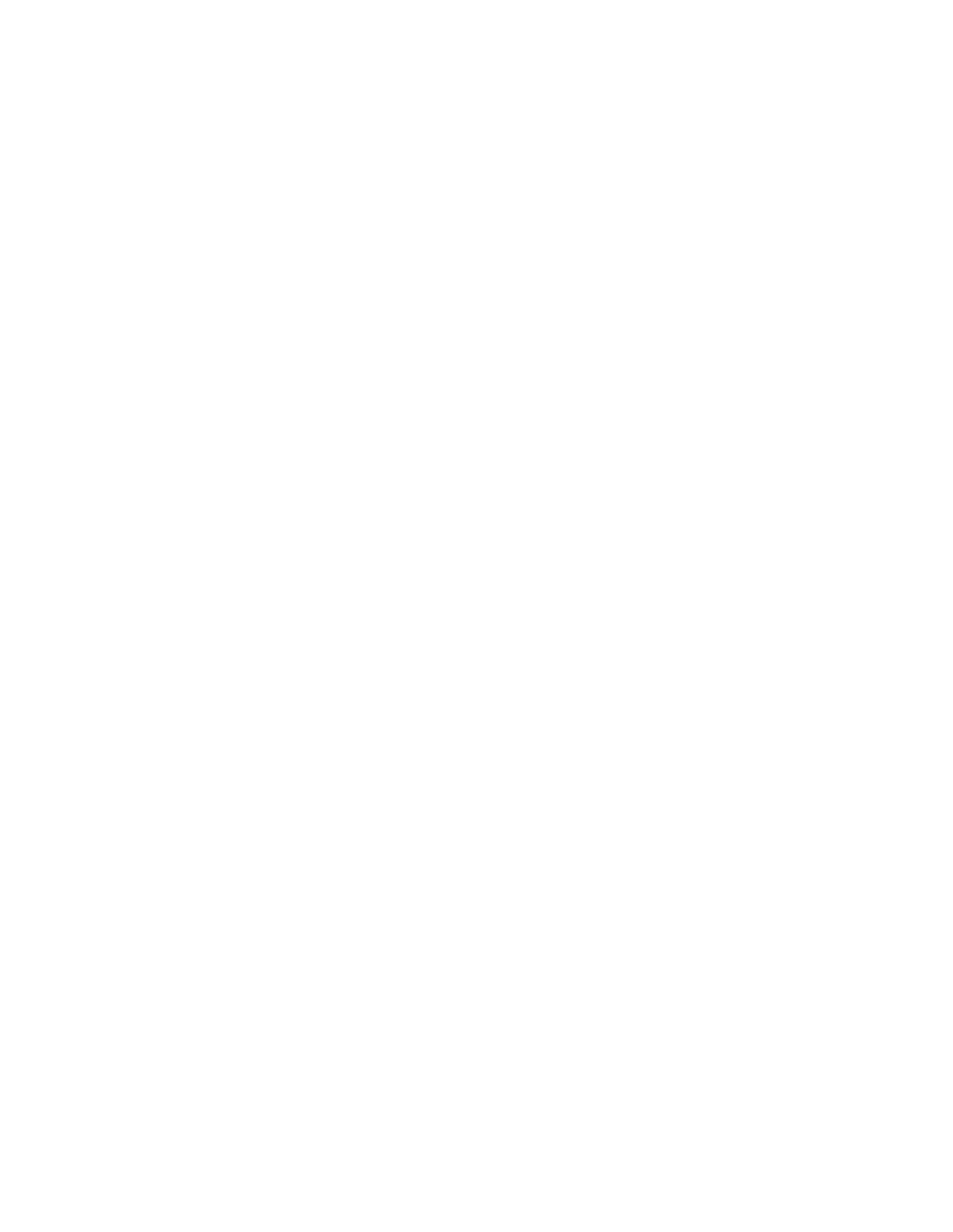## Introduction

Research examining racial disparities in the criminal justice system has primarily focused on felony offenses, but disparities in misdemeanor offenses can have serious consequences as well. In addition to the possibility of jail terms and potentially large fines, misdemeanor convictions can have detrimental impacts on an individual's job prospects, as well as eligibility for a driver's license, professional license, child custody, food stamps, student loans, and public housing (Natapoff, 2018). A misdemeanor conviction will also increase the penalty on any subsequent criminal conviction. Furthermore, a much larger swath of the population is likely to be involved in the misdemeanor system: The number of non-traffic misdemeanor case filings is about 13 million per year, which is about four times more than the number of felony filings in a given year (Natapoff, 2018; Stevenson and Mayson, 2018). Disparities in how misdemeanors are meted out can thus have large downstream consequences for overall equity.

Recent analyses indicate significant racial disparities in the likelihood of being charged with a misdemeanor offense. For instance, although Black individuals made up 13 percent of the U.S. population in 2015, they made up 27 percent of misdemeanor arrests (Natapoff, 2018). Mayson and Stevenson (2020) analyzed misdemeanor case filings in multiple jurisdictions and found that racial disparities in case filing rates were apparent in every one of the eight jurisdictions they studied. A far more difficult question to answer is *why* these racial disparities are present. In particular, these disparities can be driven by three factors: (1) disparate treatment by decisionmakers; (2) racial differences in relevant behavior; and (3) the fact that adjudicative processes take into account characteristics that vary by race, including some characteristics that are potentially irrelevant and should not be considered. The latter two factors are often defined as *disparate impact* or the "explained" part of the disparity. Given the role that disparate impact has been shown to play in racial disparities in the criminal justice system (Rose, 2021; MacDonald and Raphael, 2017; Beck and Blumstein, 2018), it is important not only to separately identify the role of disparate treatment and disparate impact but also to examine which group characteristics explain the largest amount of the observed disparity.

Disentangling the underlying sources of the overall racial disparity in misdemeanor charges and convictions is helpful in creating tailored policy options. In practice, however, this has often been difficult to execute because we usually do not know who is offending (e.g., the people charged likely do not constitute all people who committed the offense, and some of those charged might not have committed the offense), and we often do not observe all relevant information that decisionmakers have. For these reasons, in this study, we focus on a misdemeanor offense for which these traditional difficulties are minimized: misdemeanor speeding violations in Virginia. Although misdemeanor speeding offenses are often overlooked by researchers, 25 U.S. states designate excessive speeding as a criminal misdemeanor, and an estimated 20 million misdemeanor cases are filed every year for this offense (Natapoff, 2018).1 It is rare for motorists convicted of a speeding offense in Virginia to serve jail time, but being convicted of a misdemeanor speeding offense does result in a criminal record, which can make it more difficult for convicted individuals to succeed in

 $1$  Natapoff (2018) and Mayson and Stevenson (2020) present some of the most-recent attempts to construct data sets of misdemeanor case filings; both studies dropped misdemeanor speeding violations from their analyses.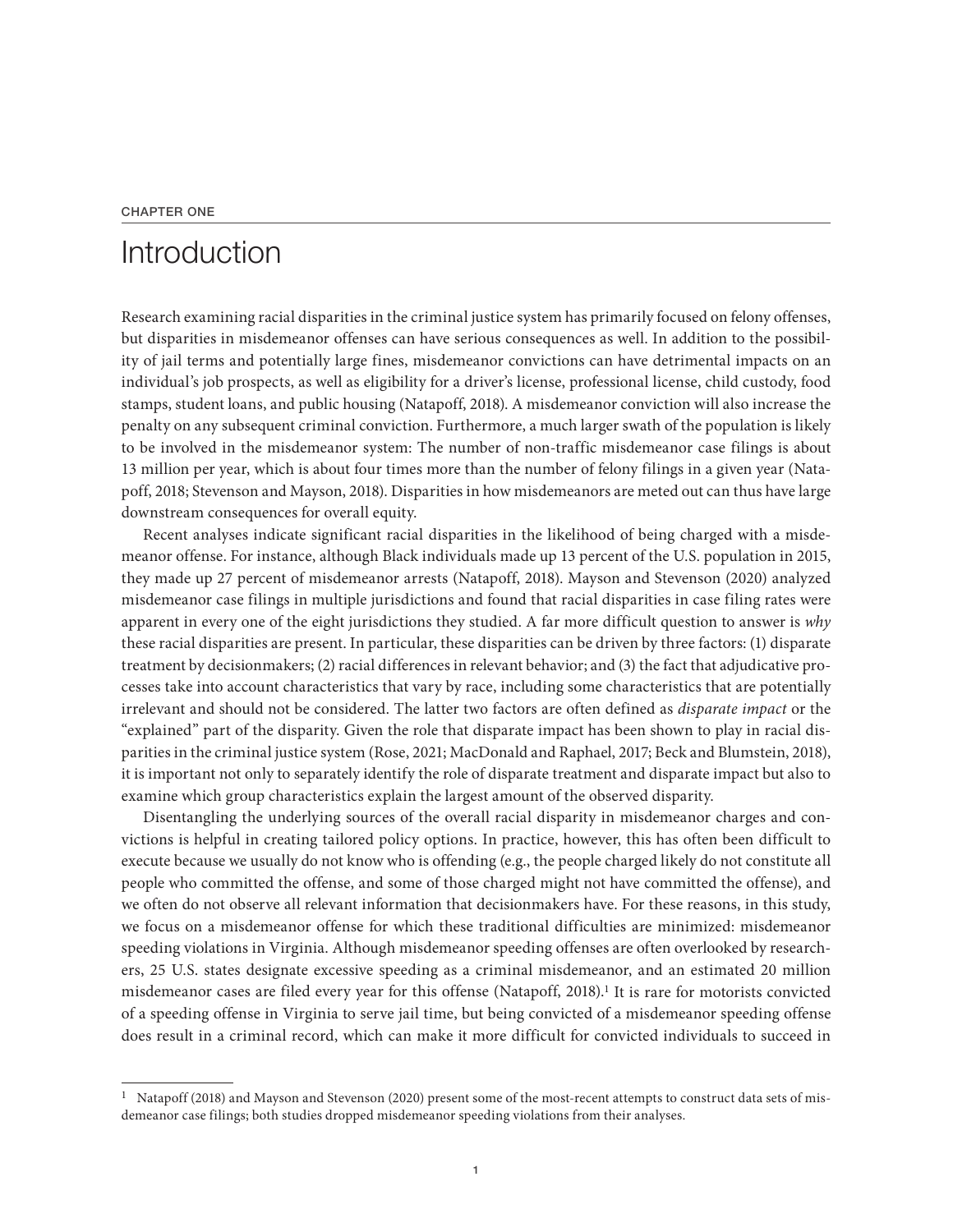any application process that asks about prior criminal convictions. These convictions also carry high fines, can significantly damage the individual's driving record, and can result in increased penalties for any future criminal conviction.

For several reasons, studying misdemeanor speeding violations presents a unique opportunity to understand both the overall disparities present in a misdemeanor offense and why they exist. First, speeding is an offense with different levels; at lower levels, motorists are charged with a traffic infraction, while at higher levels, they are charged with a misdemeanor. Because we have some information on the speed that individuals are caught traveling, our understanding of the motorists who are eligible to be charged with a misdemeanor speeding offense is better than our understanding of who is eligible for most other misdemeanor offenses; in the latter case, we observe only whom law enforcement charged with an offense. Second, the data available in Virginia make it possible to track these offenses from the law enforcement stage to the court stage, which is relatively rare but extremely important in understanding the extent of racial disparities. Third, a speeding violation is a relatively simple offense in that the speed that the motorist is caught traveling is the main factor that should determine the outcome; in contrast, for many other types of offenses, the outcome is determined by contextual factors that can often be hard to identify. The combination of these three reasons allows us to decompose the overall racial disparity in misdemeanor speeding convictions into its root causes, providing a deeper understanding of how these disparities can arise and what policies might work best to combat them.

#### Project Overview

Until July 2020, Virginia law stated that any motorist pulled over for driving 20 miles per hour (mph) or more over the speed limit or driving in excess of 80 mph at any speed limit should be given a citation for reckless driving, which is a Class 1 misdemeanor violation. (The latter threshold is now 85 mph.) From 2005 through 2014, speed was a factor in 31 percent of all traffic fatalities in the United States; thus, these laws are in place to improve public safety (National Transportation Safety Board [NTSB], 2017). However, both law enforcement officers and the courts are afforded a lot of discretion in how they enforce these rules. When motorists are caught speeding in this reckless range, law enforcement and the courts *can* charge them with and convict them of a misdemeanor, but they can also show leniency. In particular, law enforcement officers either can cite the motorist for a speed that does not qualify for a misdemeanor, which automatically means that the person will not be charged with a misdemeanor, or can cite the motorist for the speed the person was indeed traveling but choose to classify that as an infraction (i.e., a speeding ticket); in this report, we refer to these options as *charge reductions* or *discounts*. Motorists who do not receive a charge reduction by the officer are generally required to go to court to adjudicate the charge, whereby the judge or prosecutor can reduce the charge to a simple traffic infraction. This allowance for discretion brings up a natural question: Are misdemeanor charges being downgraded to traffic infractions in a race-neutral manner?

For this study, we exploit a data set that we scraped from online Virginia court records that contain information on all speeding citations handed out in 18 counties in Virginia from January 2007 through October 2015.<sup>2</sup> We use these data, along with stakeholder interviews and policy reviews, to answer the following questions:

1. **What is the process for charging and adjudicating reckless speeding violations?**3 As part of this analysis, we develop process maps for how speeding violations that qualify for a misdemeanor charge

<sup>&</sup>lt;sup>2</sup> See the Case Information System web portal available at Virginia's Judicial System, undated.

<sup>3</sup> In Virginia, this violation is technically listed as *reckless driving—speeding*, but for simplicity, we refer to it in this report as *reckless speeding*.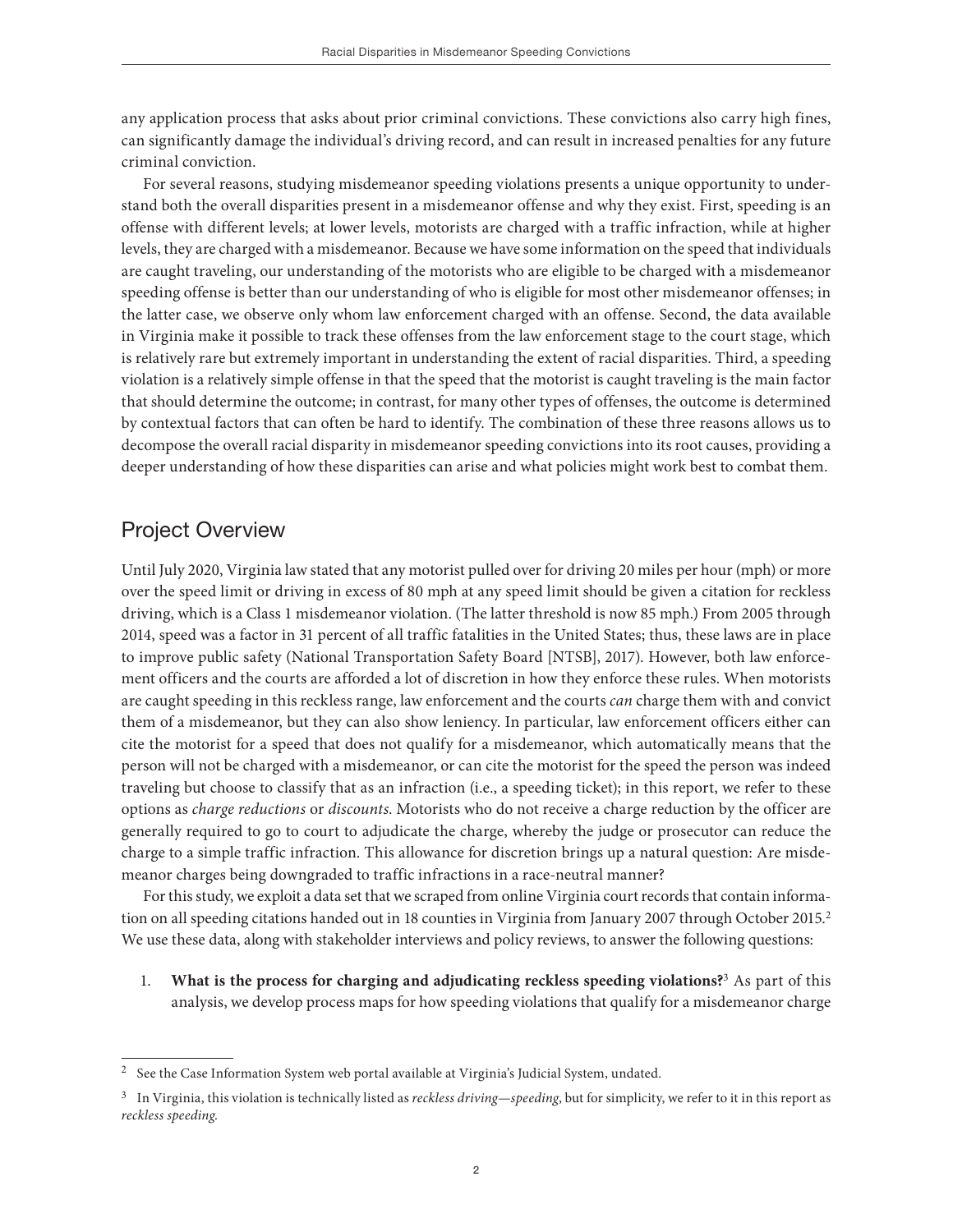can be handled at both the law enforcement stage and the court stage. We examine the amount of discretion that decisionmakers have, how that discretion manifests in various outcomes and can be measured, and what information about the motorist is likely to be taken into account at each stage of the process.

- 2. **How do the impacts of receiving a misdemeanor conviction for speeding compare with the impacts of receiving an infraction for speeding?** We examine the impacts that a misdemeanor speeding conviction can have on an individual's life, as well as the higher fines and driver's license penalty that is associated with a misdemeanor speeding violation (as opposed to an infraction). This analysis is based on both a review of institutional policy and an empirical examination of fines and fees levied.
- 3. **What is the racial disparity in the rate at which motorists stopped for speeding in the reckless range are convicted of a misdemeanor, and what factors can explain this disparity?** In this report, *racial disparity* is defined as the racial difference in a given outcome. Unless otherwise specified, the term refers to the raw or unconditional racial difference when no controls are accounted for. We conduct regression analysis, along with Oaxaca-Blinder decomposition analysis, to identify the extent to which the observed racial disparity in misdemeanor conviction rates can be explained by differences in the behavior and characteristics of racial groups, as well as the extent of the racial gap that is unexplained by any of the factors for which we can control. We then consider why there might be racial differences in some of the underlying group characteristics causing racial disparities in conviction rates, as well as whether there is a legally relevant reason that some of these controls are being taken into account. The models used for analysis here are directly informed by our process-mapping results. Because of the relatively small numbers of individuals in other racial groups, our analysis focuses on disparities between Black and White motorists.

#### Previous Literature

This study sits at the intersection of the racial disparity literature on both traffic stops and criminal case outcomes. The research examining racial disparities in motor vehicle stops and searches is extensive and typically finds that motorists in racial or ethnic minority groups are more likely than White motorists to have their vehicles stopped and searched for traffic violations (see Cordner, Williams, and Velasco, 2002; Farrell et al., 2004; Pierson et al., 2020). These raw disparities might partly be explained by discrimination on the part of police officers, but there are also many other potential reasons, such as underlying differences in driving infractions and contraband-carrying rates. Several studies have made substantial methodological contributions in parsing out the role of racial bias on the overall observed disparity. For example, Quintanar (2017) and Grogger and Ridgeway (2006) examine the role of bias in motor vehicle stops, Anwar and Fang (2006) and Knowles, Persico, and Todd (2001) investigate the role of racial bias in the decision to search motorists, and Luh (2020) examines the role of racial bias in issuing parking tickets.

Another line of work in the literature on motor vehicle stops focuses on racial disparities that occur downstream of the stop decision. Specifically, instead of focusing on disparities in the decision to stop, these studies focus on the discretion that law enforcement officers have in selecting what charge to cite motorists for once they have been stopped. To our knowledge, these studies have primarily been conducted using speeding violations, likely because there are typically several offenses that can be charged in the overall speeding violation category. Our study falls within this line of literature and is most closely related to work by Anbarci and Lee (2014) and Goncalves and Mello (2021), which both examine settings in which speeding violations can be charged at several different offense levels, each of which carries a different fine or penalty. Anbarci and Lee (2014) find evidence that at least one racial group of officers is biased in favor of their own race, while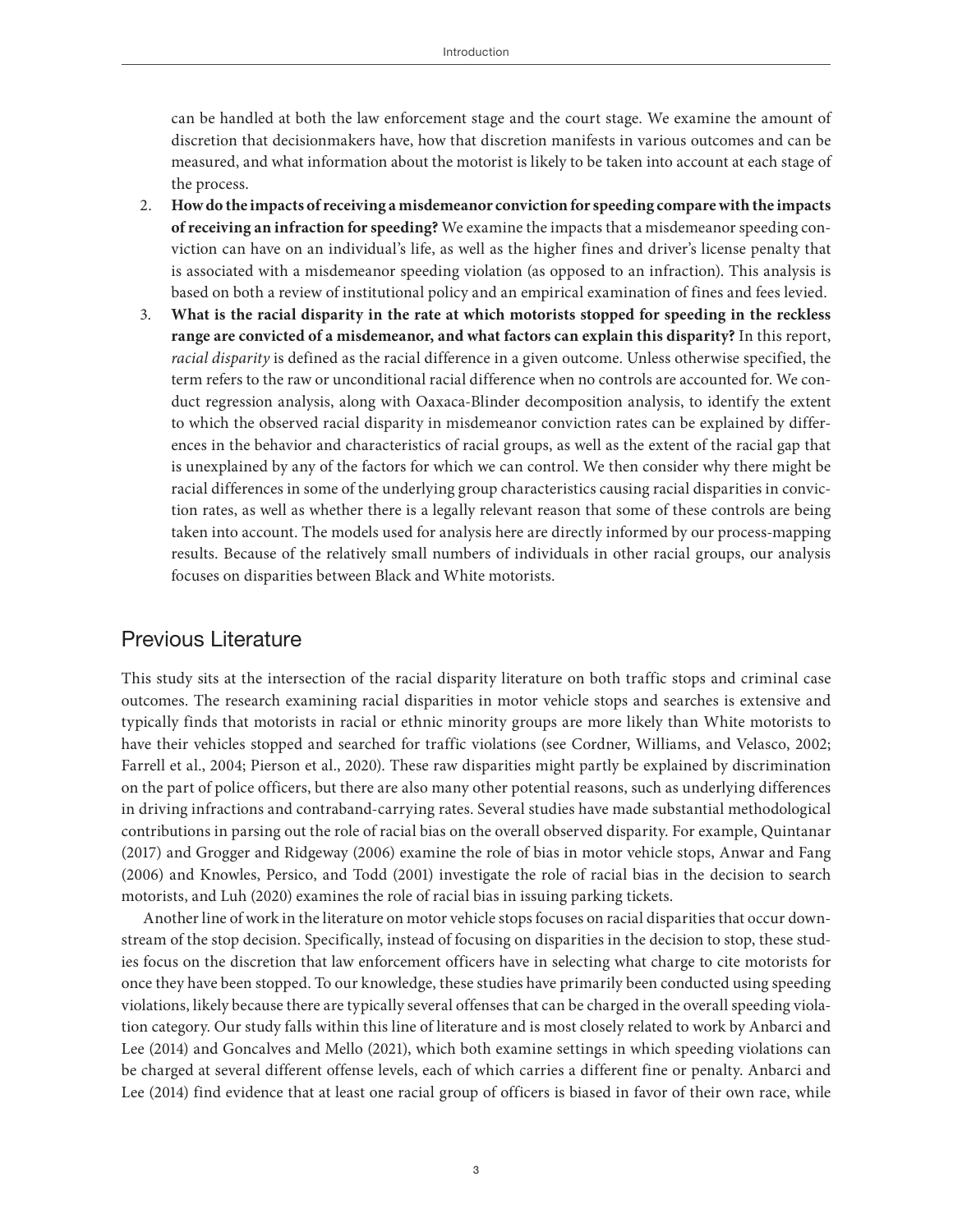Goncalves and Mello (2021) find evidence that at least some of the overall racial disparity in the seriousness of the speeding violation charged is due to racial bias against motorists in racial or ethnic minority groups.

Our study expands on the work conducted in Anbarci and Lee (2014) and Goncalves and Mello (2021) in two key ways. First, in our study, the benefits that motorists received from getting their speeds or charges discounted were quite different from the benefits noted in the earlier studies. In previously studied settings, only a higher fine (rather than a more serious charge) was possible, but we are examining how an officer's decision about charge reductions affected whether the individual received an infraction or a criminal conviction. A misdemeanor conviction not only results in a higher fine but also can have more-substantial and long-lasting consequences on the individual. Second, our data allowed us to follow a given speeding citation through the court process until the final disposition. In Virginia, motorists who are charged with a misdemeanor by law enforcement can still have this charge downgraded by either a judge or prosecutor at the court stage. Thus, to understand the full extent of racial disparities in this process, it is necessary to follow a case from the initial stop to the final adjudication.

Tracking the racial differences in the treatment of cases from their entry into the criminal justice system until the conviction stage is rarely done. This is primarily because of data limitations and the fact that arrest and charging decisions are often housed with different authorities than final sentencing outcomes are. As a result, almost all prior work has focused on racial disparities at a particular stage of the justice system in isolation. For instance, Wu (2016) and Kutateladze, Lynn, and Liang (2012) focus on prosecution, and Spohn (2000) focuses on sentencing. Notable exceptions to this framework include studies by Rehavi and Starr (2014), Wooldredge and Thistlethwaite (2004), and Kim and Kiesel (2018), which follow cases from arrest to sentencing and indicate the importance of studying the criminal justice process in its entirety as opposed to focusing on distinct stages. Our study—to our knowledge, the first that tracks racial differences in traffic cases through the justice system—thus presents a useful addition to this nascent literature.4

#### Structure of the Report

This report is organized as follows: In Chapter Two, we discuss the data we used and how we created the analysis sample. In Chapter Three, we describe the process of how reckless speeding violations are charged and adjudicated, and in Chapter Four, we discuss the implications of receiving a misdemeanor conviction versus a traffic infraction. In Chapter Five, we identify the racial disparities present in misdemeanor conviction rates for speeding and investigate the reasons that these disparities are present. Finally, in Chapter Six, we discuss the implications of our results for policy.

<sup>4</sup> Quintanar (2011) is a similar study, but that paper focuses more on the extent to which there are racial differences in court appearances by motorists as opposed to whether judges and prosecutors amend charges.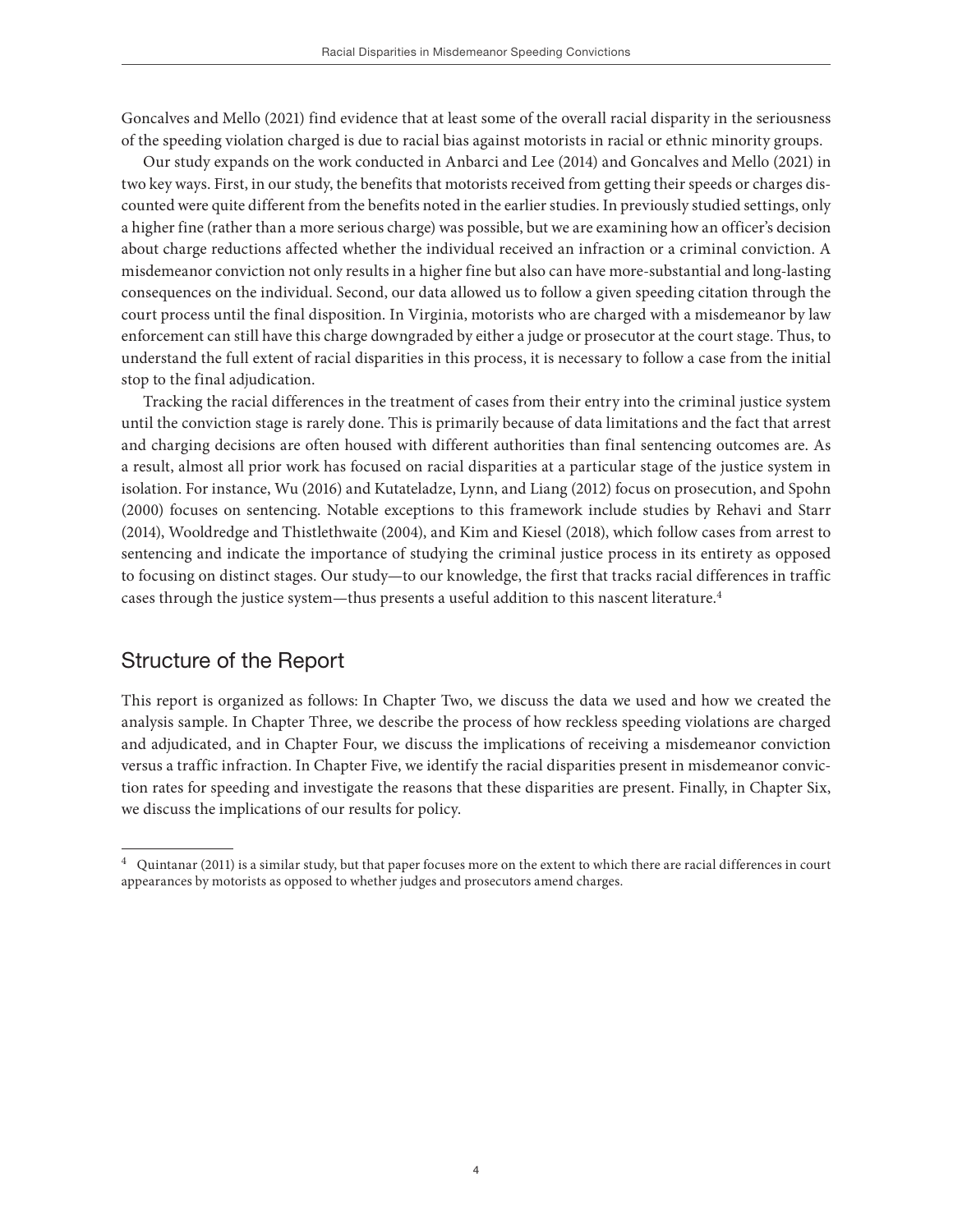## Data and Analysis Sample

#### Data Sources, Cleaning, and Variable Construction

Collecting data on speeding violations in Virginia requires obtaining data from the district courts. Virginia is composed of 95 counties and 38 independent cities that are considered county equivalents for census purposes. For the most part, each Virginia county has its own district court. Virginia's online Case Information System web portal presents detailed publicly available information on every charge that was handled in a Virginia District Court during the previous ten years (see Virginia's Judicial System, undated). This includes misdemeanor charges (which are resolved in district court), felony charges (which have their preliminary hearings in district court), and all traffic citations.

In 2015, we used a web-scraping procedure to compile data on all cases heard in a given district court between January 2007 through October 2015 for a sample of 36 counties.1 Our web-scraping program selected these 36 counties at random. We had originally intended to scrape the data from all district courts in a random order, but this became too time-intensive, so we stopped after 36 counties. Because we had originally intended to scrape data from all courts, we did not try to ensure up front that the selected counties were representative of the state as a whole.

From this initial sample of 36 counties, several counties were not suitable to be used in the analysis. Our project is focused on speeding citations, and the research design requires that the law enforcement officers record the speed that they are citing the motorist for traveling. That does not mean that the cited speed has to be the actual speed the motorist was going (as we discuss in Chapter Three) but rather that the officers cannot record a generic violation, such as "speeding 20+ miles over the limit." For 12 of the 36 counties, a significant proportion of the speeding citations did not list a speed, so we could not use data from those counties.2

In addition, we excluded four counties for which an error in the web-scraping resulted in only a few years of data, which would not have provided a long enough time span to create a previous driving record for motorists. Finally, in two of the counties, speeding violations were almost never classified as misdemeanor violations. Because our project focuses on whether excessive speeding violations are classified as either an infraction or a misdemeanor charge, we could include only counties that classify these violations as misdemeanors at least some of the time.

Our remaining sample contains 18 counties, which are shown in Figure 2.1. Overall, these 18 counties are less populous than the average county in Virginia: Census data indicate that there are roughly 64,000 residents on average in a Virginia county, and there are roughly 51,000 residents per county used in our analysis (Virginia Demographics, undated). These counties, however, are geographically dispersed through much of Virginia.

<sup>&</sup>lt;sup>1</sup> Most counties had either no data or incomplete data for 2006. Only two of the counties (Shenandoah and Southampton) appeared to have complete data for that year. We thus included the observations from 2006 for only those counties, although all central results are robust to dropping the observations from 2006.

<sup>&</sup>lt;sup>2</sup> Speed not being coded generally occurred with the reckless driving violations. In our final data set, only 0.3 percent of the observations did not have a speed recorded.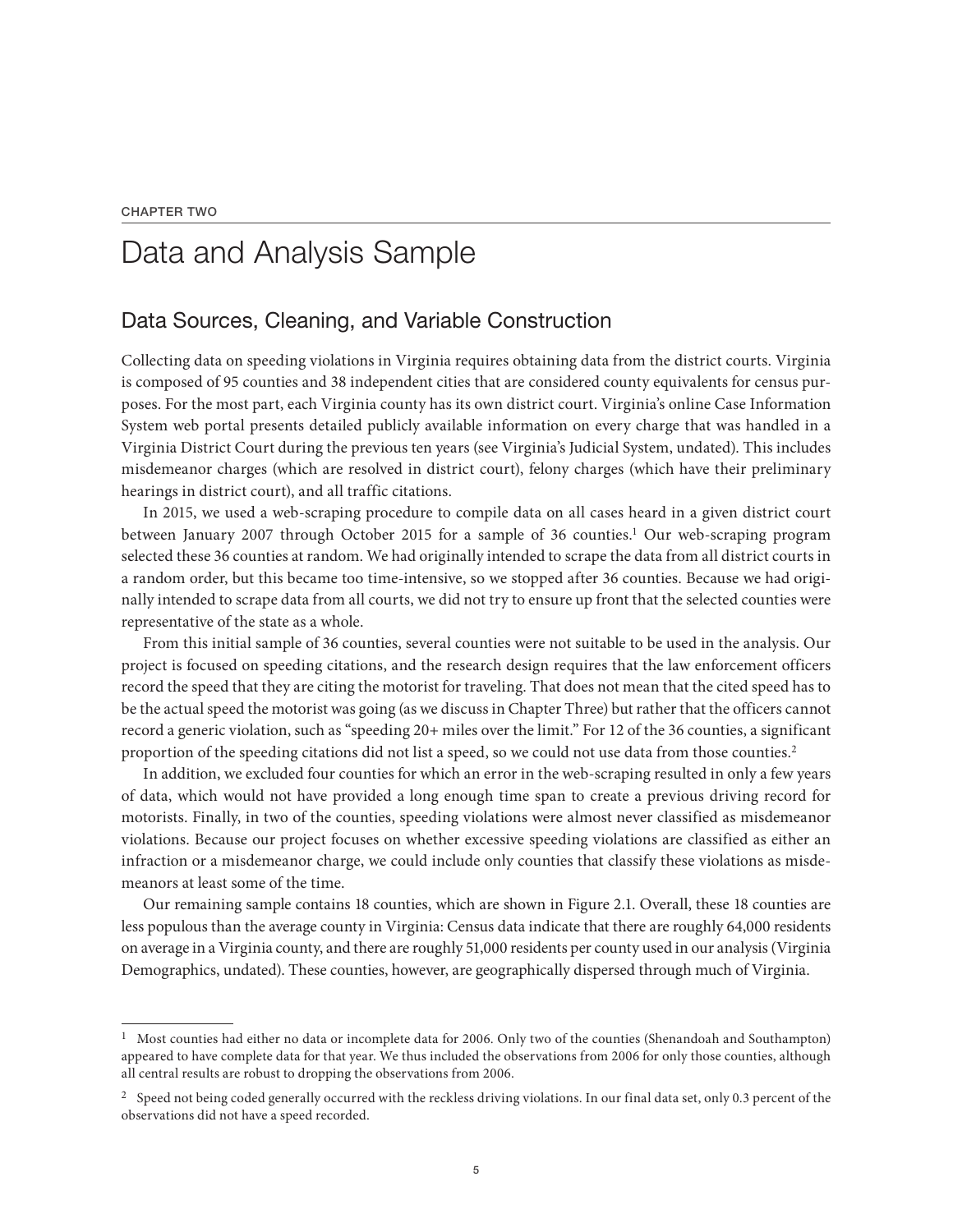FIGURE 2.1Virginia Counties Included in the Analysis



NOTE: Fredericksburg is the only independent city (i.e., county equivalent) used in our sample.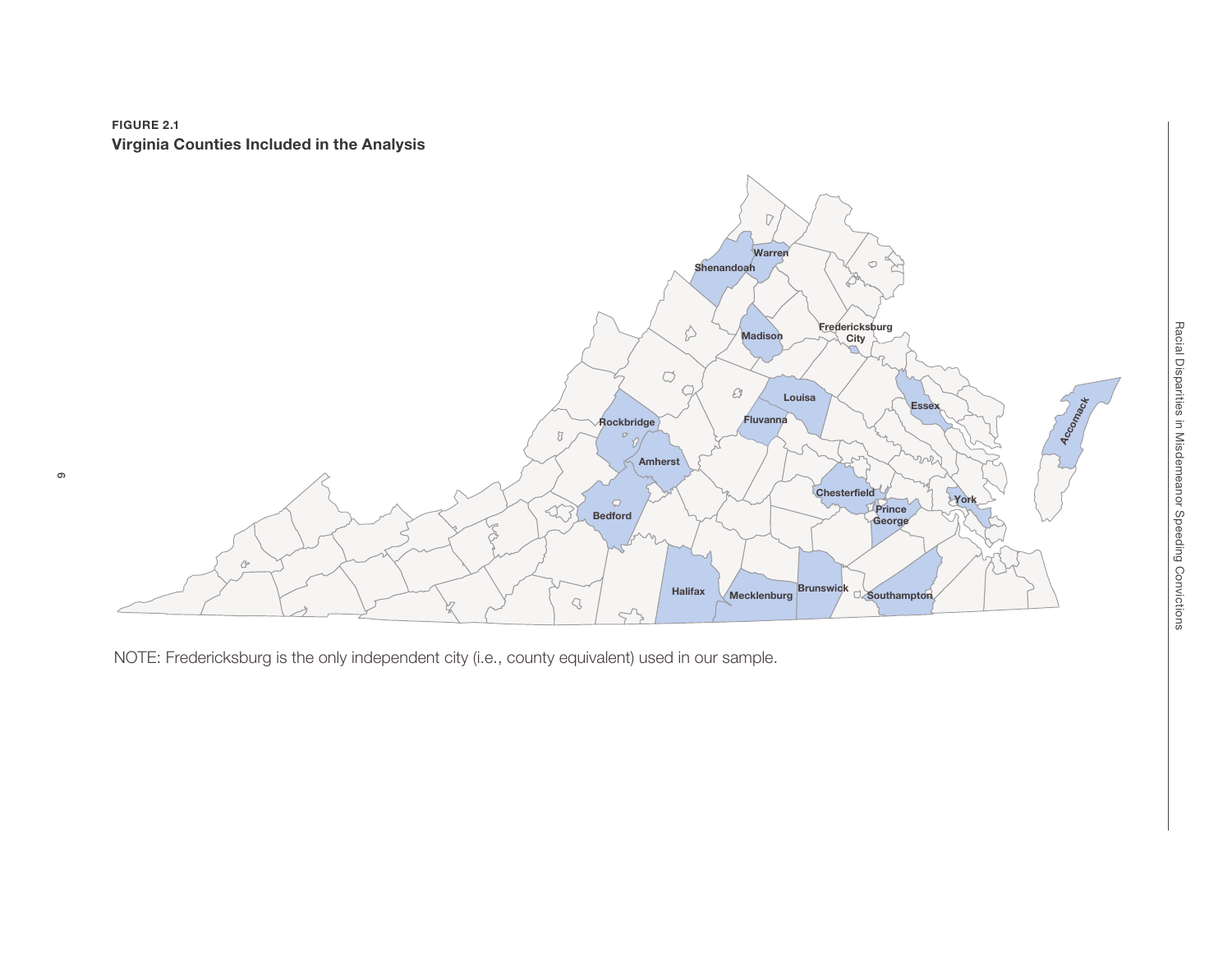For each county, we used the charge code to select all citations given out for speeding violations. We dropped any case for which the case number, name, date of birth, or hearing date was missing. We then dropped speeding citations for which the individual was charged with multiple offenses on the same date or for which multiple offenses were disposed of on the same hearing date as the speeding citation. These additional offenses could have been other traffic violations or criminal offenses. These cases constituted 11.4 percent of the total speeding violations in our data and were dropped because, when trying to understand how discretion works in speeding cases, it is more straightforward to look at individuals whose sole charge was speeding. This left us with an initial sample of 746,855 speeding violations, and we discuss additional dropped cases shortly.

The Virginia Case Information System data track each speeding ticket from initial creation to final adjudication. This information includes the speed that the officer cited the motorist for going, the date that the incident occurred, the speed limit of the area in which the motorist was cited, the charge code (either speeding or reckless speeding), and how the officer classified the speeding citation (either an infraction or a misdemeanor). We also observed whether the motorist prepaid the ticket (i.e., paid the fine before the hearing date and thus did not need to go to court), as well as the outcome of the cases that did go to court, including whether the initial charge was amended down to a lower charge, whether the motorist had an attorney present at the court hearing, and the final fines and court fees. Finally, we observed the motorist's name; race (as perceived by the officer and listed on the citation); gender; month and day of birth (but not year, and thus driver age is unknown in our sample); city, state, and zip code of residence; and the county in which the alleged violation took place. We used the motorist's address to code whether they were an out-of-state driver.

Although the data do not provide the motorist's driving record, we built our own measures of each motorist's driving history. Generally, our district court data contained information on all motor vehicle citations handed out in a given county from 2007 to 2015. We thus coded whether a motorist cited for speeding in one of the 18 counties in our sample was convicted of a motor vehicle violation in any of those 18 counties in the previous three years. We used a motorist's name and month and day of birth to identify matches. These previous motor vehicle violations included convictions for speeding or moving violations, reckless driving, driving on a suspended license, hit-and-run violations, and driving while intoxicated. When building the driving record variables, we used only individuals for whom we would have observed any potential violations in the previous three years. Because our data set begins in 2007, we could not code this variable for anyone who had a speeding citation before January 1, 2010.

Although it is useful to have a proxy measure of previous driving violations, there are several downsides to this measure. First, using this variable requires throwing away several years of data. We thus conducted all of our main analysis without using driving history as a control (so that we could use the full sample), but we also show that the key results are robust to the inclusion of this variable. Second, given the data available in our sample, we were able to build driving history from only the 18 counties used for analysis. Because many drivers were either from other states or other Virginia counties, this driving history measure is likely to substantially understate actual previous driving violations. In Chapter Five, we discuss the implications that this noisy measure of driving history can have on our racial disparity results.

Next, using the data available to us, we created a measure of the individual's previous three-year nontraffic criminal history. The district court data for our 18 counties provided information on whether an individual was convicted of a non-traffic misdemeanor in those 18 district courts in the three years prior to their focal speeding incident. The district courts do not have the authority to adjudicate a felony charge. To collect a wider measure of prior criminal history, we obtained data from all Virginia circuit courts for this same period (2007–2015). We obtained the data from an organization that had already scraped the information and made it publicly available (Virginia Court Data, undated). Circuit courts handle felony charges, although many of the individuals charged with a felony are eventually convicted of a misdemeanor in those courts; the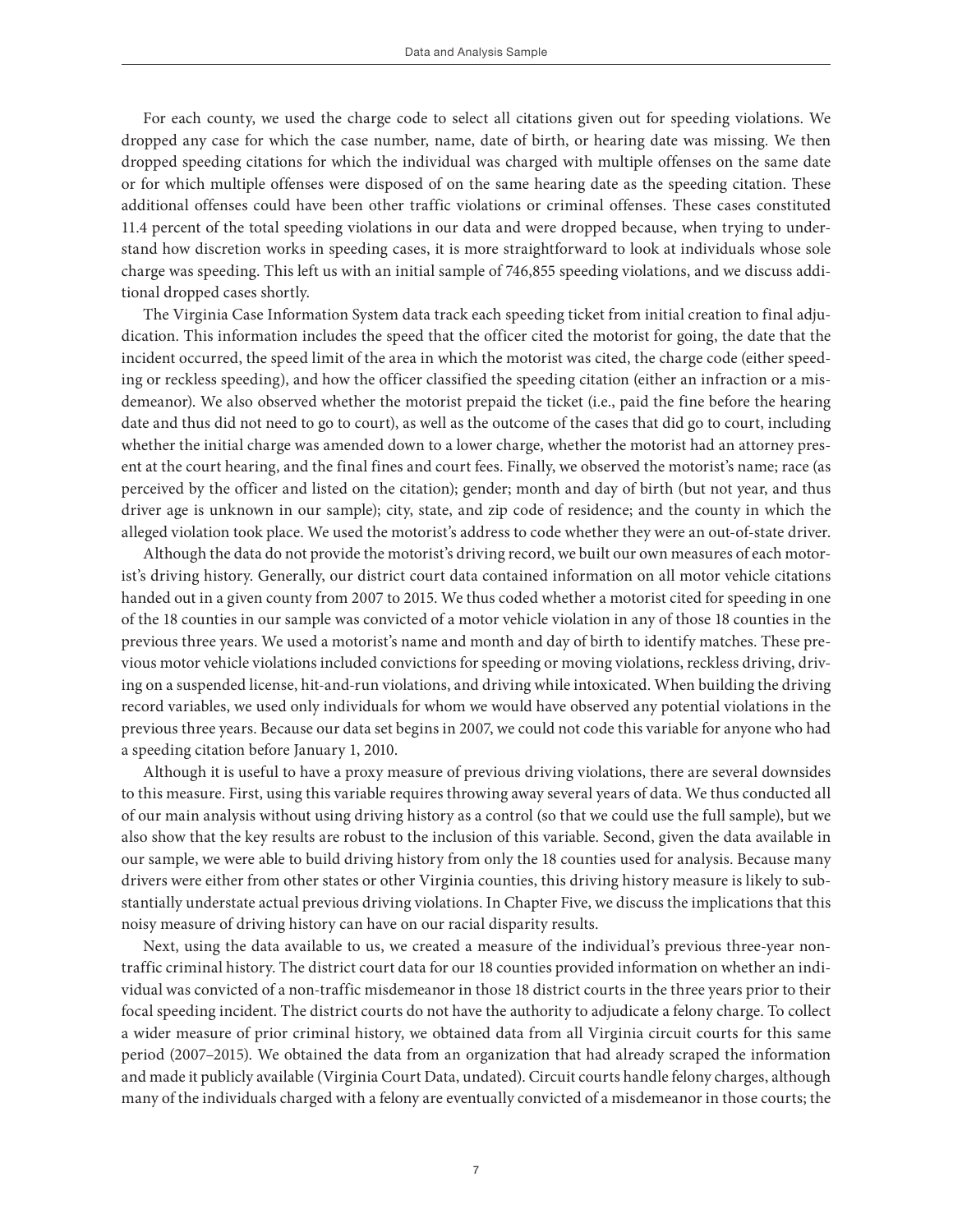courts also handle probation violations. Our criminal history measure is thus a combination of whether the individual had any non-traffic convictions in our 18 counties' district courts or any convictions (including probation violations) in any Virginia circuit court in the prior three years.

The final variable we coded was the number of miles per hour over the cutoff at which law enforcement officers are allowed to charge motorists with a misdemeanor. As noted in Chapter One, there are two ways in which speeding violations can be classified as a misdemeanor in Virginia, and each way is relevant at different speed limits. First, officers are allowed to charge a motorist with a misdemeanor if the motorist is going more than 19 mph over the speed limit. For individuals who were cited in areas where the speed limit was 25, 35, 45, 55, or 60 mph, the relevant cutoff at which officers are allowed to charge a misdemeanor is thus the speed limit plus 19. So, to determine how much over the misdemeanor cutoff a given motorist in this group was, we subtracted the speed limit plus 19 from the motorist's cited speed. Second, during our period of study, Virginia law stated that motorists could not exceed 80 mph regardless of the speed limit. For individuals who were stopped in areas where the speed limit was 65 or 70 mph and who were cited at speeds of 80 mph or above, the relevant cutoff is 80 mph. So, to determine how much over the misdemeanor cutoff they were, we subtracted 80 from the cited speed.

We made a few additional drops from our initial sample of 746,855 speeding violations to obtain our main analysis sample. We dropped 19,562 speeding citations for which the listed speed limit was not a valid value, 84 speeding citations for which the citation was not classified as either an infraction or a misdemeanor, and 151 speeding citations for which the citation was coded as a misdemeanor when the speed cited was not above the misdemeanor cutoff (which should not happen). In almost 92 percent of the remaining sample, the motorist was classified as either a Black or White individual, so we dropped the 59,208 speeding citations for which the motorist's race was outside those two categories. We also dropped 10,670 speeding citations for which the records indicated that the motorist was arrested. Generally, it is rare for a motorist to be arrested for a speeding violation, and in 57 percent of these situations in our data set, the motorist was charged with an infraction. A traffic infraction with no other crimes listed should not lead to an arrest, so it seems likely that the motorist was arrested because there was a warrant for arrest from a separate incident. This notion is further supported by the fact that 84 percent of these arrested drivers were Virginia residents, and Virginia law enforcement officers are likely to mainly receive alerts from in-state incidents. Because we wanted to focus only on incidents in which the speeding violation was likely the only offense being dealt with, we decided to drop the cases that involved an arrest. Finally, we also dropped 64 speeding citations that appeared to reflect a mistake in how the citation was recorded; specifically, in these 64 cases, there were very few (sometimes only three or four) citations at a particular speed limit in a given county. This left us with a remaining sample of 657,116 speeding citations.

#### Analysis Sample Creation and Descriptive Statistics

As mentioned, in this project, we focus on the case dispositions of cited motorists who were speeding in ranges eligible for a misdemeanor; thus, our main analysis sample further restricted the sample of all speeding citations described in the previous section. Our identification of cited motorists who were speeding above the misdemeanor cutoff was guided by how these cases were charged by law enforcement officers. As we discuss in detail in Chapter Three, a law enforcement officer who encounters a motorist speeding above the misdemeanor cutoff and chooses to issue a citation has two options for how to record the cited speed: The officer can (1) cite the motorist for the actual speed the person was driving or (2) cite a lower speed so that the violation no longer qualifies as a misdemeanor. In Chapter Three, we present evidence that indicates that, when officers decide to lower the cited speed, they tend to lower it to right at the misdemeanor cutoff (i.e., 0 mph above the cutoff). This implies that, if we wanted to identify the cited motorists who were driving at a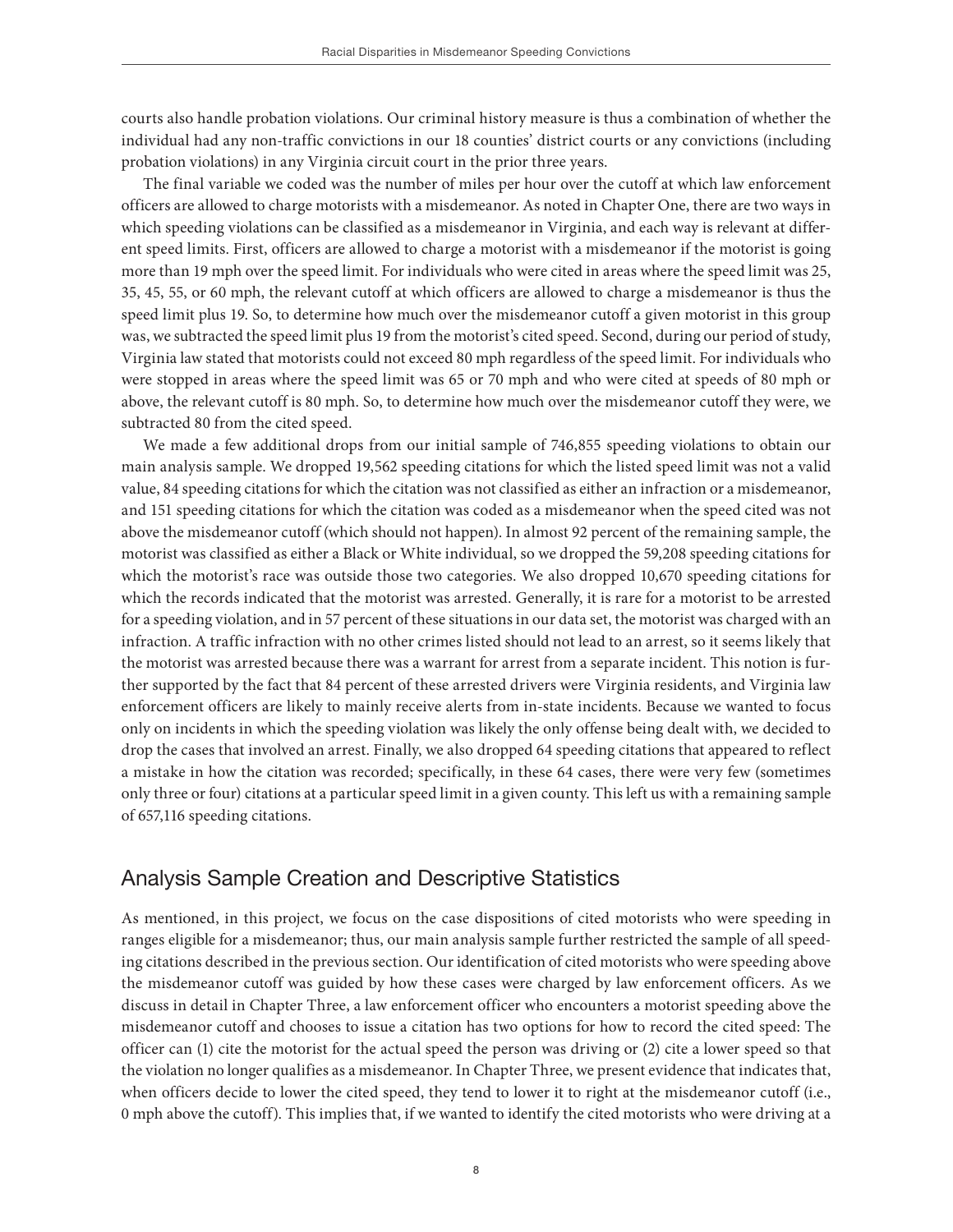speed above the cutoff, we needed to restrict our sample to those who were cited for a speed that was 0 mph or more above the cutoff (as opposed to 1 mph or more above the cutoff). Because there were very few motorists who were cited at ranges exceeding 15 mph over the cutoff (only 0.45 percent of all speeding citations in our sample), we truncated the sample to this point for simplicity. Thus, our main analysis sample consists of individuals who were cited at between 0 and 15 mph above the misdemeanor cutoff, giving us a total of 261,432 speeding citations. Table C.1 in Appendix C presents summary statistics for the speeding violations excluded from the main analysis—that is, the violations for which the cited speed was either below the cutoff or more than 15 mph over the cutoff.

Table 2.1 presents summary statistics for our main analysis sample. Because we are examining racial disparities in how these speeding charges are classified, we break these statistics out by motorist race. Twothirds of the motorists in our main sample were White individuals and one-third were Black individuals. Almost 60 percent of these drivers were from out of state, and almost two-thirds of the violations occurred in areas where speed limits were either 65 or 70 mph. Note that we report summary statistics as decimal numbers (e.g., 0.585) but often describe results in the text as percentages (e.g., 58.5 percent).

As noted earlier, a significant proportion of the drivers who were cited at exactly the misdemeanor cutoff (0 mph above the cutoff) were unlikely to be going that speed. Thus, to get a better idea of how actual speed levels might vary across race, in the three rows of Table 2.1 that report statistics on miles per hour above the misdemeanor cutoff, we drop motorists with a cited speed at the cutoff and examine the distribution among the remaining speeds. The results indicate that Black motorists were likely to be cited at slightly higher speeds than White motorists were.

The next few rows of Table 2.1 examine the presence of traffic and criminal convictions in the three years before the date of the motorist's focal speeding incident. We observed a full three-year history for only 59 percent of our sample, so the subsequent prior record variables are calculated only for this subsample. Generally, the prevalence of prior traffic violations was relatively low, as only 5.7 percent of this subsample had any traffic convictions in the previous three years in the 18 analysis counties. The results indicate that Black motorists in our sample were more likely to have a prior traffic violation than White motorists were. As noted earlier, this previous driving measure likely significantly understates actual driving history because these motorists may have had other violations outside of these 18 counties. In results not shown, we found that, when previous driving history is measured in only the originating county of the focal violation, 3.3 percent of individuals had a prior traffic violation (infraction or misdemeanor). Furthermore, the prior violation rate was 2 percent for out-of-state motorists and 11 percent for in-state motorists in our sample. These

|                           | Overall | <b>Black</b> | White | p-value |
|---------------------------|---------|--------------|-------|---------|
| <b>Black motorist</b>     | 0.335   | 1.000        | 0.000 | –       |
| White motorist            | 0.665   | 0.000        | 1.000 | –       |
| Male motorist             | 0.600   | 0.577        | 0.612 | 0.000   |
| Out-of-state motorist     | 0.585   | 0.644        | 0.556 | 0.000   |
| Speed limit in area cited |         |              |       |         |
| 25, 35, 45                | 0.170   | 0.144        | 0.183 | 0.000   |
| 55,60                     | 0.188   | 0.222        | 0.170 | 0.000   |
| 65,70                     | 0.642   | 0.634        | 0.646 | 0.000   |

#### TABLE 2.1 Summary Statistics for the Main Analysis Sample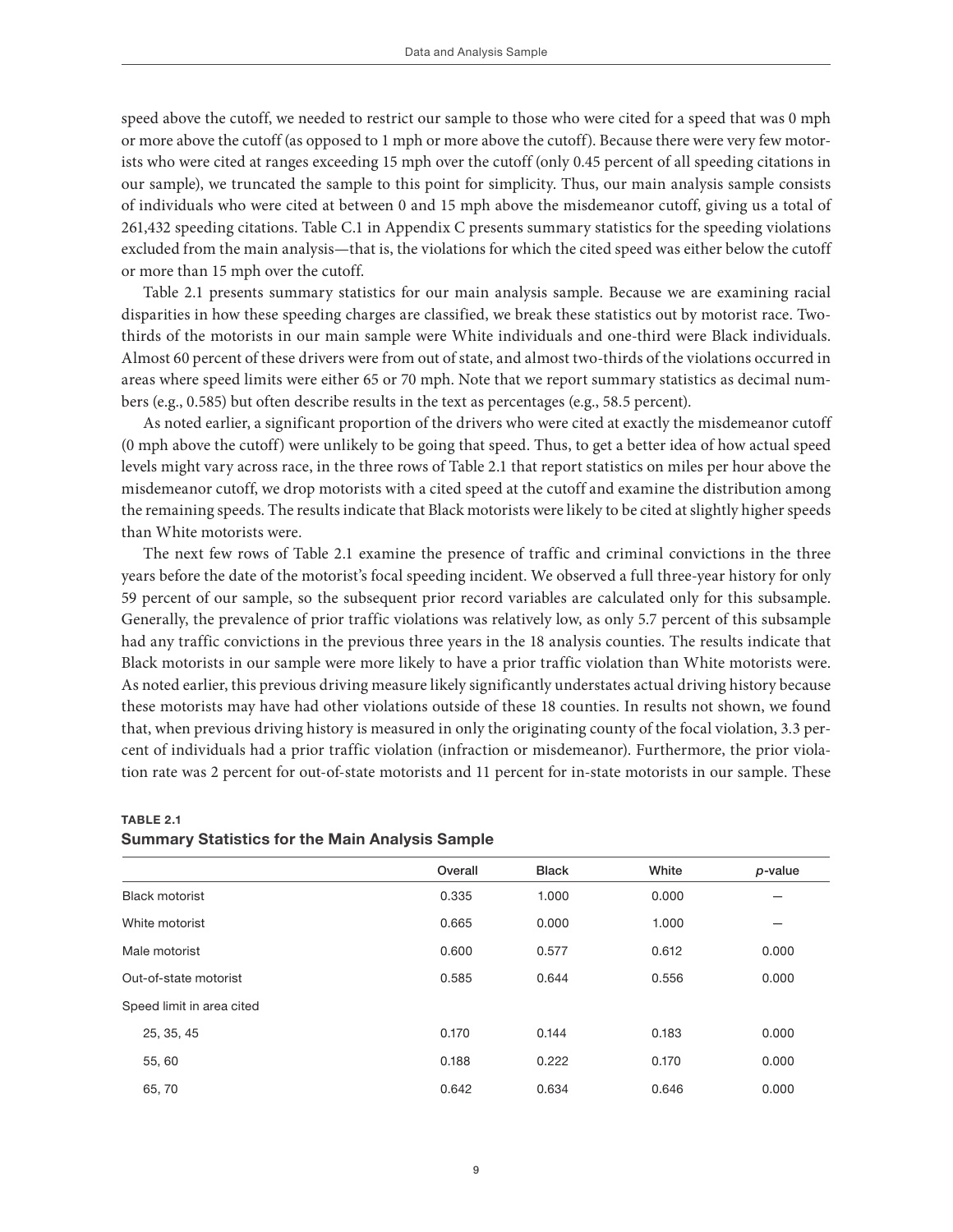#### Table 2.1—Continued

|                                                              | Overall | <b>Black</b> | White   | p-value |
|--------------------------------------------------------------|---------|--------------|---------|---------|
| Miles per hour above the misdemeanor cutoff                  |         |              |         |         |
| $1 - 5$                                                      | 0.650   | 0.624        | 0.667   | 0.0000  |
| $6 - 10$                                                     | 0.287   | 0.301        | 0.277   | 0.0000  |
| $11 - 15$                                                    | 0.063   | 0.075        | 0.055   | 0.0000  |
| Previous record                                              |         |              |         |         |
| Motorists for whom we observed a 3-year<br>history           | 0.592   | 0.592        | 0.592   | 0.662   |
| Among motorists with a conviction in the<br>previous 3 years |         |              |         |         |
| Any traffic conviction in the 18 focal<br>counties           | 0.057   | 0.062        | 0.055   | 0.000   |
| Any non-traffic criminal conviction in<br>Virginia           | 0.007   | 0.007        | 0.008   | 0.353   |
| Location (county where the violation occurred)               |         |              |         |         |
| Accomack                                                     | 0.035   | 0.035        | 0.036   | 0.6248  |
| Amherst                                                      | 0.037   | 0.026        | 0.042   | 0.0000  |
| Bedford                                                      | 0.021   | 0.009        | 0.027   | 0.0000  |
| <b>Brunswick</b>                                             | 0.169   | 0.253        | 0.128   | 0.0000  |
| Chesterfield                                                 | 0.040   | 0.047        | 0.037   | 0.0000  |
| <b>Essex</b>                                                 | 0.019   | 0.023        | 0.017   | 0.0000  |
| Fluvanna                                                     | 0.009   | 0.005        | 0.011   | 0.0000  |
| Fredericksburg                                               | 0.010   | 0.009        | 0.011   | 0.0002  |
| Halifax                                                      | 0.023   | 0.030        | 0.020   | 0.0000  |
| Louisa                                                       | 0.035   | 0.022        | 0.042   | 0.0000  |
| Madison                                                      | 0.023   | 0.015        | 0.026   | 0.0000  |
| Mecklenburg                                                  | 0.144   | 0.216        | 0.108   | 0.0000  |
| Prince George                                                | 0.038   | 0.041        | 0.036   | 0.0000  |
| Rockbridge                                                   | 0.145   | 0.072        | 0.181   | 0.0000  |
| Shenandoah                                                   | 0.120   | 0.055        | 0.154   | 0.0000  |
| Southampton                                                  | 0.061   | 0.093        | 0.044   | 0.0000  |
| Warren                                                       | 0.035   | 0.013        | 0.045   | 0.0000  |
| York                                                         | 0.036   | 0.036        | 0.034   | 0.0614  |
| Observations                                                 | 261,432 | 87,468       | 173,964 |         |

NOTE: The last column presents the *p*-value from a hypothesis test for whether the values for White motorists were significantly different from the values for Black motorists.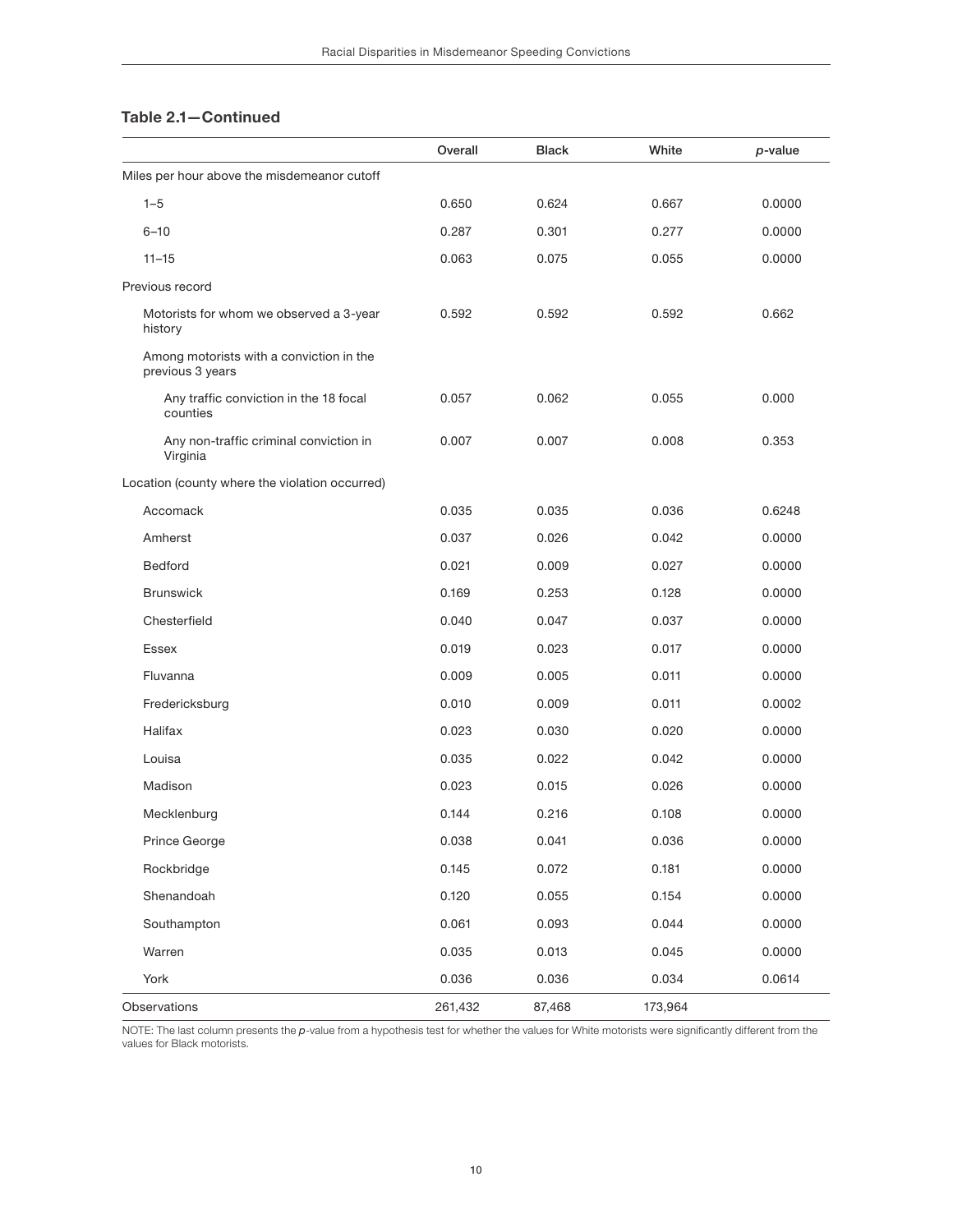additional results provide evidence that our driving history measure does capture some relevant variation (because it behaves in the way we would expect), as well as some context on the extent to which the measure may understate actual driving history.

Only 0.7 percent of individuals in the sample had prior non-traffic criminal convictions from the previous three years in all Virginia circuit courts and in the 18 district courts used for analysis. Again, our measure of criminal history likely understates true incidence because, although the measure captures a relatively broad geographic area, criminal history is traditionally measured over an individual's lifetime as opposed to the prior three years. However, the extremely low incidence rate does provide evidence that most of the individuals in our analysis sample did not have much presence in the traditional criminal justice system.

The final set of rows in Table 2.1 presents information on the counties in which the motorists were cited. There are clear racial differences in where motorists were cited, which likely reflects, at least partly, the different racial compositions of those counties and their surrounding areas. In Table C.2 in Appendix C, we present further descriptive information about each of the counties in our sample. The statistics indicate that there was substantive variation across counties in terms of the racial composition of residents, the speed limits of the areas where individuals were cited, and the proportion of speeding violations that were classified as misdemeanors by law enforcement.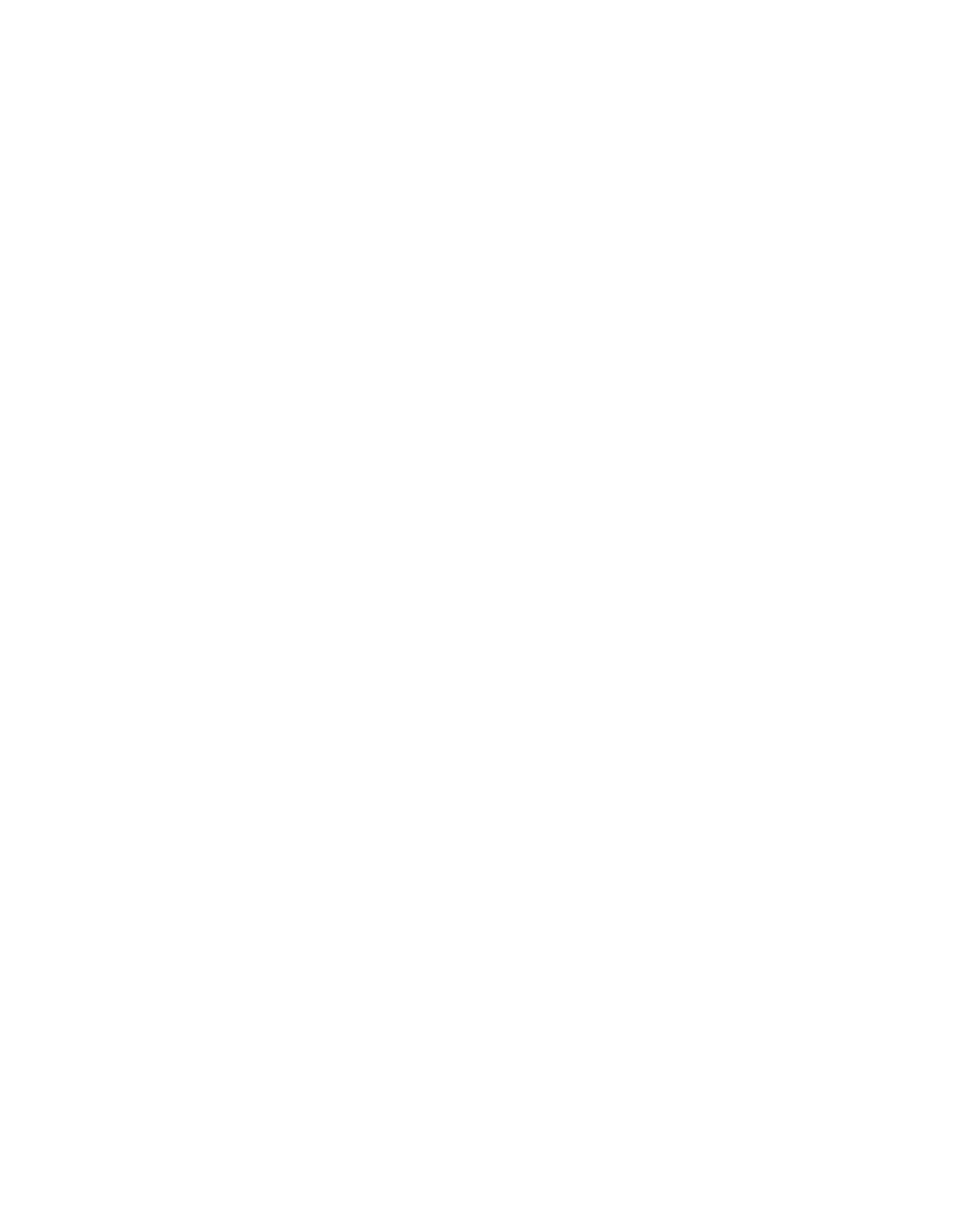# The Process for Charging and Adjudicating Reckless Speeding Violations

Virginia law allows law enforcement officers to charge a motorist with reckless speeding if the person is traveling 20 mph or more over the speed limit or, during our study period, more than 80 mph at any speed limit.<sup>1</sup> This charge is classified as a first-degree misdemeanor, punishable by up to 12 months in jail. Motorists traveling over the speed limit but under the reckless speeding limits are to be charged simply with speeding, which is a general moving violation (or infraction) and can be punishable only by fine. However, within the confines of these laws, both law enforcement officers and the courts have substantial discretion in how reckless speeding violations are classified.

Although discretion in speeding violations has been examined in prior literature (see Anbarci and Lee, 2014; Goncalves and Mello, 2021), our study is somewhat new because we are examining the decision on whether the charge is classified as a criminal violation. Furthermore, we are looking at multiple stages of the process, which, to our knowledge, has not been examined previously with speeding violations. For these reasons, we detail in this chapter how reckless speeding violations are handled from the initial interaction with the law enforcement officer to the final case disposition. At each key decision point, we note the information that is likely to be taken into account by either the law enforcement officer or the court (judge, prosecutor, or both). This process mapping informs our discussion in Chapter Five, when we examine whether there are racial disparities in the rate at which these potential misdemeanor speeding charges are downgraded.

It is important to preface this discussion by noting that, because of data availability, our focus is on the process that occurs after the decision to issue a speeding citation has been made. This analysis ignores the decision points for who gets stopped and which stopped motorists then get issued a citation. These are both important components of the overall process determining who gets convicted of a misdemeanor speeding charge among everyone committing that offense. In Chapter Six, we discuss the implications that this can have on our central conclusions regarding racial disparities in misdemeanor speeding convictions.

Our descriptions of the processes, as well as all of our subsequent analyses, focus on whether an individual's speeding charge was classified as a misdemeanor (versus an infraction) and do not consider whether the motorist was actually charged with speeding or reckless speeding. Generally, there was almost a one-toone correspondence between the charge type and the classification, whereby all those charged with speeding had the charge classified as an infraction and all those charged with reckless speeding had the charge classified as a misdemeanor. However, in our main analysis sample, we find a few deviations from this; in particular, 0.1 percent of the time, a motorist was charged with a speeding violation that was classified as a misdemeanor, and 0.4 percent of the time, a motorist was charged with a reckless speeding violation that was

<sup>&</sup>lt;sup>1</sup> Virginia Criminal Sentencing Commission, 2015, p. 133. As noted earlier, in Virginia, this violation is technically listed as *reckless driving—speeding*, but for simplicity, we refer to it in this report as *reckless speeding*. Note also that officers can charge motorists with this violation for traveling at speeds unreasonable for the conditions, but we do not consider that violation in this study. In July 2020, Virginia raised the 80 mph threshold to 85 mph, but the threshold was 80 mph throughout our study period.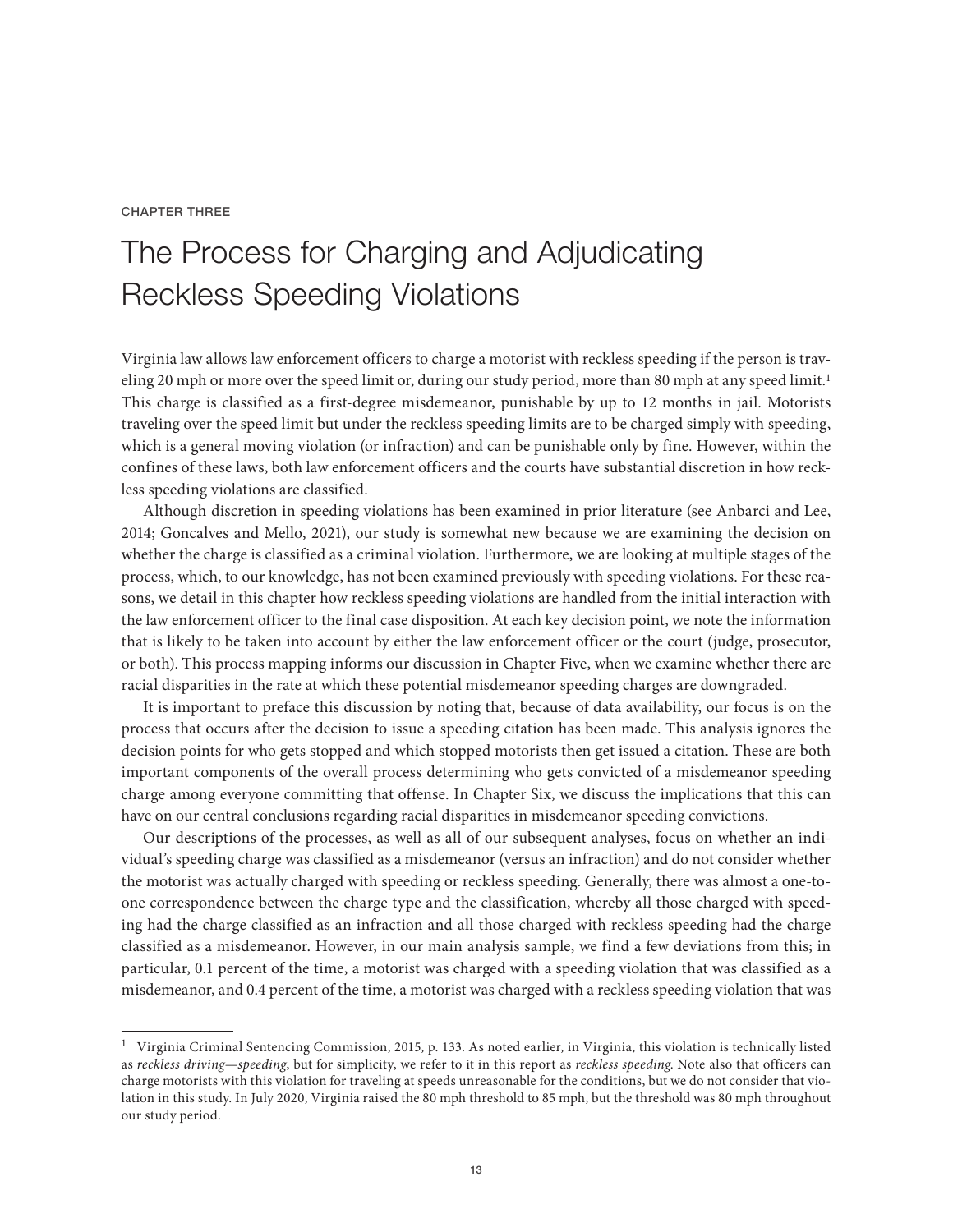classified as an infraction. We chose to focus on whether the charge was classified as a misdemeanor, because that is the outcome that is likely to have the most-substantial impact on an individual.

Our understanding of the charging and adjudication processes comes from several sources, including written laws and official documents, the data on speeding citations described in Chapter Two, interviews that we conducted with law enforcement officers and public defenders in Virginia, and interactions that we have had with motorists charged with this offense in Virginia.<sup>2</sup> In the next section, we discuss the mechanisms through which law enforcement officers can downgrade the charges for motorists who are caught speeding in a misdemeanor range, as well as what factors seem to influence this decision. Later, we discuss the subset of speeding violations that officers charge as a misdemeanor to detail how these cases get adjudicated by the courts.

#### The Law Enforcement Stage

When officers pull over a motorist for speeding in the reckless range, they have two options to downgrade the charge from a misdemeanor. First, officers can choose to cite the motorist for a speed that is not in the reckless range, which automatically means that the motorist is charged with an infraction. Alternatively, officers can cite the motorist for the speed the person was indeed traveling (in the reckless range) but choose to classify that as an infraction (as opposed to a misdemeanor). As noted in Chapter One, these options are known as *charge reductions* or *discounts*. We discuss each of these two forms of discretion in more detail in this section and then discuss the likely factors that law enforcement officers consider when they make these decisions.

#### Discretion in Cited Speed

Once a law enforcement officer stops a motorist for speeding, one of the first decisions they have to make is what speed to issue the citation for. Officers use a variety of technologies to estimate relatively accurately the speed at which a motorist is traveling.3 However, it is generally believed that officers have wide discretion in the speed they list on the citation, although the ability to use discretion at this stage likely differs across law enforcement agencies. Because officers in Virginia record only one speed on a citation and do not note whether this speed has been discounted, the easiest way to examine the extent to which discretion is used by law enforcement is to examine the data for the frequency distribution of cited speeds.

Before we look at the distribution of cited speeds, it is useful to think about what the distribution would look like if officers were not using discretion in how they cite speeds. The distribution of true speeds (i.e., non-discounted speeds) among cited motorists for a given speed limit is formed by multiplying the number of individuals traveling at a given speed by the proportion of those individuals who will be issued a speeding violation (the *enforcement rate*). The distribution of speeds that motorists are traveling in a given area has generally been shown to be normally distributed, and the speed limit in an area is sometimes set such that it is at the 85th percentile of this distribution (Donnell et al., 2009). The enforcement rate across all officers should increase as speed traveled increases, although, without data, it is difficult to know precisely how the

<sup>&</sup>lt;sup>2</sup> We spoke with representatives from one law enforcement agency and three public defenders representing different regions in Virginia. We requested interviews with several additional law enforcement agencies, as well as prosecutors and judges, but these individuals did not respond to multiple interview requests.

<sup>&</sup>lt;sup>3</sup> Officers can use radar and laser guns to measure speed relatively accurately. Officers can also use the pace method, which involves staying within the same distance of the motorist for a period of time and using their own speedometer to measure the motorist's speed. The pace method is likely to result in a rougher estimate of motorist speed.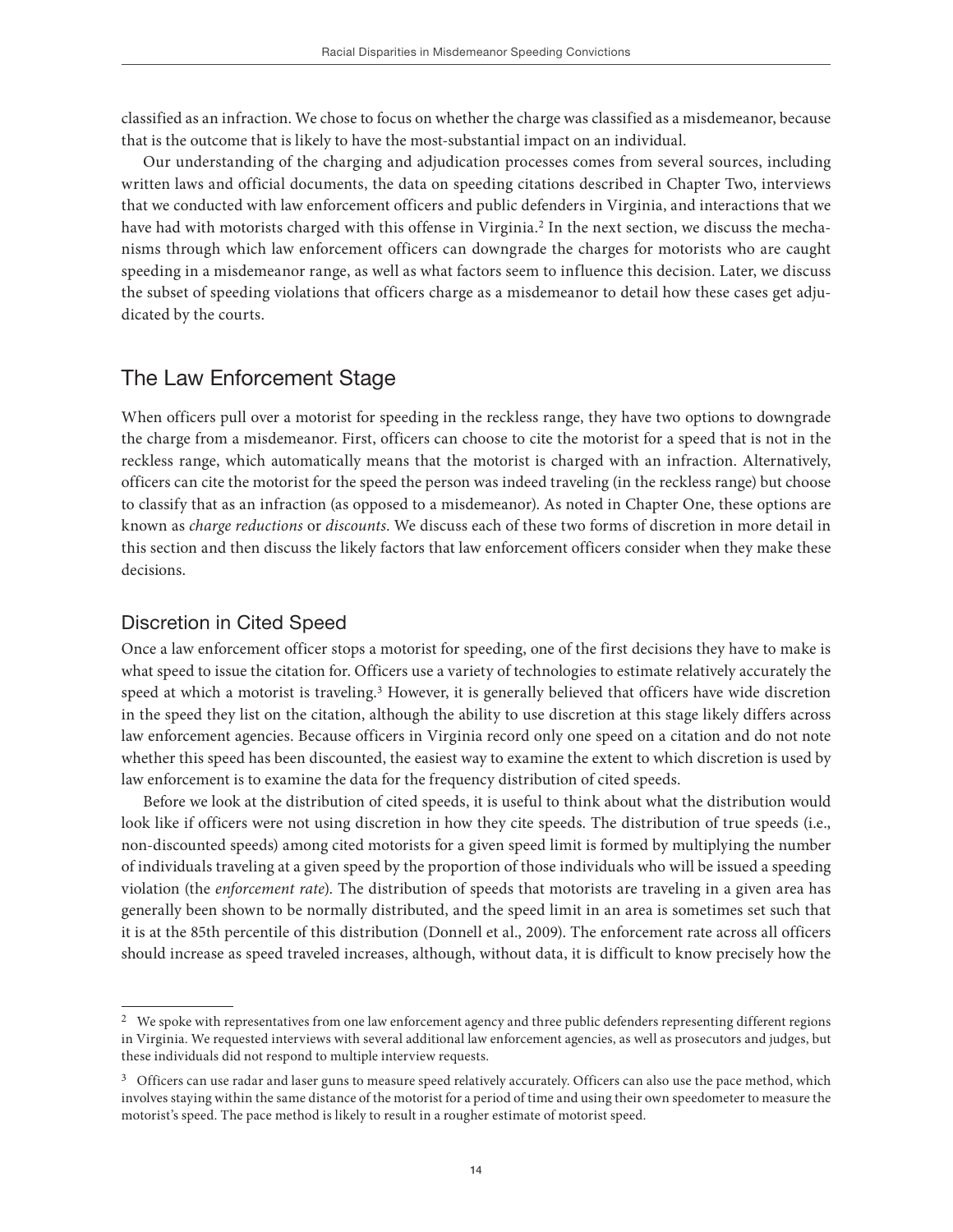enforcement rate varies across speeds. For example, there might be a large discontinuity in enforcement rates if most officers generally do not stop motorists traveling less than 15 mph over the limit but do start enforcing the speed limit at 15 mph over the speed limit. On the other hand, enforcement rates could increase more gradually if there is more variation in enforcement cutoffs across officers or if officers tend to gradually increase enforcement rates as speed increases (as opposed to it being a binary decision to either enforce or not enforce). However, regardless of what the enforcement rate distribution looks like, we would expect the distribution of true speeds among cited drivers to be continuous for the majority of the distribution. If there is a discontinuity in enforcement rates, the distribution of true speeds among cited drivers should be relatively continuous after that point. If enforcement rates gradually increase, we would expect the distribution of true speeds among cited drivers to be relatively continuous throughout the whole distribution.

#### Distribution of Cited Speeds

In Figures 3.1–3.3, we present three histograms, each presenting the distribution of miles per hour above the misdemeanor cutoff that the motorist was cited for a given set of speed limits. We use the full sample of speeding citation data for these histograms (i.e., we do not restrict the sample to citations that were at or above the misdemeanor cutoff), although we truncate speeds that were more than 20 mph over the cutoff. A value of zero corresponds to a speed cited at exactly the cutoff, so any citations over zero were eligible to be charged with a misdemeanor. We grouped the seven speed limits from the data set into three categories—  $(1)$  25, 35, or 45;  $(2)$  55 or 60;  $(3)$  65 or 70—because the separate distributions for each speed limit within each grouping looked very similar, and it is more manageable to work with a smaller set of histograms.

All three histograms show clear evidence that there was *bunching* (i.e., excess mass) at the misdemeanor cutoff. Prior literature in this area has interpreted this bunching in speeding distributions as evidence that officers are choosing to discount motorist speed (Anbarci and Lee, 2014; Goncalves and Mello, 2021).4 In this case, the distributions indicate that officers were likely choosing to cite speeds at the misdemeanor cutoff for some motorists who were traveling at speeds above the cutoff. Although there are a few other speeds besides the cutoff that exhibit either a discontinuity or excess mass, these are not necessarily related to speeddiscounting to avoid charging a motorist with a misdemeanor. For example, in Figure 3.1, there is a large amount of motorists who were stopped at 4 mph below the reckless cutoff, which corresponds to driving 15 mph over the speed limit. This could occur if there was a discontinuous increase in the rate of enforcement at this speed. Furthermore, officers who were using less-exact methods to identify speed (such as the pace method) might have been likely to cite a round number (i.e., cite the motorist for going 40 mph in a 25-mph zone) when they had to approximate speed. Note that the penalties assessed to drivers cited below the cutoff are relatively continuous, as each additional mile per hour over the speed limit resulted in a fine that was \$5–\$6 higher. In zones with a speed limit between 25 and 60 mph, drivers who were cited going between 10 and 19 mph over the limit received more points against their driving record than drivers who were cited going between 0 and 9 mph over the limit, but hardly anyone was cited at this lower range. There thus do not seem to be other apparent reasons why one would expect to see discontinuities in these distributions outside what we have already discussed.

Another possible interpretation of the bunching that occurs at the misdemeanor cutoff is that motorists intentionally drive at a speed just below the cutoff to avoid receiving the harsher penalty. Although there is potential that some of this bunching reflects motorist behavior, we believe, for several reasons, that the majority of the bunching is due to officer behavior. First, it is to be expected that not all officers discount speeds, and, following Goncalves and Mello (2021), we detail in Appendix A how we identified officers who

 $4$  Bunching has also been examined in other areas. Saez (2010) examined whether taxpayers bunch at kink points, and Tuttle (2019) examined bunching in the distribution of drug amounts used in federal sentencing.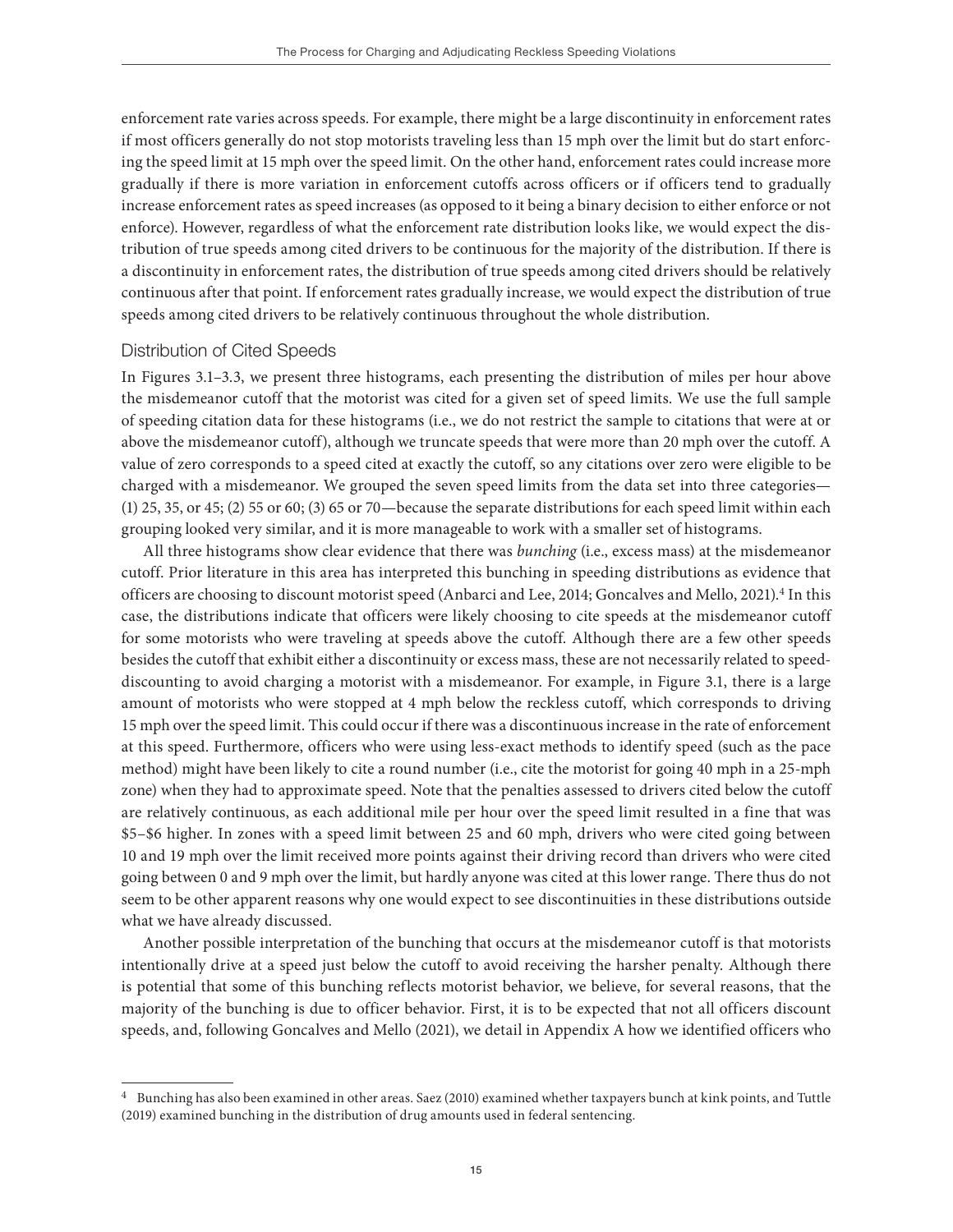

FIGURE 3.1 Distribution of Cited Speeds in Speed Limit Zones of 25, 35, or 45 mph

Cited mph above the misdemeanor cutoff

FIGURE 3.2 Distribution of Cited Speeds in Speed Limit Zones of 55 or 60 mph



Cited mph above the misdemeanor cutoff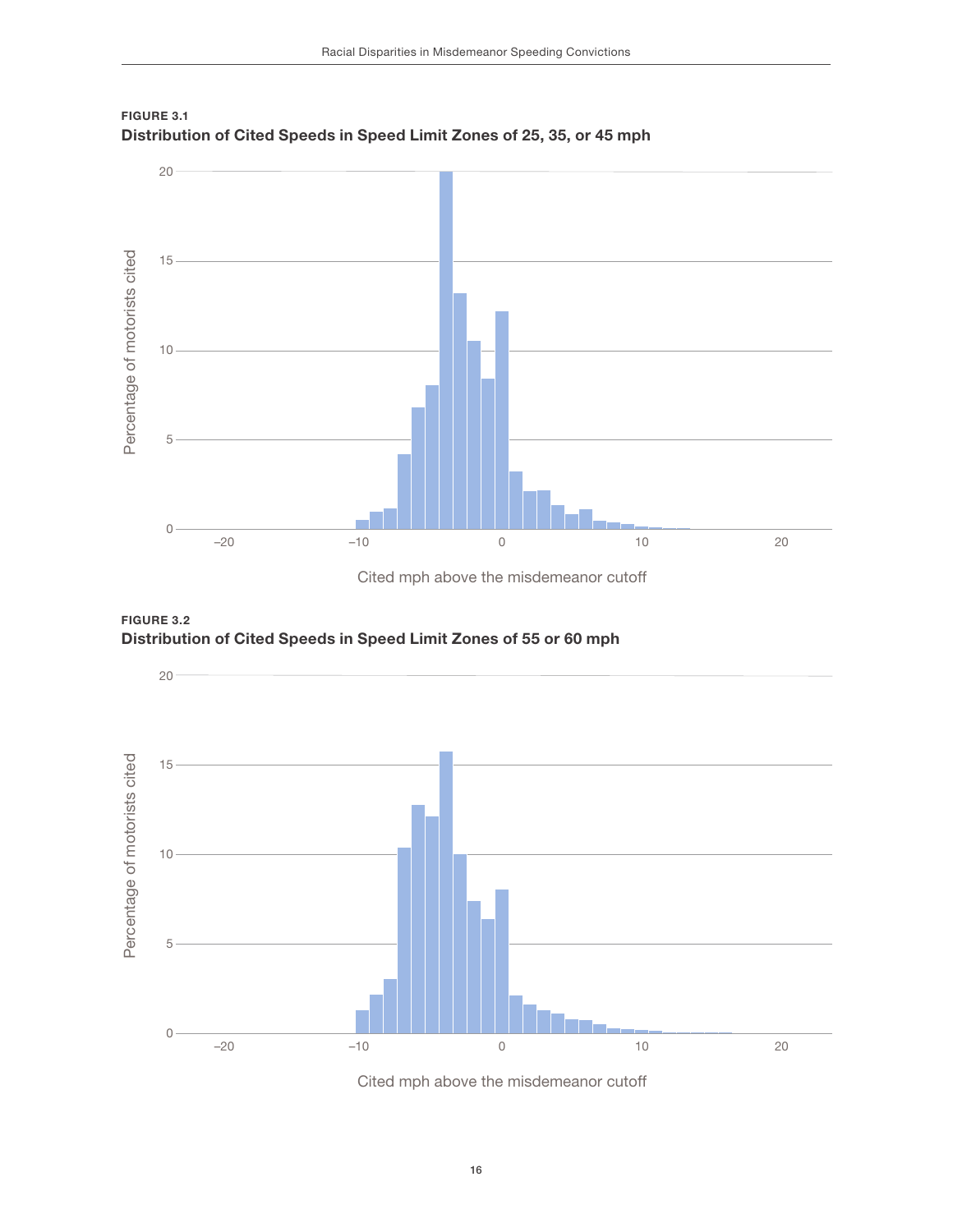

#### FIGURE 3.3 Distribution of Cited Speeds in Speed Limit Zones of 65 or 70 mph

Cited mph above the misdemeanor cutoff

were not engaging in speed-discounting when issuing citations. We found that, among officers who had more than 200 stops in areas where the speed limit was between 25 and 60 mph, 10 percent had cited speed distributions where this bunching pattern was not present; this finding indicates that the bunching pattern was not driven by motorist behavior but rather by officer behavior. Second, when motorists drive in areas with a speed limit of either 65 or 70 mph and consciously choose their speed, it seems irrational to drive at exactly 80 mph, because a lot of citations are given out at that speed (even if they are not misdemeanor charges). If a motorist were consciously setting her speed, it seems more rational for her to drive at between 75 and 77 mph rather than at 80 mph, because, at the lower speed, she would virtually never be cited. This bunching at 80 mph indicates that motorists are not really aware of these rules. Third, almost 60 percent of cited drivers in our sample were from out of state, so many of them likely would not be privy to how speeding laws are enforced in Virginia.

#### Proxy Measure for Discretion in Cited Speed

To analyze whether this practice of reducing speeds to the misdemeanor cutoff might vary across groups (in our case, racial groups), it is useful to have a measure of the proportion of motorists who benefit from this practice. Because we could not observe the actual speeds that motorists were traveling, we cannot identify this proportion precisely. However, following Anbarci and Lee (2014), we can employ the following measure as a proxy for the amount of discounting used:

Number of motorists cited at the misdemeanor cutoff

Number of motorists cited between the misdemeanor cutoff and 15 mph above the cutoff (inclusive)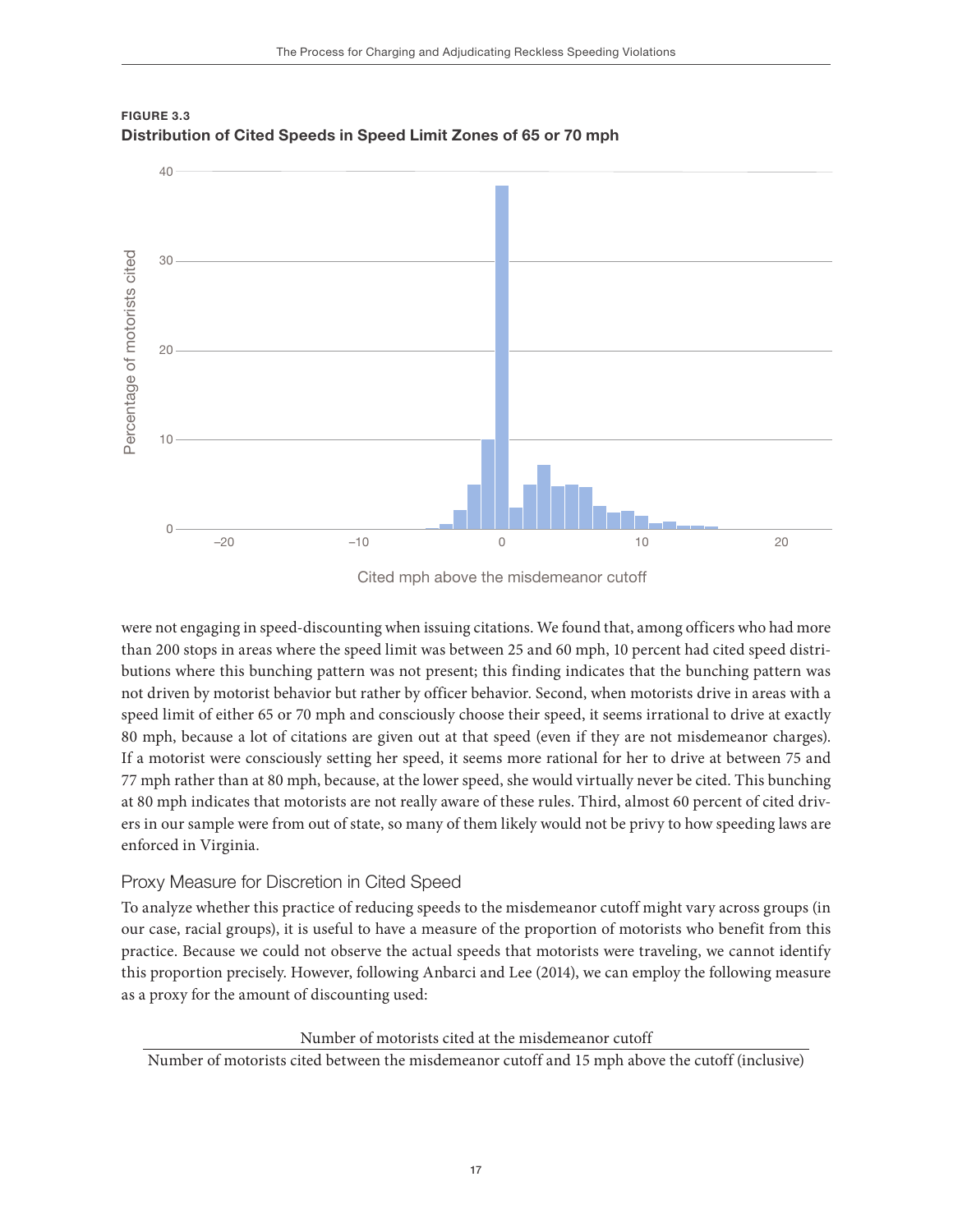All individuals who are cited for a speed at the cutoff are not eligible for a misdemeanor charge, so their speeding charge is automatically classified as an infraction. Those who are cited for a speed between 1 and 15 mph over the cutoff are eligible to be charged with a misdemeanor. In this way, our measure is a proxy for the proportion of motorists caught driving 1–15 mph above the cutoff who benefit by having their speed reduced to the cutoff.

There are several implicit assumptions being made with the use of this proxy. First, this proxy measure ignores all speeding citations for speeds below the misdemeanor cutoff, so we are implicitly assuming that, if an officer were going to discount a motorist's speed, he would cite that person for a speed right at the cutoff rather than below that cutoff. This assumption is reasonable because the main other speed that has excess mass occurs at 15 mph over the speed limit for areas with a speed limit between 25 and 60 mph (see the bar at −4 mph in Figures 3.1 and 3.2). As discussed earlier, this excess mass likely occurs for reasons outside of discounting motorists' speed to below the misdemeanor cutoff. For the violation of this assumption to affect our racial disparity results described in Chapter Five, officers would need to be disproportionately discounting motorists of one race over another to a lower cutoff.

Second, this proxy measure assumes that officers do not cite motorists at a speed greater than what they were traveling; thus, our assumption is that all motorists issued citations at exactly the misdemeanor cutoff speed were either going right at or above the cutoff speed. Third, we assume that officers do not apply this form of discretion to motorists who are going more than 15 mph above the cutoff. We made this assumption mainly for convenience, because only 0.5 percent of the observations exceeded 15 mph above the cutoff. Using such observations (which are relatively extreme outliers) detracted from the histograms and required us to use a large amount of speed controls in the regression models when we examined court outcomes.

Finally, even with the aforementioned assumptions, our measure is still considered a proxy because some proportion of motorists cited exactly at the cutoff were indeed going that speed, yet our proxy counts them as receiving a benefit even though they were not. Although this proxy measure works fine for rough comparisons, we consider the impact that it might have when we use it to measure racial disparities in Chapter Five.

Despite the potential limitations of this measure, it is still a useful indication of how the use of discretion by law enforcement varies across groups. The value of this measure (i.e., the number of motorists cited at the misdemeanor cutoff divided by the number of motorists cited between the misdemeanor cutoff and 15 mph above the cutoff) is 48 percent for Figure 3.1, 45 percent for Figure 3.2, and 48 percent for Figure 3.3. In other words, between 45 percent and 48 percent of motorists driving 1–15 mph above the cutoff (potentially) benefited by having their speed reduced to the cutoff.

From this point forward, we refer to the set of motorists cited for speeds between 0–15 mph above the cutoff as those who were cited for speeding *in the misdemeanor (or reckless) range*. As noted earlier, this is not a completely correct statement, because the motorists who were actually driving right at the cutoff speed were not in the misdemeanor range. However, we expect that this was a relatively small percentage of the group, so we refer to this group in this way for simplicity. When we describe conclusions that specifically rely on this assumption, we are more explicit about that fact.

#### Discretion in How to Classify Speeds Cited Above the Misdemeanor Cutoff

Even when law enforcement officers cite a motorist for a speed that is above the misdemeanor cutoff, they have discretion in whether they classify this speeding charge as an infraction or a misdemeanor. Note that the law *allows* law enforcement officers to charge a motorist with a misdemeanor but does not *require* them to do so. Figure 3.4 shows the percentage of individuals who were cited for a given speed above the misdemeanor cutoff yet had their charge classified as an infraction. We show the results separately for the three speed limit groupings. As the figure indicates, officers were less likely to downgrade how a charge was classified as the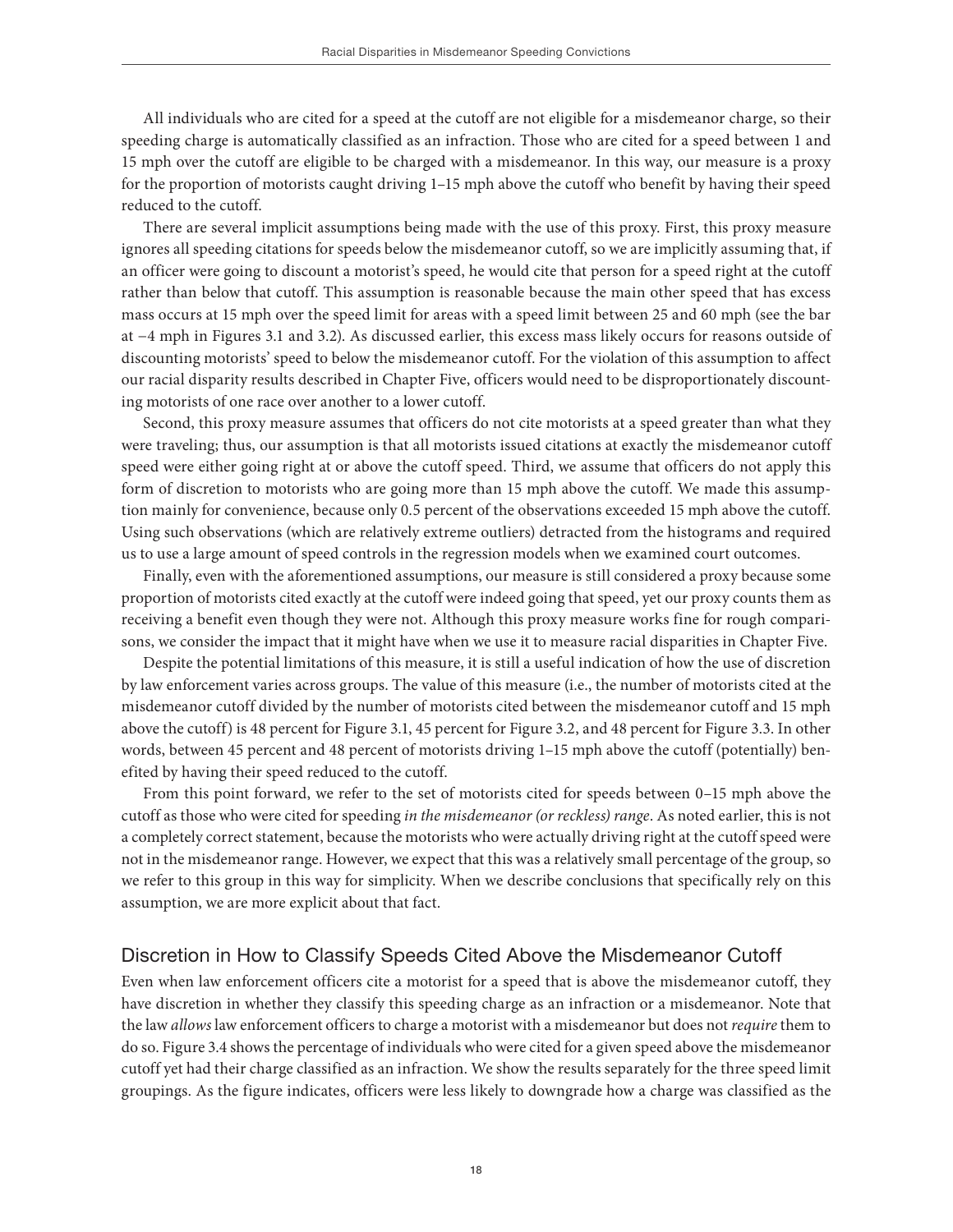



Cited mph above the misdemeanor cutoff

motorist's cited speed got further away from the cutoff. It is also evident that speeding violations above the misdemeanor cutoff were more likely to be classified as an infraction when the speed limit was lower.

#### What Factors Affect Outcomes at the Law Enforcement Stage?

The results shown in these figures make clear that law enforcement officers have a lot of discretion when citing motorists for excessive speed; in particular, there are no set laws that perfectly prescribe the charge that must be applied for a given motorist's behavior. Across all speed limits, 58 percent of motorists cited for speeding 0–15 mph above the cutoff had their charge classified as an infraction, which indicates that officers are discounting charges at a substantial rate. In this section, we consider what factors might influence whether law enforcement officers choose to discount a misdemeanor charge down to an infraction.

Figure 3.4 makes it clear that the speed that an individual is traveling and the speed limit in the area where the motorist is stopped likely play a significant role in the officer's decision. At the time of the motor vehicle stop, an officer may have access to information about the motorist's driving record, and if the motorist has any prior driving violations, that might play a factor in the officer's decision. We were not able to verify the exact information that officers in Virginia check when they pull over a motorist for speeding, and this might vary greatly among the law enforcement agencies that conducted stops in our analysis sample. Although it is standard practice for officers in most states to check for a valid license and registration, it is sometimes left up to the officers' discretion which databases (e.g., driving records and criminal records) to consult, and the policies regarding which databases are readily available to law enforcement officers in their vehicles vary by state and law enforcement agency. In particular, some states allow officers to access an out-of-state driver's record in that person's home state, while other states do not have this capability.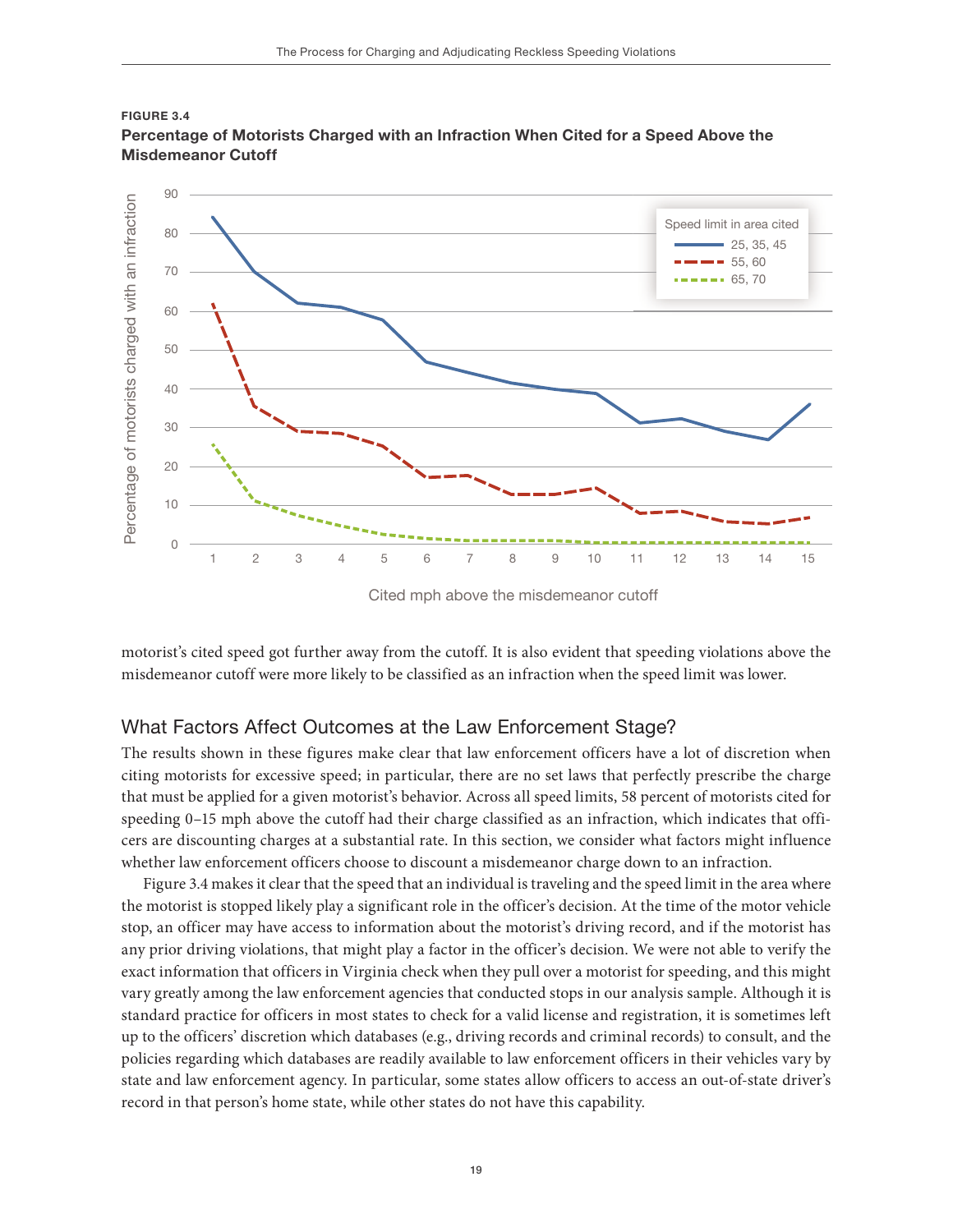Our discussions with law enforcement officers indicated that they also take into account the full context of the situation when deciding how to charge the individual. For instance, officers noted that, when there is a child in the car or heavy traffic on the road, they are more likely to charge the motorist with a misdemeanor.

Table C.3 in Appendix C shows that, in our sample, the county where the stop occurred also had a large impact on whether officers discounted the charge. For example, among those driving in the reckless range who were cited in areas where the speed limit was 25, 35, or 45 mph, 95 percent of motorists in Chesterfield County had their charge classified as an infraction, while 54 percent of motorists in Prince George County received this benefit.

#### The Court Stage

Figure 3.5 presents a process map showing which cases from our main sample (for which a final disposition was observed) moved on to the court stage, as well as how outcomes for these cases were adjudicated in the court system. Each of the boxes highlighted in red represents what we considered to be an end stage of the process. Our main sample begins with the cases in which law enforcement officers cited an individual at a speed between 0 and 15 mph above the misdemeanor cutoff. As noted in the previous section, law enforcement officers in our sample classified 58 percent of these motorists' cases as infractions. Although these motorists could still go to court to try and further reduce their charges, we considered that discounted charge

#### FIGURE 3.5 Process Map of How Speeding Citations in the Reckless Range Were Handled



NOTE: Boxes outlined in red indicate an end stage in the process. We could not identify final adjudication details on 486 of the cases in our full sample of 261,432.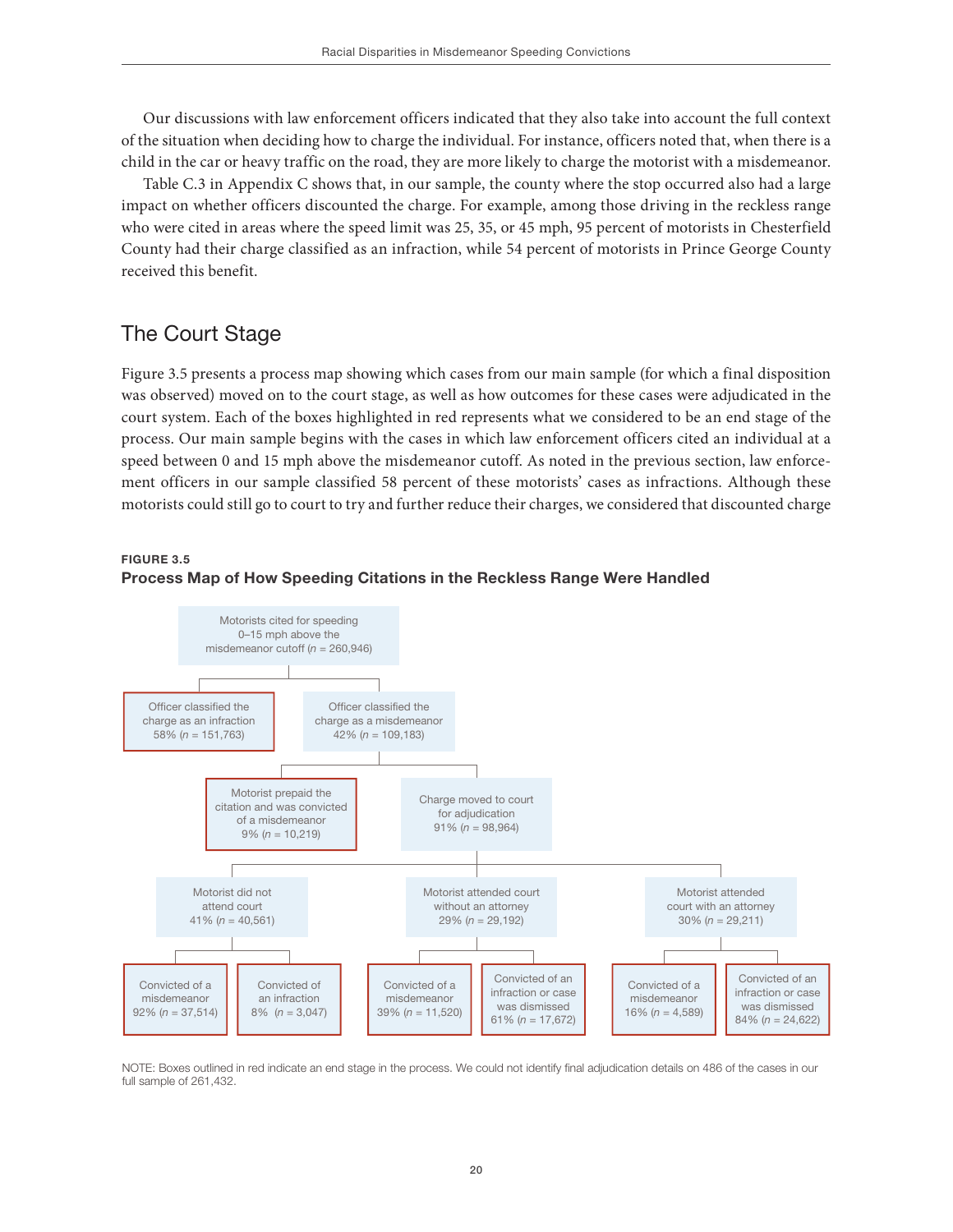to be an end stage because, regardless of what happened in court, the motorists would not be convicted of a misdemeanor. We thus did not follow what happened to that set of motorists any further.<sup>5</sup>

For the remaining 42 percent of motorists who were charged with a misdemeanor, the charge that they were eventually convicted of (if any) depended on what happened in court. During this process, the court can convict the motorist of the misdemeanor charge, amend the charge downward (typically to an infraction), or dismiss the charge entirely. Next, we discuss in more detail how this process works, as well as the factors that the courts (judges and prosecutors) are likely to consider when making a decision.

#### Court Adjudication Process

Although most of the state-level documentation describing the process for motorists charged with a misdemeanor in Virginia indicates that they need to attend court to have their charge adjudicated, officers can allow individuals to prepay the ticket. To do so, officers can check a box on the citation that they give to the motorist during the traffic stop. Individuals who receive this option can then plead guilty and prepay their fine (either by mail or online). These individuals then do not need to go to court, but they are automatically convicted of a misdemeanor. We could not determine the percentage of citations for which the officer allowed the motorist to prepay a ticket, because we observed in the data only whether the motorist prepaid the fine (which means that the officer made the offer and the motorist accepted it). Whether motorists exercised the prepayment option depended heavily on the county of the stop: Almost all instances of prepaid misdemeanor charges occurred in Mecklenburg and Southampton counties. This indicates that certain counties allowed officers to use this option but most counties did not. Across all counties, however, the likelihood that a prepayment option was offered seems relatively slim, so most individuals were required to go to court. As shown in Figure 3.5, 9 percent of motorists charged with a misdemeanor prepaid the ticket.

The remaining 91 percent of the individuals charged with a misdemeanor at the law enforcement stage thus had to go to court to have their case decided. We did not observe whether a prosecutor was present at those hearings, and we expect that a prosecutor's presence likely varied by jurisdiction. If a prosecutor is present, her preferences are likely to affect the outcome, although the judge makes the final decision. For simplicity, we refer to the decisionmaker at this stage as *the court*. Misdemeanor speeding cases are usually disposed of during the initial hearing. Although these cases are relatively straightforward in that the motorist is likely guilty of what the law enforcement officer charged him with, the court can still choose to amend the charge to an infraction even when it seems clear that the motorist is guilty of the original charge. Whether the court does reduce the charge to an infraction depends on a variety of factors that we touch upon here and then explicitly discuss in the next section. If the court does discount the charge, it is typically reduced to speeding at a lower level, improper driving, or defective equipment (e.g., a faulty speedometer), or the charge can simply be dismissed.

We could not observe in our data whether an individual showed up for court, but we used two variables as a proxy for this factor. First, we observed whether an individual had an attorney (the data record the attorney's name). Often, motorists are allowed to have an attorney represent them in court and do not need to show up themselves. This is especially helpful for individuals who are from out of state, because they can hire a local lawyer and not need to travel back for the court date. Thus, for any individual who had a lawyer's name listed, we coded that person as attending court. It is important to note that, in Virginia, the court provides

<sup>&</sup>lt;sup>5</sup> The court does have the discretion to upgrade an infraction to a misdemeanor if the cited speed is above the cutoff, although this rarely happens in practice. Of the motorists in our sample who were charged with an infraction after being cited at a speed above the cutoff, only 0.06 percent had their charge upgraded by the court to a misdemeanor. None of the individuals with upgraded charges had prepaid their tickets, so the data indicate that an upgrade typically happened only if the individual chose to challenge the original infraction citation in court.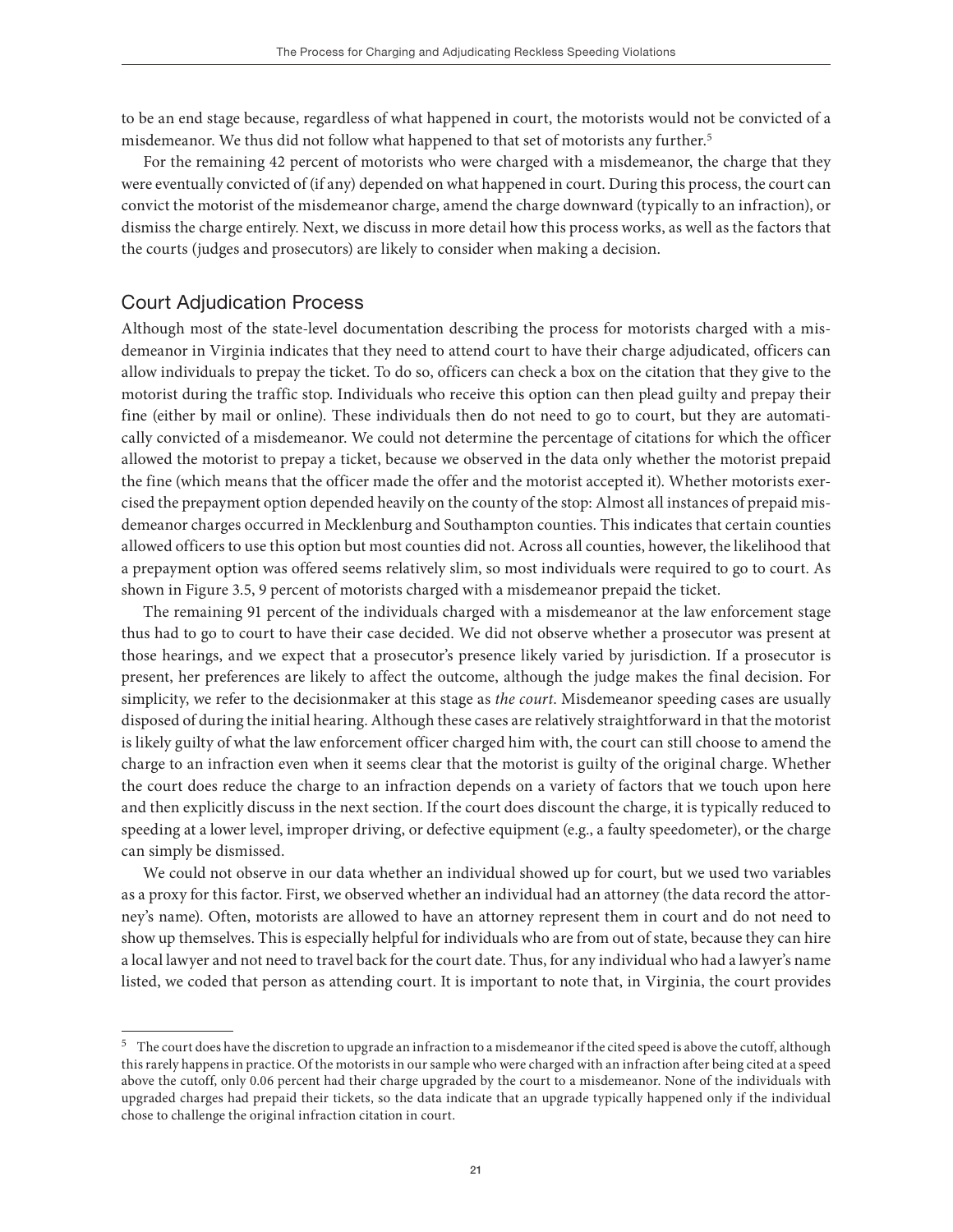defense representation (i.e., a public defender) only if there is a potential for jail time. Reckless speeding is a Class 1 misdemeanor for which the sentence can be up to one year in jail, but in practice, jail time for these cases is typically waived, so the vast majority of motorists are not provided with defense representation by the court. This implies that almost everyone in our sample that did have an attorney acquired that representation privately.

When cited motorists do not have an attorney, there are several possible case dispositions: A motorist can have her case dismissed, or she can be considered not guilty, guilty, or guilty in absentia. We assume that if an individual did not show up for court and had no attorney, she would have a disposition of guilty in absentia. That assumption requires that the court did not dismiss a charge for a motorist who did not show up, and the court recorded the disposition as guilty in absentia versus guilty. Although these misdemeanor charges technically carry the possibility of jail time upon conviction, prosecutors typically waive jail time in advance, so the judge is free to convict motorists in their absence. This outcome seems to be common. In our sample, 41 percent of the individuals who were supposed to go to court were found guilty in absentia (in Figure 3.5, the motorists who did not attend court). Our classification scheme automatically means that everyone identified as not showing up for court was convicted, but that does not necessarily mean that the person was convicted of a misdemeanor; indeed, in 8 percent of these cases, the motorist was convicted of an infraction.

We assume that the remainder of the cited motorists—those who either had a lawyer or did not have a disposition of prepaid or guilty in absentia—attended court. In Figure 3.5, we further split this group into those who attended with an attorney and those who attended without an attorney. The incidence of having a misdemeanor charge dismissed or downgraded to an infraction was quite frequent among cited motorists who attended court and was even more frequent among those who attended court with an attorney.

#### What Factors Affect Outcomes at the Court Stage?

The process outlined in the previous section indicates several factors that are likely to affect whether an individual charged with a misdemeanor speeding violation has the charge downgraded to an infraction or dismissed at the court stage. First, Figure 3.5 makes it apparent that the individual's attendance at the court hearing and the involvement of an attorney significantly increase the likelihood of the charges being downgraded or dismissed. Table 3.1 shows the proportion of motorists with a given characteristic who prepaid the ticket, did not attend court, attended court without an attorney, or attended court with an attorney. We estimated the numbers in this table using the sample of motorists who were charged with a misdemeanor speeding violation by law enforcement. The results indicate that Black motorists were much more likely than White motorists to not attend the hearing, and White motorists were much more likely to attend the hearing with an attorney. Out-of-state drivers were much more likely than in-state drivers to not attend the hearing. Compared with individuals cited in other speed limit groups, motorists cited in areas with a speed limit of 65 or 70 mph were also more likely to not attend the hearing, likely partly because out-of-state drivers constitute a higher percentage of motorists cited in those speed limits than at other speed limits.

Figure 3.6 indicates that, in addition to being influenced by whether the motorist attended court and had an attorney present, the court's final disposition was influenced by how much above the misdemeanor cutoff the individual was cited. To create this figure, we used data from the sample of motorists who were charged with a misdemeanor by law enforcement and who attended the court hearing. We used this subsample because, as shown in Figure 3.5, there was a reasonable amount of variation among this group in who had their charge downgraded to an infraction or dismissed by the court, so it is useful to examine what factors might explain this variation. In contrast, among those who prepaid their citation fine or did not attend court, almost everyone was convicted of a misdemeanor, so other factors likely do not matter much in those situations. Figure 3.6 shows the percentage of motorists at each cited mile per hour above the misdemeanor cutoff who had the charge downgraded to an infraction or dismissed by the court. It is evident that the cited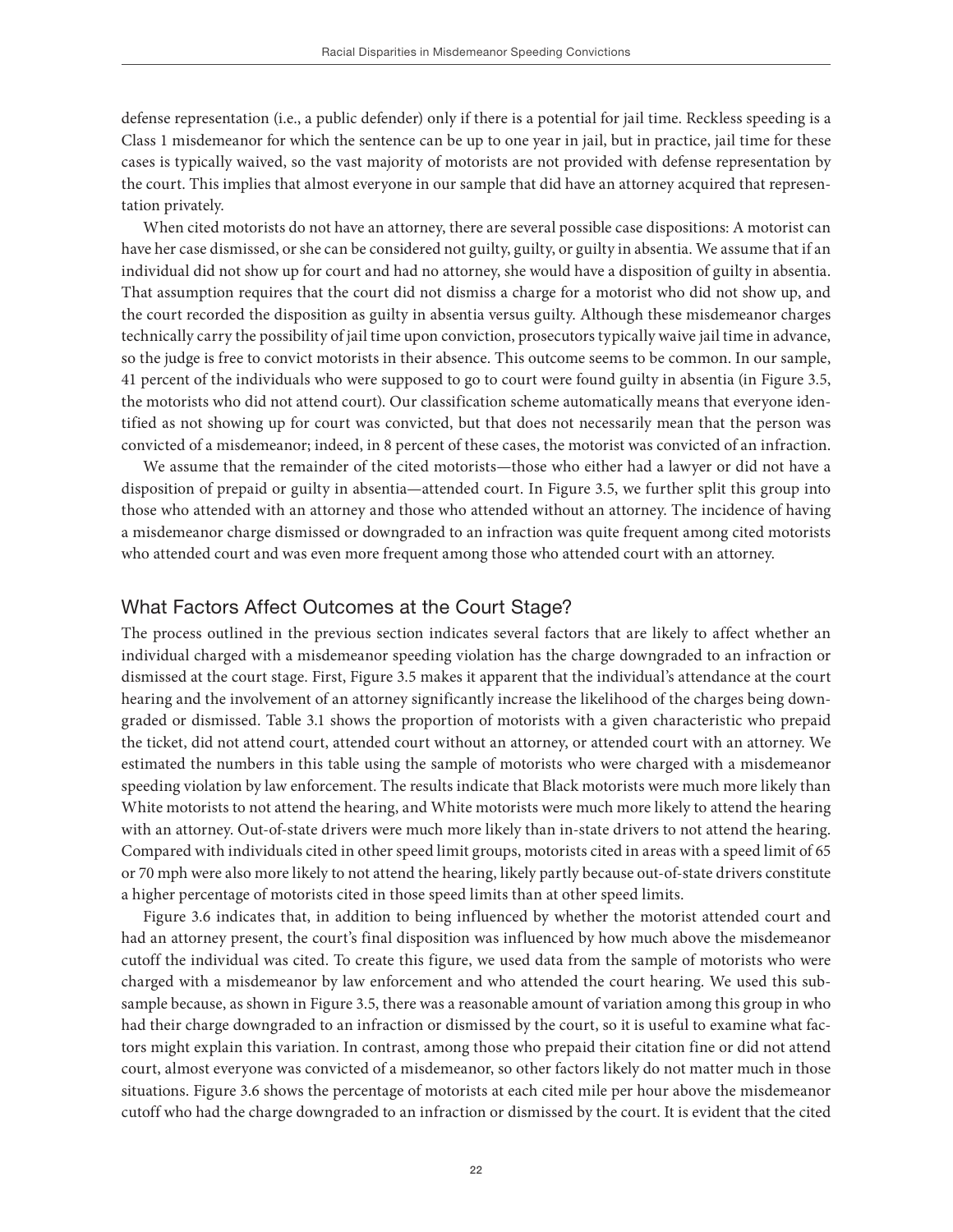|                                             | Prepaid<br><b>Ticket</b> | Did Not Attend<br>Court | <b>Attended Court</b><br>Without an Attorney | <b>Attended Court with</b><br>an Attorney |
|---------------------------------------------|--------------------------|-------------------------|----------------------------------------------|-------------------------------------------|
| White motorists                             | 0.080                    | 0.313                   | 0.281                                        | 0.326                                     |
| <b>Black motorists</b>                      | 0.112                    | 0.453                   | 0.248                                        | 0.187                                     |
| Men                                         | 0.093                    | 0.369                   | 0.257                                        | 0.280                                     |
| Women                                       | 0.094                    | 0.375                   | 0.283                                        | 0.248                                     |
| In-state driver                             | 0.061                    | 0.180                   | 0.497                                        | 0.262                                     |
| Out-of-state driver                         | 0.109                    | 0.458                   | 0.163                                        | 0.270                                     |
| Speed limit in area cited                   |                          |                         |                                              |                                           |
| 25, 35, 45                                  | 0.031                    | 0.180                   | 0.537                                        | 0.253                                     |
| 55,60                                       | 0.104                    | 0.289                   | 0.375                                        | 0.232                                     |
| 65, 70                                      | 0.098                    | 0.409                   | 0.216                                        | 0.277                                     |
| Miles per hour above the misdemeanor cutoff |                          |                         |                                              |                                           |
| $1 - 5$                                     | 0.109                    | 0.372                   | 0.262                                        | 0.257                                     |
| $6 - 10$                                    | 0.074                    | 0.377                   | 0.275                                        | 0.274                                     |
| $11 - 15$                                   | 0.057                    | 0.348                   | 0.272                                        | 0.324                                     |

#### TABLE 3.1 How Court Pathways Differ Across Motorist and Case Characteristics

NOTE: This table restricts the main analysis sample to motorists who were charged with a misdemeanor by law enforcement and for whom we could observe the court outcome (*n* = 109,183). The table shows the proportion of each group in each court pathway.

#### FIGURE 3.6 Percentage of Motorists Who Attended Court and Had the Misdemeanor Charge Downgraded or Dismissed



Cited mph above the misdemeanor cutoff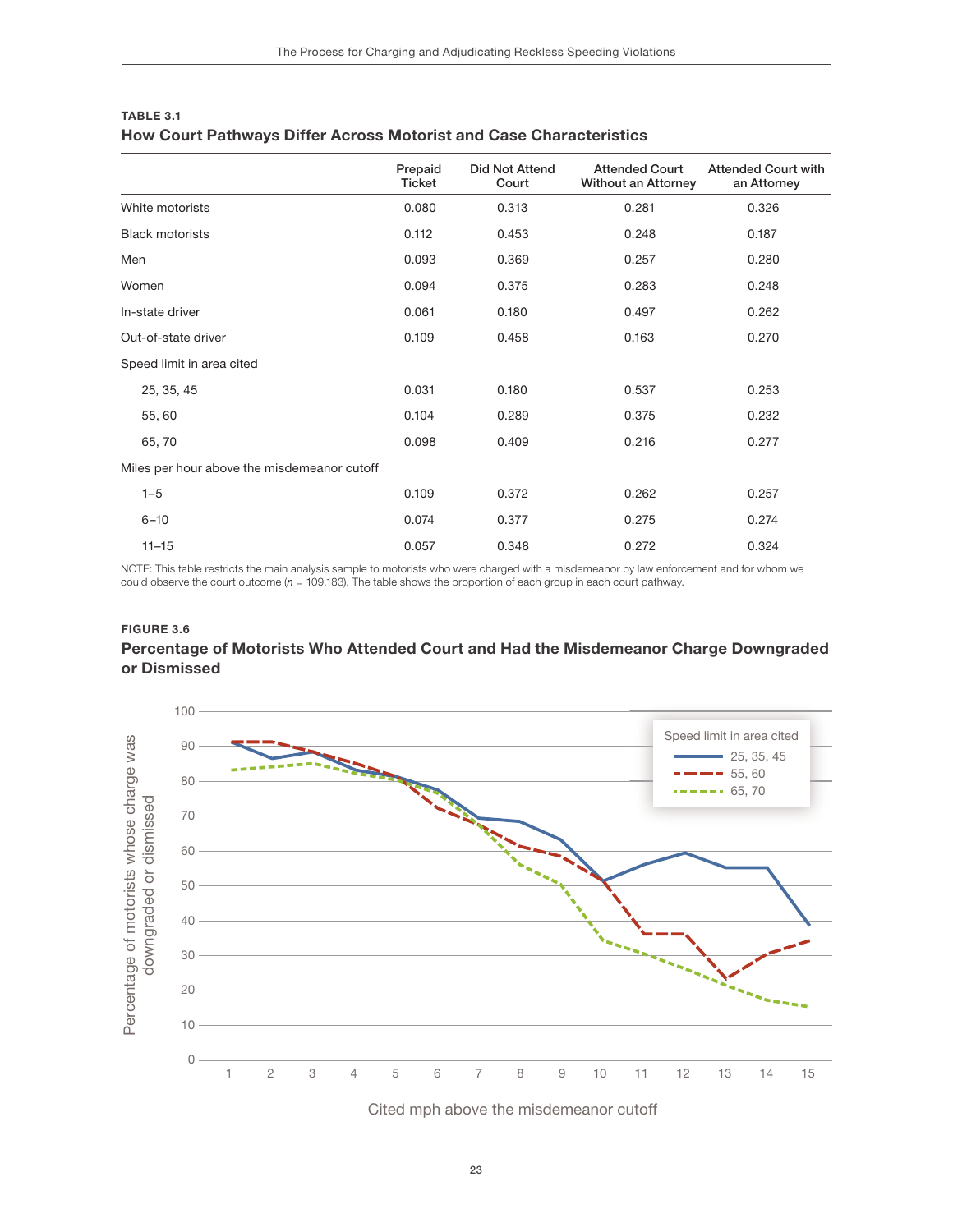speed above the cutoff affected the likelihood that charges were downgraded or dismissed, but the speed limit in the area cited did not seem to matter much.<sup>6</sup> Table C.4 in Appendix C shows that the likelihood that an individual's charges were downgraded or dismissed by the court varied substantially across the 18 counties in our sample.

In addition to considering the aforementioned factors, the court likely takes into account the motorist's previous driving history when determining how to adjudicate the charge. According to our discussions with public defenders and motorists who have been through this process, judges in some jurisdictions may expect motorists to complete a driver improvement clinic before showing up at their court hearing. According to the Virginia Department of Motor Vehicles (undated-a), "These eight-hour classroom sessions cost no more than \$100 and are offered at sites around the state and as a computer-based course on the Internet." Judges who have this expectation are extremely unlikely to downgrade the charges for motorists who do not complete the course beforehand. Private attorneys typically know what actions the judges in their jurisdiction expect motorists to take in advance of the hearing; thus, motorists might be likely to take this class mainly because they hired an attorney who advised them to do this. The court may also consider whether the motorist was cooperative with the law enforcement officer during the stop and whether the motorist had any reasonable justification for why he was speeding. However, we were not able to observe these factors (i.e., participation in a driver improvement clinic, cooperation with the officer, and the extenuating circumstances of the stop) in the data.

 $6$  Although the pattern for motorists stopped in areas with speed limits of 25, 35, or 45 mph strays somewhat from the downward sloping trend, there were very few observations in the tail for this group (only 483 motorists cited at 11-15 mph above the cutoff).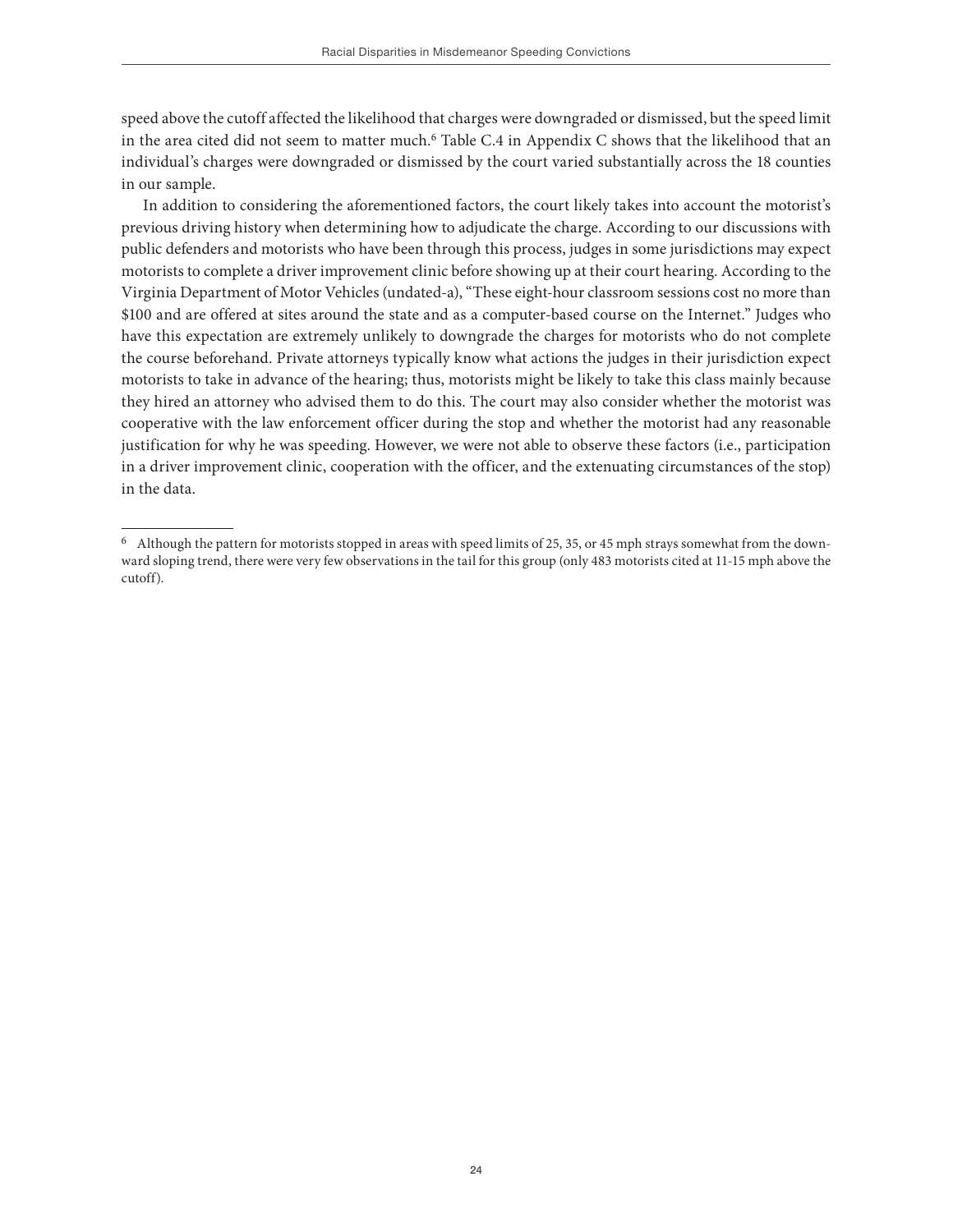# The Impacts of Receiving a Misdemeanor Speeding Conviction

Our focus in this chapter is on the impacts of a cited motorist receiving a misdemeanor conviction as opposed to a more lenient disposition. Although individuals convicted of a misdemeanor speeding violation can go to jail and can have their driver's license suspended by the judge, these two outcomes are relatively rare for motorists convicted of reckless speeding and are likely inflicted only on the very riskiest of drivers (who likely would not have been eligible to have their misdemeanor conviction discounted). In particular, of those convicted of a misdemeanor speeding violation in our sample, only 0.6 percent received jail time and 11 percent had their license directly suspended at the court hearing. Thus, we instead focus on the three ways that a misdemeanor conviction likely affects all individuals convicted of the charge: the presence of a criminal record, higher fines and fees, and a worse driving record. Note, however, that even before the final disposition, the intermediate disposition by the law enforcement officer can have important impacts. In particular, motorists who are charged with a misdemeanor are generally required to make an appearance in court, and many of those who appear in court spend significant resources on an attorney.

#### Presence of a Criminal Record

First and foremost, individuals who are convicted of a misdemeanor speeding violation by the court will have a criminal record. Whether this conviction shows up on a background check depends on which records are examined. If a background check is conducted through the Federal Bureau of Investigation or through the state (which checks Virginia's Central Criminal Records Exchange), it is unlikely that a reckless driving conviction will show up, because this generally is not an offense that requires taking fingerprints, and those record repositories typically include only offenses for which fingerprints are collected.1 However, if Virginia court records (which are publicly available online) are searched, this conviction will show up as long as it occurred within the previous ten years of the search. This conviction will also show up on a driver's record check if it occurred within the previous 11 years. Regardless of whether the conviction shows up on a background check, many individuals are asked about whether they have ever been convicted of a misdemeanor when they apply for a job, housing, a security clearance, or a professional license. A reckless driving conviction ensures that these individuals should check yes.

Although it is unlikely that a misdemeanor reckless driving conviction will automatically disqualify someone from what they are seeking (e.g., employment, housing), it is a factor that likely will be considered. To the extent that decisionmakers view this offense as a standard misdemeanor, a conviction could have a detrimental impact on the individual. Furthermore, it is likely that the conviction might do more harm for

 $<sup>1</sup>$  See Virginia State Crime Commission (2018), which notes the types of offenses that are reported to Virginia's Central</sup> Criminal Records Exchange (generally, offenses for which fingerprints are collected).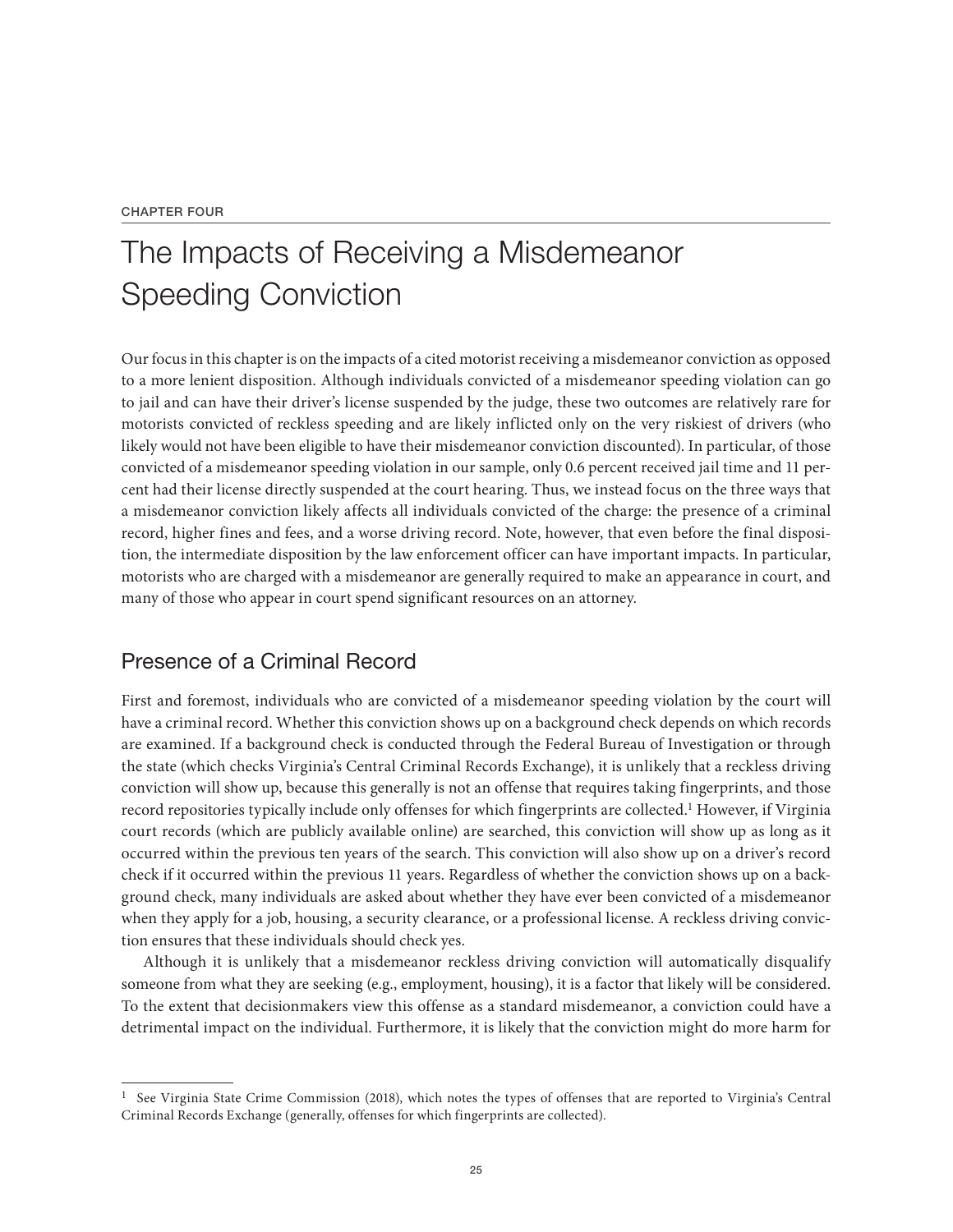Black applicants than for similar White applicants: A previous audit study by Pager (2008) indicated that the impact of a criminal record on employment opportunities for Black applicants was significantly worse than it was for White applicants.

An additional implication of receiving a misdemeanor conviction is that, under Virginia's sentencing guidelines, it counts as part of an individual's prior record if the person is being sentenced for a new crime.2 Depending on the situation, having that prior conviction can increase the individual's recommended sentence for the new offense.

#### Higher Fines and Fees

An individual convicted of any charge usually has to pay both a fine and a court fee. The fine is determined by the court and can be subject to discretion, whereas the court fee is usually a set cost that the individual must pay, and that number depends on objective factors. When a law enforcement officer charges an individual with a speeding infraction, the fine is often preset, and all cited motorists are given the option to prepay their citation without coming to court. After examining how the fine corresponds to the cited speed (as well as documentation provided from multiple attorney sites online), we found that the fine for these violations before July 2010 was usually \$5 per cited mile per hour over the speed limit and is now usually \$6 per cited mile per hour over the speed limit. Speeding infractions have a maximum fine of \$250.

For motorists convicted of a misdemeanor speeding violation, the charge that is levied is reckless driving, which carries a maximum fine of \$2,500. Although the cited speed and the driver's previous record affect the ultimate fine levied by the court, the court generally has a lot of discretion in setting the fines in these cases. We found that the average fine levied on motorists convicted of a misdemeanor was \$179 and that 99 percent of these motorists received a fine of \$500 or less.

As noted earlier, the court fee is usually more objectively set. These costs can vary across jurisdictions, but within a jurisdiction, the fee is somewhat formulaic and depends on whether the charge is a misdemeanor or an infraction, as well as whether the individual attends court when not prepaying the citation. In our sample, when the individual prepaid the ticket, the average (modal) court cost was \$61. When the individual attended the court hearing and received a misdemeanor conviction, the most common court costs were \$71 and \$81.

As detailed in Chapter Three, there are four main outcomes for individuals cited for speeding in the reckless range: Motorists can be (1) cited for a speed at the misdemeanor cutoff (an automatic infraction charge), (2) cited for a speed above the misdemeanor cutoff but have the charge classified by law enforcement as an infraction, (3) charged with a misdemeanor by law enforcement but have the charge downgraded to an infraction or dismissed by the court, (4) or charged with a misdemeanor by law enforcement and convicted of a misdemeanor by the court. Because the court has so much discretion in how it levies fines for the latter two groups, the most straightforward way to understand the impact that the different outcomes can have on the total amount charged to the individual (fine plus fee) is to compare the average amount charged to motorists in our sample who fell in each of these four groups. Table 4.1 presents these results (excluding motorists whose charges were dismissed). For the three groups that were cited for a speed above the misdemeanor cutoff, we also show how the amount charged varied based on the cited speed.

Table 4.1 makes clear that the best outcome for a motorist is to be cited for a speed at the misdemeanor cutoff. The average amount charged to an individual in our sample who was convicted of a misdemeanor was about \$120 higher. However, among those who were cited for a speed that was 11–15 mph above the cutoff, the

<sup>&</sup>lt;sup>2</sup> See Virginia Criminal Sentencing Commission (2014, p. 26), which notes that traffic offenses other than infractions should be included in tabulating the prior offense record.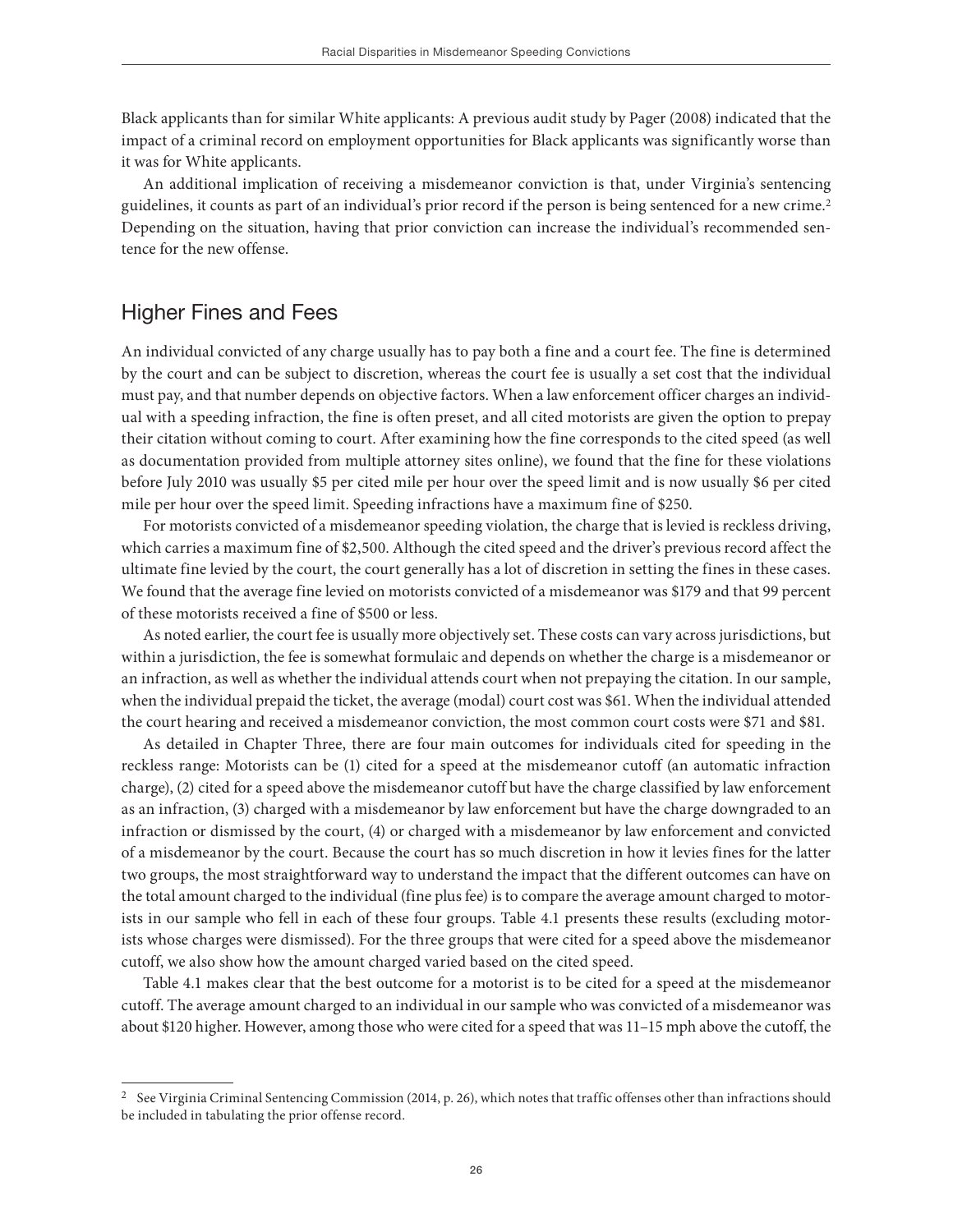| Case Outcome                                                                                                                              | Overall  | <b>Motorists Cited for</b><br>a Speed 1-5 mph<br>Above the Cutoff | <b>Motorists Cited for</b><br>a Speed 6-10 mph<br>Above the Cutoff | <b>Motorists Cited for</b><br>a Speed 11–15 mph<br>Above the Cutoff |
|-------------------------------------------------------------------------------------------------------------------------------------------|----------|-------------------------------------------------------------------|--------------------------------------------------------------------|---------------------------------------------------------------------|
| Cited for a speed at the<br>misdemeanor cutoff                                                                                            | \$148.77 |                                                                   |                                                                    |                                                                     |
| Cited for a speed above the<br>misdemeanor cutoff but charge<br>classified as an infraction                                               | \$187.05 | \$181.43                                                          | \$220.55                                                           | \$262.82                                                            |
| Cited for a speed above the<br>misdemeanor cutoff, charge<br>classified as a misdemeanor,<br>but amended to an infraction by<br>the court | \$216.76 | \$190.88                                                          | \$260.90                                                           | \$362.15                                                            |
| Amended to a defective<br>equipment infraction                                                                                            | \$209.07 | \$204.74                                                          | \$265.44                                                           | \$248.25                                                            |
| Amended to an improper<br>driving infraction                                                                                              | \$277.22 | \$207.89                                                          | \$320.97                                                           | \$402.21                                                            |
| Amended to a lesser<br>speeding infraction                                                                                                | \$213.10 | \$182.90                                                          | \$253.44                                                           | \$348.88                                                            |
| Cited for a speed above the<br>misdemeanor cutoff, charge<br>classified as a misdemeanor,<br>and charge not amended by the<br>court       | \$268.54 | \$215.34                                                          | \$301.83                                                           | \$446.81                                                            |

### TABLE 4.1 Average Fines and Fees Levied for Each of the Four Main Outcomes

NOTE: This table restricts the main analysis sample to cited motorists who had a final conviction that corresponds to one of the four main outcomes (*n* = 238,528). Individuals who were charged with an infraction but went to court to have their charges reduced and individuals who had the charges dismissed are excluded from these statistics.

amount could be almost \$300 higher than the fee for someone whose speed was reduced to below the reckless range. The total charge was somewhat lower for individuals whose charge was amended to an infraction by the court, although the amount was still higher than if the motorist had been charged by law enforcement with an infraction. For motorists whose charge was amended to an infraction by the court, the fines and fees levied depended on what the charge was amended to and seemingly also on the original speed for which the motorist was cited.

Overall, the results indicate that the decisions made by both law enforcement and the court can have a substantial impact on the final amount charged to a motorist. The individuals in our analysis sample were subject to Virginia's policy that the state could automatically suspend the person's driver's license if fines and fees were not paid. Such suspensions can exacerbate the impacts that these higher fines can have—for example, by decreasing job stability (Alan M. Voorhees Transportation Center, Edward J. Bloustein School of Planning and Public Policy, and New Jersey Motor Vehicle Commission, 2006). That policy was eliminated on July 1, 2019 (Virginia Department of Motor Vehicles, undated-b). Before the policy was eliminated, Virginia suspended more than 360,000 motorists' licenses annually (Natapoff, 2018).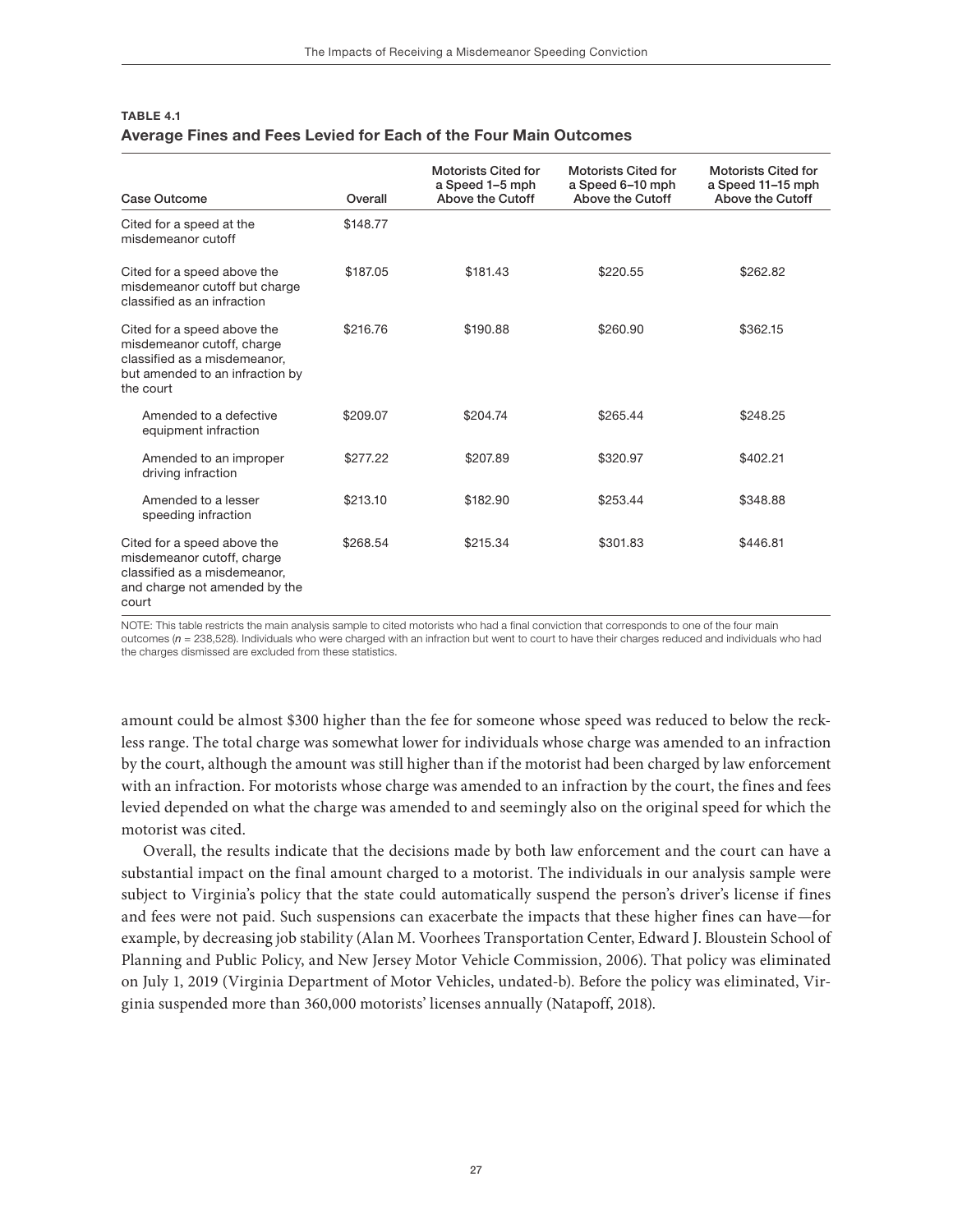# Worse Driving Record

Virginia uses a point system for its licensed drivers, and the number of points that a motorist has on his driving record is used to determine his insurance premium and whether his license will be suspended. The higher the point value, the better the driving record. Motorists begin with zero points and receive an additional point for every year in which they have a license and do not have any moving violations. The maximum number of points that an individual can have is +5. Every time an individual receives a moving violation, points are subtracted from the point total. Although there is an upward bound on the number of positive points that an individual can have, there is no lower bound. If an individual receives 18 demerit points within 12 months or receives 24 demerit points within 24 months, the person's license is suspended for 90 days. These demerit points stay on the motorist's record for two years from the time of the offense. Motorists are eligible to take driver improvement clinics every two years; these courses can increase the motorist's point total by 5 points (Virginia Department of Motor Vehicles, 2017).

Table 4.2 presents the number of demerit points that would be assigned to each of the likely outcomes for individuals in our sample. The number of demerit points depends only on the final disposition, not the original charge. Among individuals who have their charge reduced to a lesser speeding violation, the demerit points could be 3 or 4 depending on the revised speed level that was cited. If the charge was amended to speeding between 1 and 9 mph above the speed limit, motorists would receive 3 demerit points, and if the charge was amended to speeding between 10 and 19 mph above the speed limit, they would receive 4 demerit points (Virginia Department of Motor Vehicles, 2021). The table indicates that there is a wide range of demerit points that can be assessed; those who are able to reduce the charge in court to a defective equipment violation do the best (0 points), and those who are convicted of a violation (either a misdemeanor or an infraction) that cites them traveling at a speed above the cutoff do the worst (6 points).

| Case Outcome                                                                                                                                               | <b>Demerit Points</b> |
|------------------------------------------------------------------------------------------------------------------------------------------------------------|-----------------------|
| Cited for a speed at the misdemeanor cutoff                                                                                                                | 4                     |
| Cited for a speed above the misdemeanor cutoff but charge classified as an infraction<br>by law enforcement                                                | 6                     |
| Cited for a speed above the misdemeanor cutoff, charge classified as a misdemeanor by<br>law enforcement, but charge amended to an infraction by the court |                       |
| Amended to a defective equipment infraction                                                                                                                | 0                     |
| Amended to an improper driving infraction                                                                                                                  | 3                     |
| Amended to a lesser speeding infraction                                                                                                                    | 3 or 4                |
| Cited for a speed above the misdemeanor cutoff, charge classified as a misdemeanor,<br>and charge not amended by the court                                 | 6                     |

#### TABLE 4.2 Driver's License Demerit Points for Each Outcome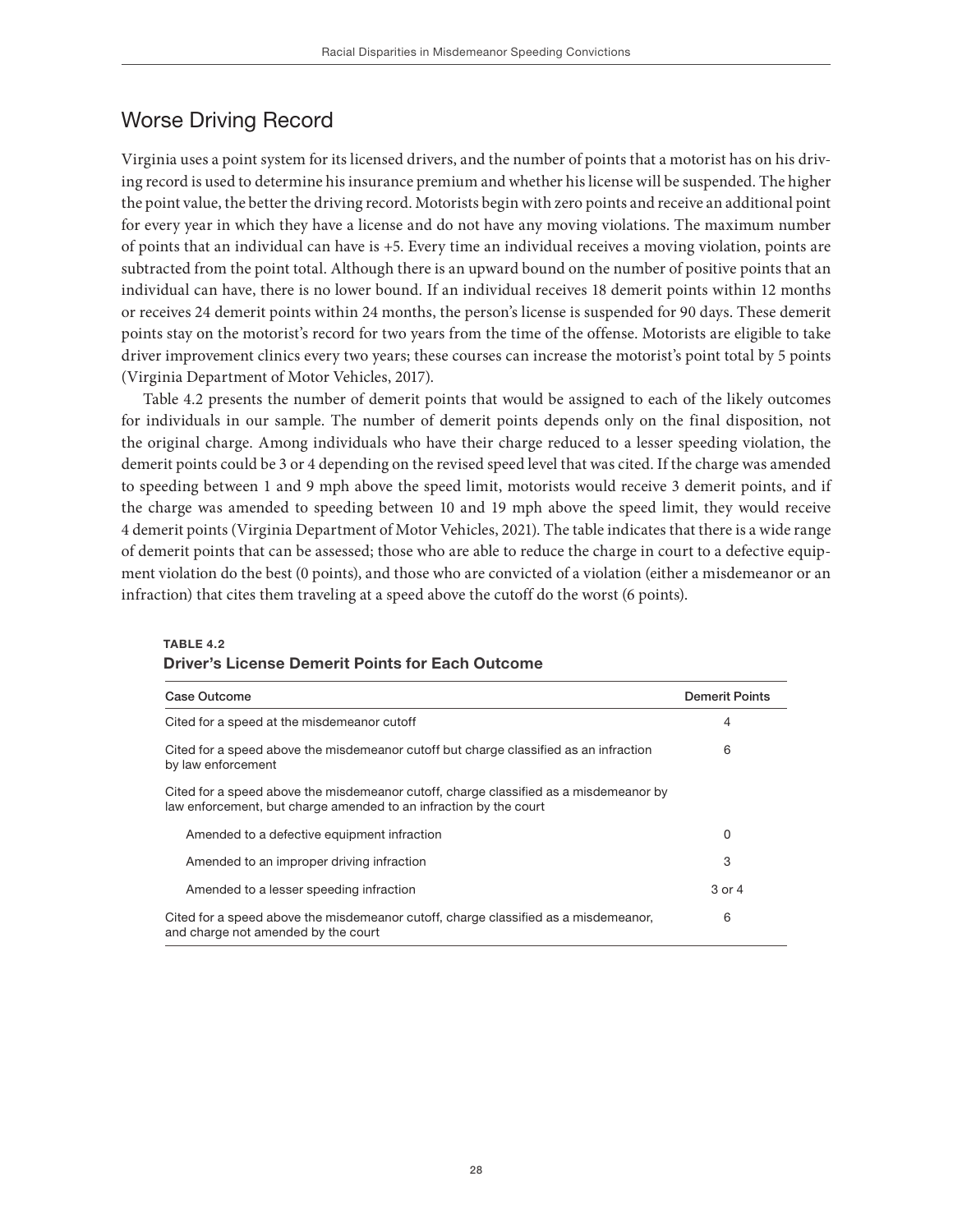# Racial Disparities in Misdemeanor Convictions

All of the analyses in this chapter explicitly compare outcomes for Black motorists with outcomes for White motorists. In the first section, we show that, in our sample, Black motorists stopped for speeding in the reckless range were substantially more likely to be convicted of a misdemeanor than White motorists were and that this disparity can be explained relatively equally by what happened at the law enforcement stage and by what happened at the court stage. Later, we conduct regression analyses at the law enforcement and court stages to investigate the extent to which this racial gap can be explained by differences in the observable behavior and characteristics of racial groups, as well as the extent of the racial gap that is unexplained by any of the factors that we can control for. All regression analyses presented in this chapter have binary dependent variables and are estimated with ordinary least squares (OLS) to make coefficient interpretation simpler. Marginal effects from logit specifications provide similar results for all regression results presented.

Throughout this chapter, we use the process mapping outlined in Chapter Three to guide the factors that are important to account for in our model; these maps also make clear the important factors that we are forced to omit from our model because we lack data. Once we identify the factors that explain a large amount of this racial disparity in misdemeanor convictions, we discuss some of the reasons why racial disparities in those factors might exist.

# Raw Racial Disparities

In this section, we examine the *raw racial disparities* in outcomes, which we define as the racial disparities that exist when no other factors are controlled for. As noted in Chapter Three, there are four key outcomes that can occur when an individual is stopped for speeding in the reckless range; they can be

- cited for a speed right at the misdemeanor cutoff and thus automatically charged with an infraction by law enforcement
- cited for a speed above the misdemeanor cutoff but have the charge classified by law enforcement as an infraction
- charged with a misdemeanor by law enforcement but have the charge downgraded to an infraction or dismissed by the court
- charged with a misdemeanor by law enforcement and convicted of a misdemeanor by the court.

In Figure 5.1, we use data on all individuals who were cited for a speeding violation between 0 and 15 mph above the misdemeanor cutoff and examine the percentage of each racial group that ended up with each of the four outcomes. Note that some individuals who were charged with an infraction by law enforcement may have voluntarily decided to go to court to try to get their charges either downgraded or dismissed. In all of the analyses in this chapter, we classify these individuals according to their immediate outcome at the law enforcement stage, because our primary goal is to understand who receives a misdemeanor and who does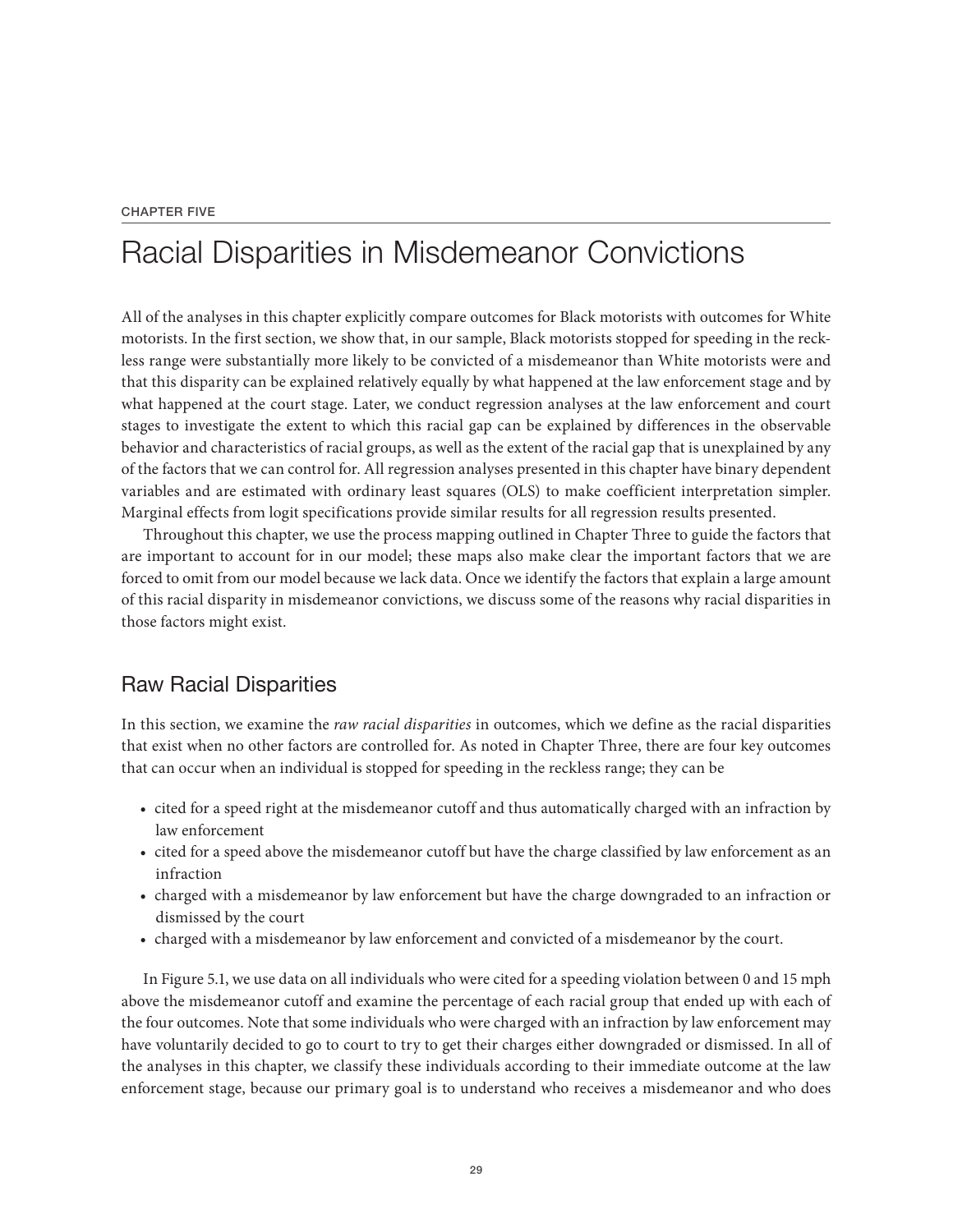

FIGURE 5.1 Raw Disparities in Speeding Citation Outcomes, by Racial Group

not. We thus do not consider the final outcomes for individuals who were charged with an infraction and attended court because that further outcome is irrelevant for our analysis. Therefore, all motorists in our sample can be classified as having one of the four discussed outcomes.

Figure 5.1 indicates that, among this sample, Black motorists were 17 percentage points more likely to be convicted of a misdemeanor than White motorists were. Given that the base rate for White motorists being convicted of a misdemeanor was 19 percent, another way to state this result is that Black motorists were almost twice as likely as White motorists to be convicted of a misdemeanor. The results indicate that White motorists did substantially better than Black motorists at the law enforcement stage, as 63 percent of White motorists were charged with an infraction (i.e., cited at the misdemeanor cutoff or cited above the cutoff but charged with an infraction) at this stage compared with 47 percent of Black motorists. The fact that such substantial disparities exist at the earliest stages of the process indicates that a much larger percentage of Black motorists than White motorists were forced to go to court to have the charge adjudicated. Furthermore, our discussion in Chapter Four on fines and license points indicates that one of the most preferable outcomes is to be charged with a speed exactly at the misdemeanor cutoff. Figure 5.1 indicates that White motorists were 15 percentage points more likely to get this preferable outcome.

Of our main analysis sample, 43 percent had speeding violations in jurisdictions where the speed limit was 70 mph. Thus, to see how these disparities might arise, it is useful to examine the distributions of cited speeds for all Black and White motorists who were given speeding citations while traveling in areas with this speed limit. Figure 5.2 presents this analysis, expanding the data set used in Figure 5.1 to include individuals cited for speeding at ranges outside of 0–15 mph above the misdemeanor cutoff. Figure 5.2 makes it strikingly clear that White motorists were much more likely to be cited for a speed right at the misdemeanor cutoff than Black motorists were (the relevant cutoff was 80 mph in this case).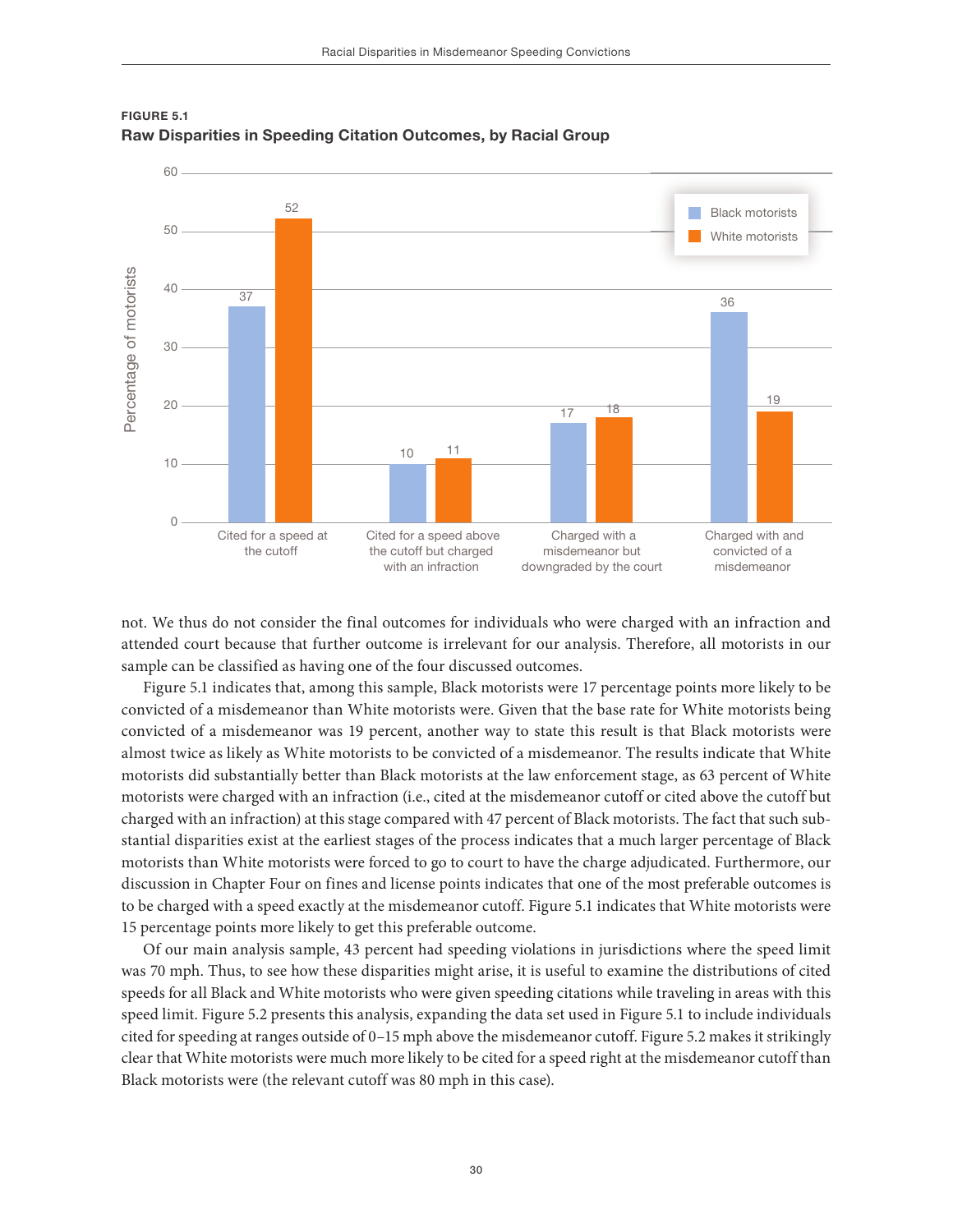



It is also useful to examine how much of the raw racial disparity of 17 percentage points in misdemeanor convictions can be explained by what happened at the law enforcement stage and how much can be explained by what happened at the court stage. For this analysis, we run the following regression using the same data that we used to generate Figure 5.1:

$$
Misdemeanor\_Conviction_i = \beta_0 + \beta_1 * Black_i + \beta_2 * Misdemeanor\_charge_i + \varepsilon_i.
$$
 (5.1)

*Misdemeanor\_Conviction<sub>i</sub>* is an indicator variable for whether the motorist was convicted of a misdemeanor by the court, *Misdemeanor\_Charge<sub>i</sub>* is an indicator for whether the motorist was charged with a misdemeanor by law enforcement, and *Black<sub>i</sub>* is an indicator for whether the motorist was Black (versus White). Note that if we run Equation 5.1 without including the *Misdemeanor\_Charge<sub>i</sub>* control,  $\beta_1$  just estimates the raw disparity in misdemeanor conviction rates, which was 0.166 (which we refer to as the 17-percentage-point gap). What we are most interested in is how much the  $\beta_{_1}$  estimate declines by when the *Misdemeanor\_Charge*  $_i$ control is included, because that will indicate how much of the overall racial disparity is explained by what happened at the law enforcement stage. We found the estimate of  $\beta_1$  to be 0.075 in Equation 5.1 when the charge control is added in, which indicates that 55 percent of the overall racial disparity can be explained by what happened at the law enforcement stage ((0.166−0.075) / 0.166 = 0.55), and the remaining 45 percent of the disparity occurred at the court stage. Next, we delve into what factors might explain the racial disparities at each of these stages.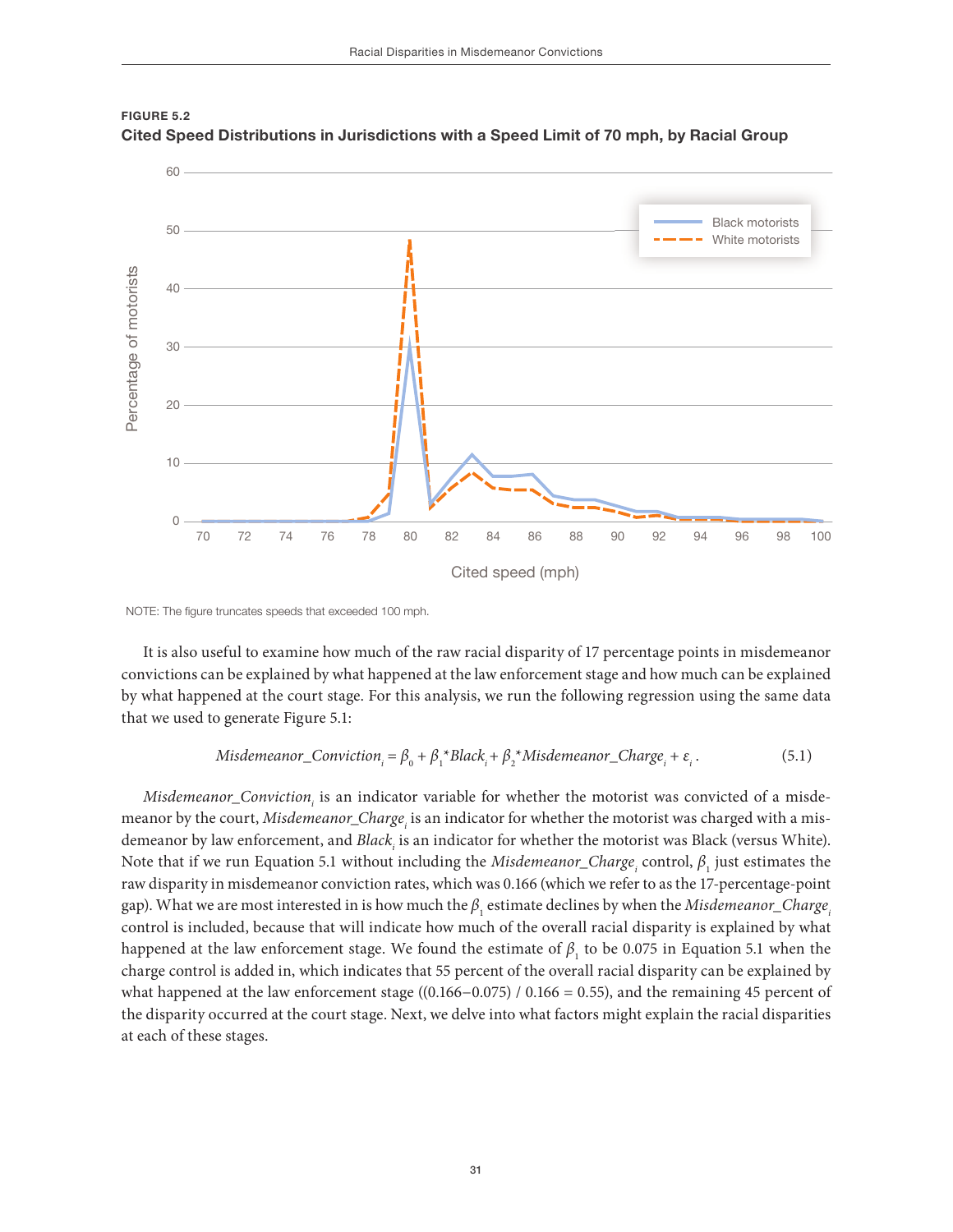## Regression Analysis at the Law Enforcement Stage

To examine the factors that might account for some of the observed racial disparity in the rate at which individuals were charged with a misdemeanor by law enforcement, we estimate the following regression using the sample of individuals cited for speeding between 0 and 15 mph above the misdemeanor cutoff:

$$
Misdemeanor_i = \beta_0 + \beta_1^* Black_i + \beta_2^* Baseline\_Controls_i + \beta_3^*County_i + \varepsilon_i. \tag{5.2}
$$

The vector *Baseline\_Controls<sub>i</sub>* includes controls for the motorist's gender, whether she was from out of state, whether she had prior driving violations or non-traffic criminal convictions in the previous three years, the speed limit of the area she was cited in, and a set of indicators that identify which year her hearing date was scheduled in district court.<sup>1</sup> The vector *County*<sub>i</sub> includes indicator controls for the 18 counties that were part of our sample.

The outcome variable *Misdemeanor* <sub>i</sub> takes on the value of 1 if law enforcement officers charged the motorist with a misdemeanor and 0 if they charged the driver with an infraction. As noted earlier, a motorist can be charged with an infraction at this stage if he is cited for a speed exactly at the misdemeanor cutoff or if he is cited for a speed above this cutoff but has the charge classified as an infraction by the officer. Our analysis in this section groups these two situations together because the same decisionmaker (a law enforcement officer) determined both outcomes, and using one specification allows us to more succinctly summarize what happened at the law enforcement stage. The alternative would have been to run two regressions at this stage: The first would use this same sample, and the outcome would be whether the motorist was cited for a speed 1–15 mph above the cutoff. The second regression would have included only the motorists for which the cited speed was between 1–15 mph above the cutoff, and the outcome variable would have been whether this charge was classified as an infraction. For completeness, we present the results from this two-stage analysis alongside our results for estimating the regression in Equation 5.2.

The coefficient  $\beta_1$  measures the extent of the racial difference in the rate at which individuals were cited for a misdemeanor by law enforcement, once controls for the baseline variables and county have been included. This coefficient might reflect *discrimination* by law enforcement officers, which we define as officers using different treatment for motorists of different racial groups with otherwise equivalent characteristics. However, this coefficient can also reflect racial differences in relevant characteristics that we are not accounting for in our model. As we discussed in Chapter Three, these relevant variables include the actual speed at which the motorist was traveling and other contextual factors present at the time of the stop, such as the amount of traffic on the road and whether there were children in the vehicle. Another potentially important omitted variable is the driver's age. Although we do have the cited speed for all individuals in our sample, it is not plausible to control for this variable at this stage because one of the key ways for officers to enact discretion is to alter the cited speed. Thus, for the vast majority of motorists cited with a speed at the misdemeanor cutoff, this cited speed was not an accurate reflection of how fast the person was going. Unfortunately, we could not observe the true speed that each motorist was traveling when an officer decided to stop the vehicle.

Table 5.1 presents the results from this regression analysis. Each number in the table corresponds to the  $\beta_1$  race coefficient in a different regression specification, in which the specifications differ by the dependent variable used, the sample used, and the controls accounted for. We present the results overall, as well as by the speed limit groupings of the area of the citation. Panels A and B correspond to running the model specified in Equation 5.2, and Panels C and D correspond to examining what happened at the law enforcement stage

<sup>&</sup>lt;sup>1</sup> Some of the included controls are not ones that law enforcement is explicitly supposed to take into account (such as gender), but we controlled for them in order to identify the role that race played separately from these other factors.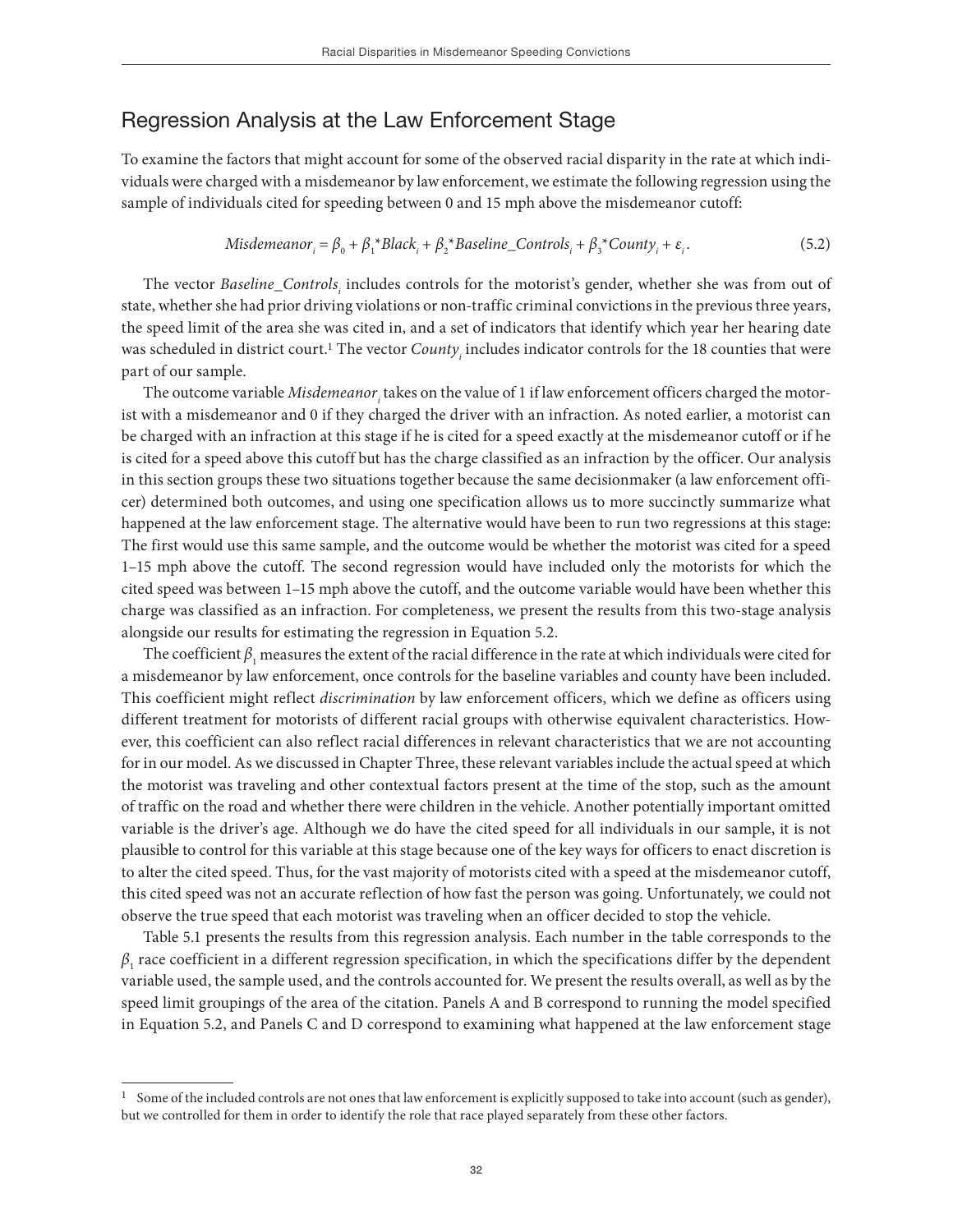## TABLE 5.1 The Impact of Motorist Race on Being Charged with a Misdemeanor at the Law Enforcement Stage

|                                                                                                                           |                    |                                | OLS Regression Coefficient on the Black Motorist Indicator Variable |                                   |
|---------------------------------------------------------------------------------------------------------------------------|--------------------|--------------------------------|---------------------------------------------------------------------|-----------------------------------|
|                                                                                                                           | Overall            | Speed Limit:<br>25, 35, 45 mph | <b>Speed Limit:</b><br>55, 60 mph                                   | <b>Speed Limit:</b><br>65, 70 mph |
| Panel A. Dependent variable: charged with a misdemeanor; Sample: full sample                                              |                    |                                |                                                                     |                                   |
| No controls                                                                                                               | $0.159(0.002)***$  | $0.054(0.004)***$              | $0.067$ (0.004)***                                                  | $0.207$ (0.003)***                |
| Add baseline controls                                                                                                     | $0.135(0.002)***$  | $0.051$ (0.004)***             | $0.065(0.004)***$                                                   | $0.168(0.003)$ ***                |
| Add location controls                                                                                                     | $0.074$ (0.002)*** | $0.028(0.004)***$              | $0.051$ (0.004)***                                                  | $0.094(0.003)***$                 |
| Proportion of White motorists charged<br>with a misdemeanor                                                               | 0.365              | 0.176                          | 0.341                                                               | 0.426                             |
| Sample                                                                                                                    | 261,432            | 44,536                         | 49,049                                                              | 167,847                           |
| Panel B. Dependent variable: charged with a misdemeanor; Sample: driving record and criminal history sample               |                    |                                |                                                                     |                                   |
| No controls                                                                                                               | $0.169(0.003)***$  | $0.055(0.006)***$              | $0.069(0.006)***$                                                   | $0.217(0.003)***$                 |
| Add baseline controls                                                                                                     | $0.152(0.003)***$  | $0.055(0.006)***$              | $0.075(0.006)***$                                                   | $0.190(0.003)***$                 |
| Add driving record controls                                                                                               | $0.151 (0.003)***$ | $0.053(0.006)***$              | $0.074(0.006)***$                                                   | $0.190(0.003)***$                 |
| Add criminal history controls                                                                                             | $0.151 (0.003)***$ | $0.054$ (0.006)***             | $0.074(0.006)***$                                                   | $0.190(0.003)***$                 |
| Add location controls                                                                                                     | $0.077$ (0.003)*** | $0.029(0.006)***$              | $0.057$ (0.006)***                                                  | $0.095(0.003)***$                 |
| Proportion of White motorists charged<br>with a misdemeanor                                                               | 0.354              | 0.178                          | 0.307                                                               | 0.413                             |
| Sample                                                                                                                    | 154,729            | 25,739                         | 26,546                                                              | 102,444                           |
| Panel C. Dependent variable: cited for a speed above the cutoff; Sample: full sample                                      |                    |                                |                                                                     |                                   |
| No controls                                                                                                               | $0.151 (0.002)***$ | $0.053(0.005)***$              | $0.056(0.005)***$                                                   | $0.204$ (0.003)***                |
| Add baseline controls                                                                                                     | $0.135(0.002)***$  | $0.043(0.005)***$              | $0.056(0.005)***$                                                   | $0.172(0.003)***$                 |
| Add location controls                                                                                                     | $0.075(0.002)***$  | $0.038(0.005)***$              | $0.060(0.005)***$                                                   | $0.092$ (0.003)***                |
| Proportion of White motorists cited for a<br>speed above the cutoff                                                       | 0.477              | 0.507                          | 0.526                                                               | 0.455                             |
| Sample                                                                                                                    | 261,432            | 44,536                         | 49,049                                                              | 167.847                           |
| Panel D. Dependent variable: charged with a misdemeanor; Sample: motorists cited for a speed 1-15 mph<br>above the cutoff |                    |                                |                                                                     |                                   |
| No controls                                                                                                               | $0.069(0.002)***$  | $0.063$ (0.007)***             | $0.052$ (0.006)***                                                  | $0.024$ (0.002)***                |
| Add baseline controls                                                                                                     | $0.027(0.002)***$  | $0.065(0.007)***$              | $0.049(0.006)***$                                                   | $0.010(0.002)***$                 |
| Add location controls                                                                                                     | $0.013(0.002)***$  | $0.017(0.006)***$              | $0.012$ (0.005)**                                                   | $0.011$ $(0.001)***$              |
| Add speed controls                                                                                                        | 0.001(0.002)       | $0.010(0.006)^{*}$             | 0.0003(0.005)                                                       | $0.002(0.001)^{*}$                |
| Proportion of White motorists charged<br>with a misdemeanor                                                               | 0.766              | 0.348                          | 0.649                                                               | 0.934                             |
| Sample                                                                                                                    | 137,896            | 23,252                         | 26,875                                                              | 87,769                            |

NOTE: Each entry represents the coefficient estimates on the Black motorist indicator variable from a separate regression. All regressions use OLS and vary by the dependent variable, the sample used, and the controls included. Heteroskedasticity-robust standard errors are in parentheses. \*\*\*, \*\*, and \* indicate that the coefficient is significant at the 1-percent, 5-percent, and 10-percent level, respectively. The specification in the first (overall) column of Panel A uses the main analysis sample, and the remaining specifications restrict the sample as indicated.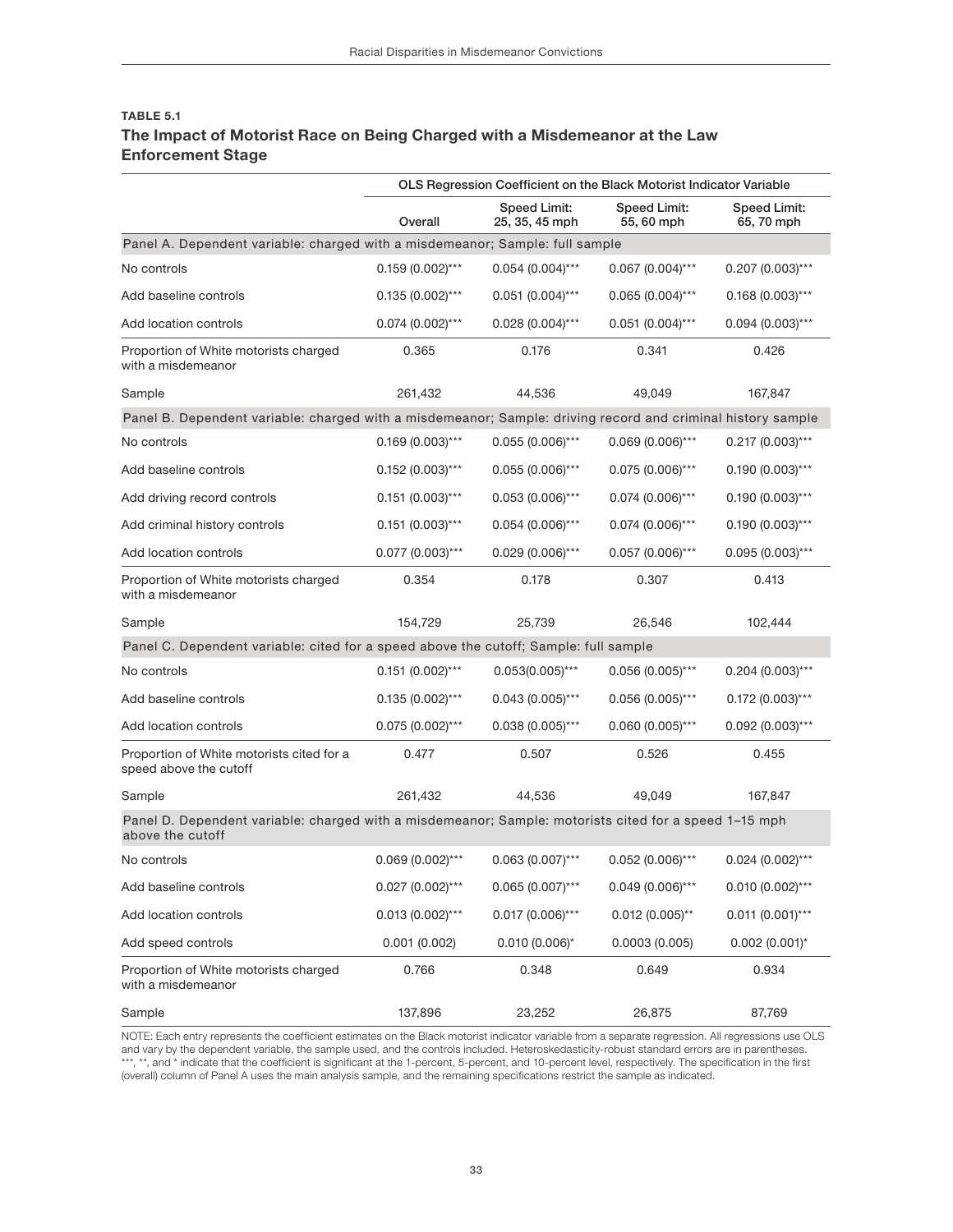in two separate steps (the decision to cite a speed above the cutoff and the decision to classify the citation as a misdemeanor). As discussed in Chapter Two, we did not observe a three-year driving and criminal history for about 40 percent of our sample. Thus, in Panel A, we include the full sample but do not control for the driving and criminal history variables; in Panel B, we do control for these variables but only include the subsample of motorists for whom we could observe these history variables. For each panel, we add controls into the model sequentially to indicate how much of the raw racial gap—which is shown in the specification that includes no controls—is accounted for by the variables being added. To provide more context on the extent of the racial gap, for each of the various samples used in the table, we also present the proportion of White motorists among that subsample who were either charged with a misdemeanor by law enforcement or cited with a speed at the cutoff (depending on the dependent variable used).

The results presented in Panel B of Table 5.1 indicate that driving record and criminal history controls do not seem to explain the observed racial gap in the rate at which law enforcement officers handed out misdemeanors; that is, the coefficient on race after adding these controls is virtually the same as the coefficient with just the baseline controls. As we noted earlier, the seeming non-importance of these variables could be because we did not have a good enough measure of these factors. However, in analyses not shown, we found that improving the accuracy of driving record controls does not change the impact that these controls have on the racial disparity observed. Specifically, we examined the impact of adding prior driving violations from only the originating county versus all 18 counties, and we examined the impact of adding driving record controls separately for both out-of-state and in-state motorists. All scenarios indicated that these controls are unimportant in explaining the racial gap. This could be because motorist-history information is not routinely used by officers when making citation and charge decisions.

Because our motorist-history measures appear to be unimportant in these analyses, we focus on Panel A when discussing our results from the law enforcement stage. There are several striking patterns apparent in these results. First, the raw racial disparity present at the law enforcement stage is large: With no controls included, Black motorists cited for traveling between 0 and 15 mph above the misdemeanor cutoff were 16 percentage points more likely to be charged with a misdemeanor than White motorists were (in the table, this is represented as 0.159). Second, although controlling for the factors accounted for in the baseline controls narrows this gap somewhat, the county in which a motorist was cited seems to explain a substantial amount of this racial gap.2 This general pattern of results is similar across all of the speed groupings, although the level of the racial disparity is largest among motorists cited in areas where the speed limit was 65 or 70 mph. That speed limit grouping constitutes 64 percent of our sample. Third, the unexplained racial gap is large: After all controls in Equation 5.2 are added, the racial gap still remains at 7 percentage points. The results from panels C and D indicate that the unexplained portion of the gap at the law enforcement stage seems to be driven by the officer's decision of whether to cite the motorist at a speed above the cutoff, and the location control is an important factor in explaining the racial disparity at both of the decision points of law enforcement officers. In Panel D, the racial disparities present for the speed limits of 65 or 70 mph are relatively small; this is likely because law enforcement officers rarely used discretion to classify speeds above the cutoff as an infraction at these high speeds. The low use of discretion implies a low opportunity for racial disparities to arise.<sup>3</sup>

<sup>&</sup>lt;sup>2</sup> Oaxaca-Blinder decompositions, described in more detail in the section on the court stage, indicate that the racial gap at the law enforcement stage would close by 8 percentage points (which is about half the raw gap) if White motorists were cited in the same areas as Black motorists.

<sup>&</sup>lt;sup>3</sup> In Panel D of Table 5.1, we also include controls for cited speed because we view all speeds that are above the cutoff to be relatively accurate speed measures. That is because speed discounting typically results in a speed being moved to the cutoff, so the individuals remaining at the higher speeds likely were going those speeds. We discuss this in more detail in the section on the court stage.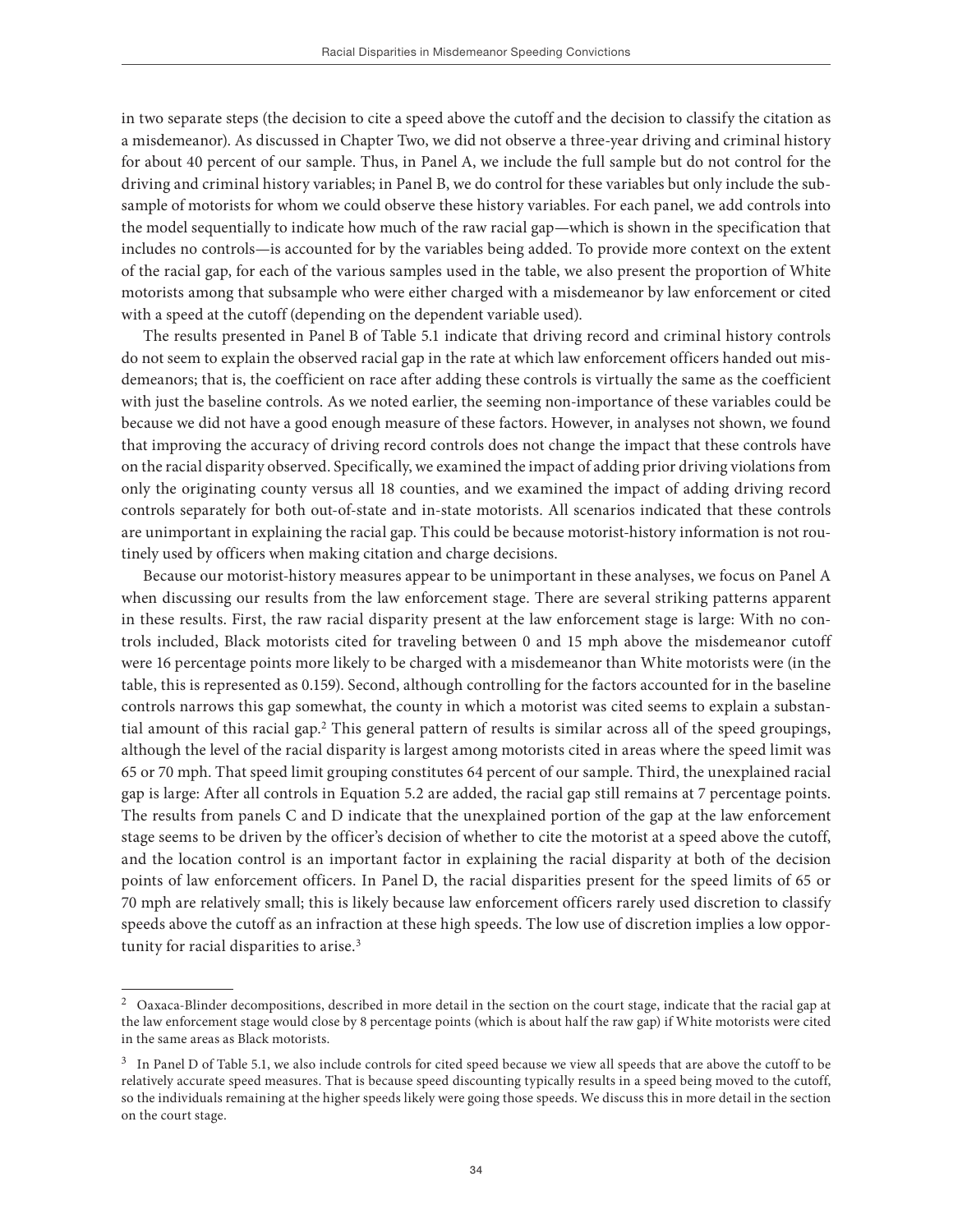The results in Table 5.1 indicate that it is important to examine in more depth why location explains such a large amount of the overall disparity at this stage, as well as to examine what factors might account for the large unexplained disparity. We consider both of these topics next.

## Why Are County Controls So Important?

To gain more clarity on why county controls might account for such a significant amount of the overall racial gap at this stage, we examine in more detail the stops that were conducted in areas where the speed limit was 70 mph. We focus on this subsample primarily because there are very few counties where these stops occurred, making it easier to identify patterns. At this speed limit, the main form of discretion used was whether to cite at the cutoff, so we focus on this decision point. Of the speeding violations where the cited speed was 0–15 mph above the misdemeanor cutoff, 43 percent were in areas where the speed limit was 70 mph, so this group constitutes almost half of our sample. Among these stops, 91 percent occurred in four counties: Mecklenburg, Brunswick, Shenandoah, and Rockbridge. In Table 5.2, we examine the cited stops that occurred in these four counties in more detail. All analyses in this table include all speeding citations that were issued in each county in areas where the speed limit was 70 mph (i.e., we do not restrict the analyses to citations with speeds at or above the cutoff).

Table 5.2 indicates that, in the counties where Black motorists made up a larger share of the stops (Mecklenburg and Brunswick), a much lower proportion of motorists were cited at the cutoff than in counties where White motorists made up a larger share of the stops (Shenandoah and Rockbridge). This implies that location accounts for a large amount of the overall disparity because Black motorists were more likely to be stopped in areas where *all* motorists were less likely to be cited for a speed at the cutoff. Unfortunately, we are unable to determine whether there is a race-neutral reason that, in counties in which a larger share of stops were of White motorists, officers cited more motorists of both races at the cutoff. For example, if Brunswick and Mecklenburg counties had more traffic accidents in high-speed areas, there might be a legitimate reason why officers in those areas engaged less in speed-discounting. Another race-neutral reason for the differences might occur because, as indicated in the columns in Table 5.2 examining the proportion of motorists cited below the cutoff, officers in both Shenandoah and Rockbridge counties seem to have begun enforcement at lower speeds. This would naturally lead to more motorists being cited at the cutoff in those counties because officers were indeed stopping individuals for going exactly 80 mph. In contrast, officers in Mecklenburg and Brunswick counties did not seem to enforce speeding below the cutoff, so it is likely that most of the individuals cited at the cutoff were actually going above it (thus, those counties would have fewer motorists cited at the cutoff).

|                  |                                                               |                                                    | <b>Black Motorists</b>                   | <b>White Motorists</b>                             |                                          |  |
|------------------|---------------------------------------------------------------|----------------------------------------------------|------------------------------------------|----------------------------------------------------|------------------------------------------|--|
| County           | Proportion of<br><b>Black Motorists</b><br><b>Among Stops</b> | <b>Proportion Cited</b><br><b>Below the Cutoff</b> | <b>Proportion Cited</b><br>at the Cutoff | <b>Proportion Cited</b><br><b>Below the Cutoff</b> | <b>Proportion Cited</b><br>at the Cutoff |  |
| Mecklenburg      | 0.567                                                         | 0.012                                              | 0.209                                    | 0.019                                              | 0.297                                    |  |
| <b>Brunswick</b> | 0.555                                                         | 0.001                                              | 0.264                                    | 0.001                                              | 0.372                                    |  |
| Shenandoah       | 0.188                                                         | 0.081                                              | 0.582                                    | 0.125                                              | 0.646                                    |  |
| Rockbridge       | 0.187                                                         | 0.042                                              | 0.471                                    | 0.071                                              | 0.556                                    |  |

### TABLE 5.2 Distribution of Cited Speeds in Areas with a Speed Limit of 70 mph, by County

NOTE: For the four counties specified, we used all speeding citations that occurred in areas with a speed limit of 70 mph.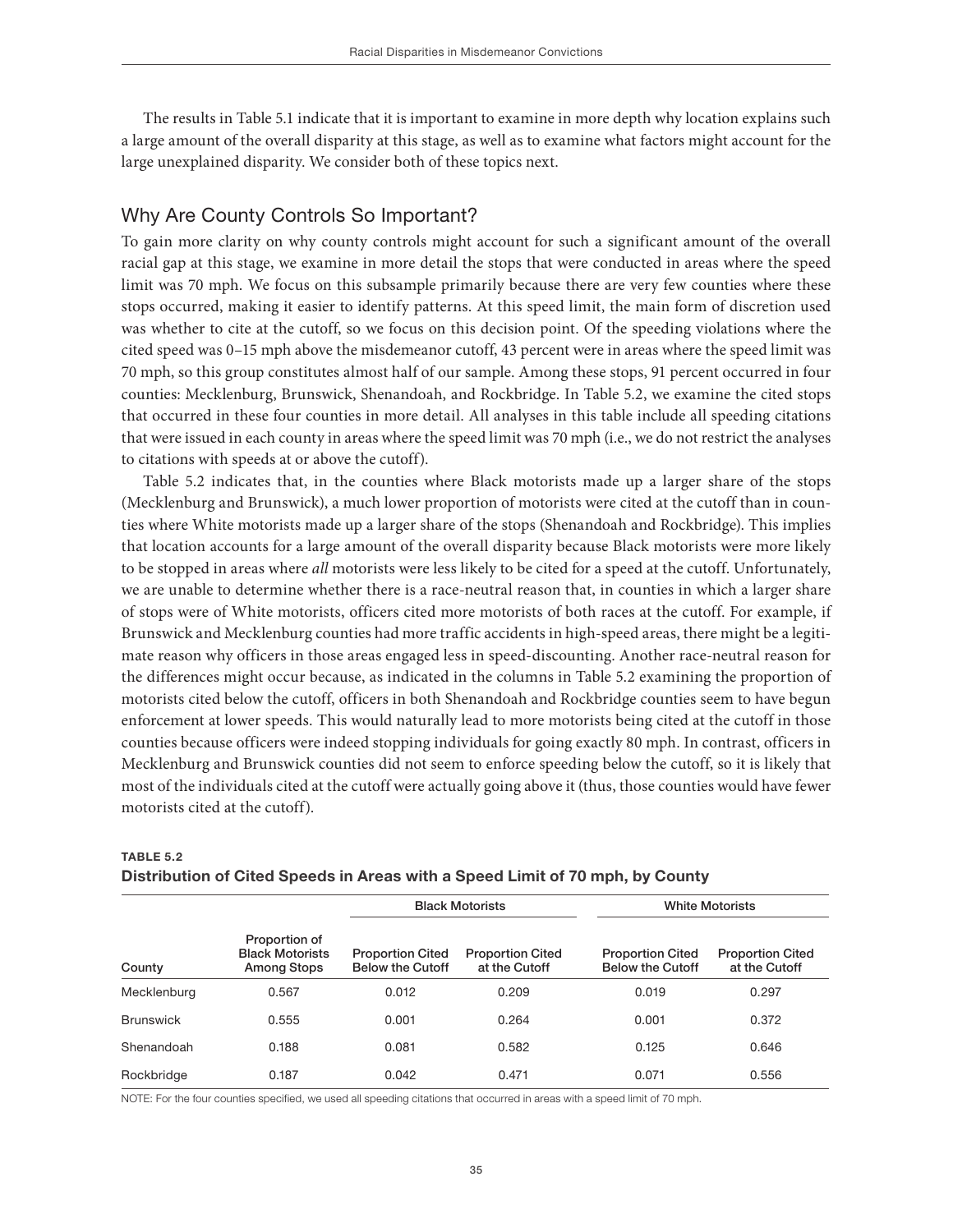Although these two motivations for differential enforcement patterns are fairly benign, it is important to consider the potential that some of the reason for the differential enforcement pattern might occur precisely because of who lives or drives in these counties. Specifically, if officers were less likely to engage in speeddiscounting in certain areas precisely because there were more Black motorists there, this would reflect structural racism; thus, one should not automatically treat the proportion of the racial disparity that is explained by location as being explained by legitimate differences in behavior or enforcement. Disentangling these various mechanisms requires data on the actual speeds that motorists were driving. This information would allow researchers to identify whether officers in counties that have more White motorists are more likely to engage in speed-discounting or are more likely to be enforcing the speed limit at lower parts of the distribution, which would mean that more cited motorists are actually driving at the cutoff. To the extent that speeddiscounting is responsible for the disparity, researchers would need to determine whether there is a legitimate reason why officers in counties with more White motorists engage in this practice more than officers in counties with more Black motorists.

## Can Speed Differences Account for the Unexplained Disparity?

The unexplained racial gap at the law enforcement stage presented in Table 5.1 occurs primarily as a result of whether a motorist is cited at the cutoff (see Panels C and D). This gap might reflect overt discrimination by law enforcement officers, or it might reflect underlying racial differences in omitted variables. One of the key omitted variables in this specification is the speed at which the motorist was actually traveling. To better understand what factor(s) might explain this remaining disparity, it is useful to understand the extent to which motorists who were driving at the exact same speed were treated differently. Although we unfortunately did not have access to the motorists' actual speeds, in Appendix B, we conduct an exploratory analysis using the method developed in Goncalves and Mello (2021). That method relies on comparing (1) the cited speed distribution for officers who did not engage in speed- or charge-discounting with (2) the cited speed distribution for officers who did engage in such discounting for motorists in each racial group. Ideally, comparing these speed distributions would allow us to identify the impact of discounting on the cited speed distribution for each racial group. We view this analysis as exploratory because results in Appendix A show that most officers discounted speeds or charges, which leads to concerns that the stops conducted by officers who did not engage in discounting might be systematically different and thus may not serve as a good control group.

The results from these exploratory analyses indicate that Black motorists were driving somewhat faster than White motorists were (see Appendix B). However, we also found evidence that, conditional on traveling at the same speed as White motorists, Black motorists were less likely to have their speed discounted. These findings indicate that differences in the speeds that different racial groups were traveling, as well as differential treatment by officers, might partly explain the otherwise unexplained gaps.

# Regression Analysis and Oaxaca-Blinder Decompositions at the Court Stage

## Regression Analysis

In our next set of analyses, we examine racial disparities in the rates at which motorists charged with a misdemeanor by law enforcement were convicted of this charge by the court. The analyses in this section use data on only the motorists charged with a misdemeanor by law enforcement, and, as in Chapter Three, we exclude the handful of observations without dispositions (guilty, not guilty, or dismissed). To examine the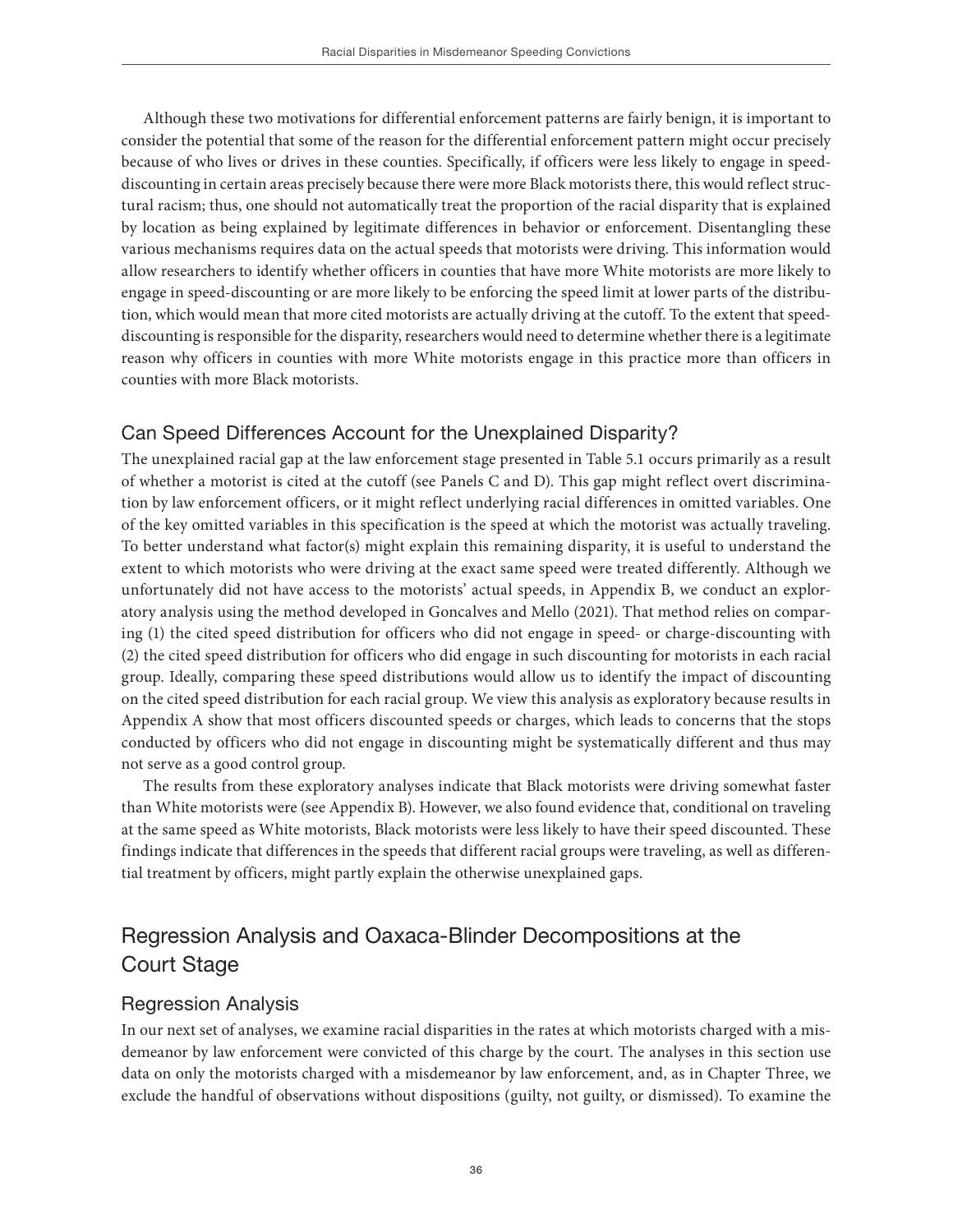raw racial disparity in misdemeanor convictions at the court stage, and to determine the extent to which this raw disparity can be explained by various factors relevant at this stage, we estimate the following model:

$$
Misdemoanor_i = \beta_0 + \beta_1 * Black_i + \beta_2 * Baseline\_Controls_i + \beta_3 * County_i + \n\beta_4 * Cited\_Speed_i + \beta_5 * Prepaid_i + \beta_6 * Attend\_Count_i + \beta_7 * Attorney_i + \varepsilon_i.
$$
\n(5.3)

The outcome variable *Misdemeanor*<sub>i</sub> is an indicator variable that takes on the value of 1 if the motorist was convicted of a misdemeanor by the court and the value of 0 if the motorist was either convicted of an infraction or had the charge dismissed. The vectors *Baseline\_Controls<sub>i</sub>* and *County<sub>i</sub>* include the same factors as in the specification in Equation 5.2. However, Equation 5.3 includes several additional controls. First, we include cited speed because it is an essential piece of information observed by the courts. Just like researchers, prosecutors and judges likely observe only the cited speed, not the actual speed the motorist was traveling. Including this control here contrasts with our decision to exclude cited speed from the model in Equation 5.2, but that decision was made because officers do observe the motorist's actual speed. Furthermore, we expect that law enforcement officers mainly use discretion in recording speed among motorists whom they cite at the misdemeanor cutoff; for those who are cited above the cutoff, it is reasonable that officers would cite drivers for the actual speed they were traveling.<sup>4</sup> The vector *Cited\_Speed<sub>i</sub>* includes 15 separate indicator controls to account for the exact number of miles per hour above the misdemeanor cutoff that the individual was cited for traveling.

The specification in Equation 5.3 also includes controls for whether the individual prepaid the ticket, which would be an automatic conviction of the misdemeanor offense he was charged with. We include further controls for whether the motorist attended court and whether he had a lawyer present; the analyses shown in Chapter Three indicated that these factors greatly explained outcomes at the court stage. The key unobservable variable that we cannot control for in this analysis is whether the motorist had completed a driver improvement course (although this factor might be strongly correlated with whether the motorist had a defense attorney present).

Table 5.3 presents the results from these regression analyses in a setup that is very similar to Table 5.1. The key difference is that we include more controls here and show how the coefficient representing the racial disparity changes as we continue to add more controls to the model. We focus on the results in the first (overall) column of Panel A of Table 5.3. The remainder of the results indicate that neither the speed limit of the area in which the motorist was cited nor the addition of controls for previous driving violations or non-traffic criminal history seem to affect the central results.

The first key result is that, among this sample of individuals charged with a misdemeanor by law enforcement, Black motorists were 16 percentage points more likely to be convicted of a misdemeanor than White motorists were. This indicates that Black motorists fared worse, during both the law enforcement and court stages, at having their misdemeanor charge downgraded. It is important to juxtapose these results with what we saw in Figure 5.1, which indicated that, among the full analysis sample, Black and White motorists were almost equally likely to have a misdemeanor charge downgraded by the court (17 percent versus 18 percent, respectively). Note that, because a smaller percentage of Black motorists benefited from speed-discounting by law enforcement, a higher percentage of these motorists were available to receive beneficial discretion at the court stage. Thus, even though Black motorists who reached the court stage were significantly less likely to have their charges downgraded by the court (as seen in Table 5.3), the fact that there were more Black motor-

<sup>4</sup> This rationale is further exemplified by the fact that the cited speed distributions in Figure 3.1 were relatively continuous beyond the misdemeanor cutoff, which is what one would expect if motorists in those groups were cited at the exact speed they were traveling.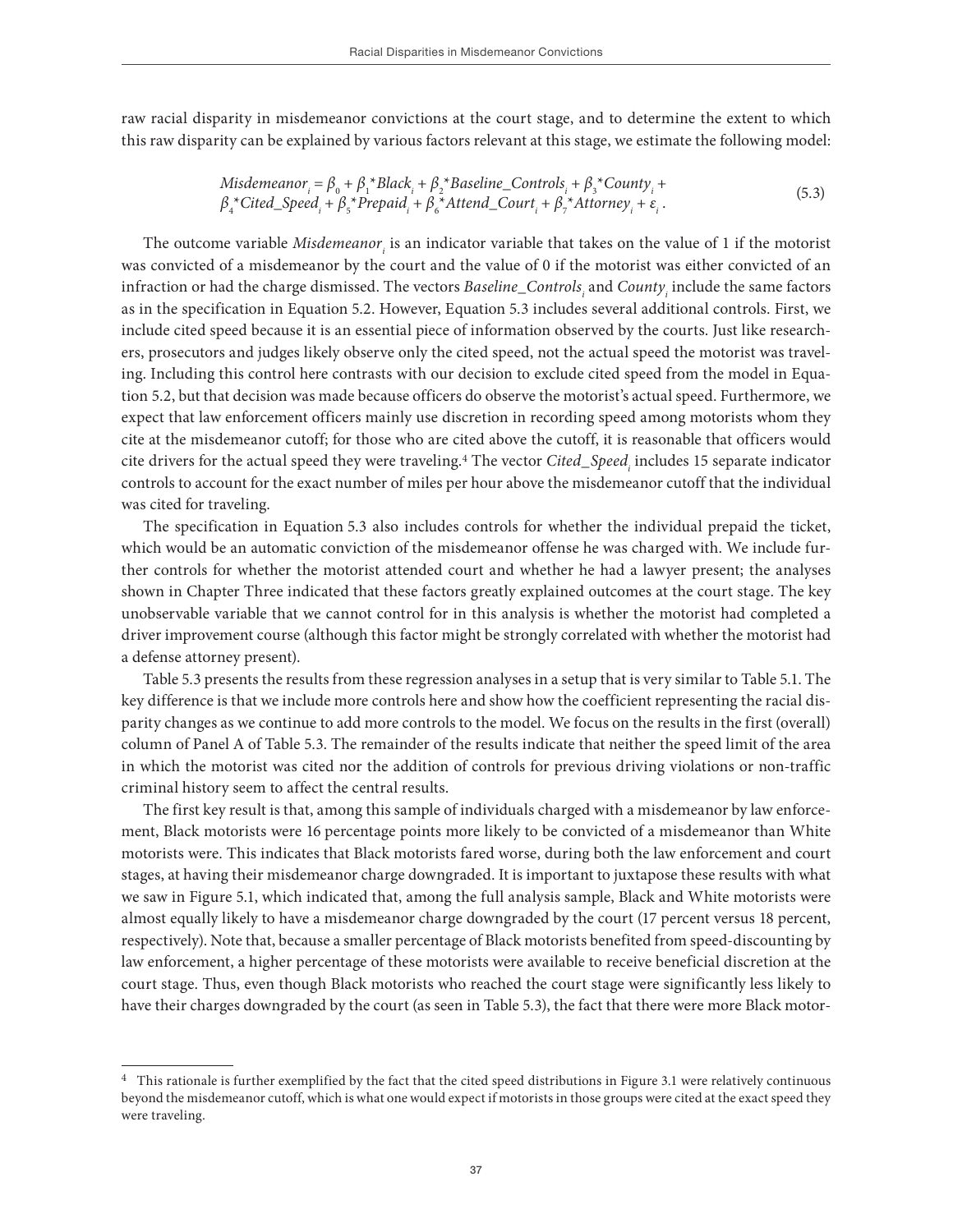|                                                                                                             |                     |                                       | OLS Regression Coefficient on the Black Motorist Indicator Variable |                                   |
|-------------------------------------------------------------------------------------------------------------|---------------------|---------------------------------------|---------------------------------------------------------------------|-----------------------------------|
|                                                                                                             | Overall             | <b>Speed Limit:</b><br>25, 35, 45 mph | <b>Speed Limit:</b><br>55, 60 mph                                   | <b>Speed Limit:</b><br>65, 70 mph |
| Panel A. Dependent variable: convicted of a misdemeanor; Sample: charged with a misdemeanor                 |                     |                                       |                                                                     |                                   |
| No controls                                                                                                 | $0.160(0.003)***$   | $0.129(0.011***$                      | $0.134(0.007)***$                                                   | $0.162(0.003)***$                 |
| Add baseline controls                                                                                       | $0.138(0.003)***$   | $0.130(0.011)***$                     | $0.125(0.007)$ ***                                                  | $0.140(0.003)***$                 |
| Add location controls                                                                                       | $0.148(0.003)***$   | $0.130(0.011)***$                     | $0.120(0.007)$ ***                                                  | $0.154(0.003)***$                 |
| Add cited speed controls                                                                                    | $0.131 (0.003)***$  | $0.124(0.011)***$                     | $0.109(0.007)***$                                                   | $0.135(0.003)***$                 |
| Add prepaid control                                                                                         | $0.136(0.003)***$   | $0.125(0.011***$                      | $0.121 (0.007)$ ***                                                 | $0.140(0.003)***$                 |
| Add attendance control                                                                                      | $0.054(0.002)***$   | $0.074$ (0.009)***                    | $0.059(0.005)***$                                                   | $0.053(0.002)***$                 |
| Add attorney control                                                                                        | $0.032(0.002)***$   | $0.054$ (0.009)***                    | $0.041$ (0.005)***                                                  | $0.030(0.002)***$                 |
| Proportion of White motorists<br>convicted of a misdemeanor                                                 | 0.518               | 0.311                                 | 0.449                                                               | 0.557                             |
| Sample                                                                                                      | 109,183             | 8,511                                 | 17,988                                                              | 82,864                            |
| Panel B. Dependent variable: convicted of a misdemeanor; Sample: driving record and criminal history sample |                     |                                       |                                                                     |                                   |
| No controls                                                                                                 | $0.168(0.004)***$   | $0.117(0.014)***$                     | $0.139(0.011)***$                                                   | $0.171 (0.004)***$                |
| <b>Baseline controls</b>                                                                                    | $0.146(0.004)***$   | $0.126(0.014)***$                     | $0.130(0.010)***$                                                   | $0.149(0.004)***$                 |
| Add driving record controls                                                                                 | $0.144 (0.004)$ *** | $0.120(0.014)***$                     | $0.128(0.010)***$                                                   | $0.148(0.004)***$                 |
| Add criminal history controls                                                                               | $0.144(0.004)***$   | $0.120(0.014)***$                     | $0.127(0.010)***$                                                   | $0.147(0.004)***$                 |
| Add location controls                                                                                       | $0.158(0.004)***$   | $0.118(0.014)***$                     | $0.121 (0.011)***$                                                  | $0.165(0.004)***$                 |
| Add cited speed controls                                                                                    | $0.140(0.004)***$   | $0.112(0.014)***$                     | $0.111 (0.010)***$                                                  | $0.146(0.004)***$                 |
| Add prepaid control                                                                                         | $0.144 (0.004)$ *** | $0.108(0.014)$ ***                    | $0.118(0.010)***$                                                   | $0.150(0.004)***$                 |
| Add attendance control                                                                                      | $0.050(0.003)***$   | $0.048(0.011)***$                     | $0.055(0.007)$ ***                                                  | $0.049(0.003)***$                 |
| Add attorney control                                                                                        | $0.031$ (0.003)***  | $0.032(0.011)***$                     | $0.039(0.007)***$                                                   | $0.029(0.003)***$                 |
| Proportion of White motorists<br>convicted of a misdemeanor                                                 | 0.476               | 0.272                                 | 0.375                                                               | 0.518                             |
| Sample                                                                                                      | 63,300              | 4,958                                 | 8,826                                                               | 49,516                            |

### TABLE 5.3 The Impact of Motorist Race on Being Convicted of a Misdemeanor at the Court Stage

NOTE: Each entry represents the coefficient estimates on the Black motorist indicator variable from a separate regression. All regressions use OLS and vary by the sample used and the controls included; heteroskedasticity-robust standard errors are in parentheses. \*\*\*, \*\*, and \* indicate that the coefficient is significant at the 1-percent, 5-percent, and 10-percent level, respectively. The specification in the first (overall) column of Panel A restricts the main analysis sample to motorists who were charged with a misdemeanor and for whom we observed the court outcome. The remaining specifications restrict the sample further as indicated.

ists who made it to the court stage means that the overall percentage of Black motorists in the full analysis sample who benefited from downgrading at the court stage was similar to that for White motorists.

The remainder of the results in Table 5.3 indicate that the majority of the racial disparity observed at this stage is explained by the controls included. Because so much of the racial disparity is explained at this stage, and because several different factors can explain the disparity, the next section presents Oaxaca-Blinder decomposition results to determine how much of the overall gap each control variable can explain (Oaxaca, 1973; Blinder, 1973). This analysis allows us to determine which factors were most responsible for the observed raw disparity. Although the results in Table 5.3 provide an indicator of which variables were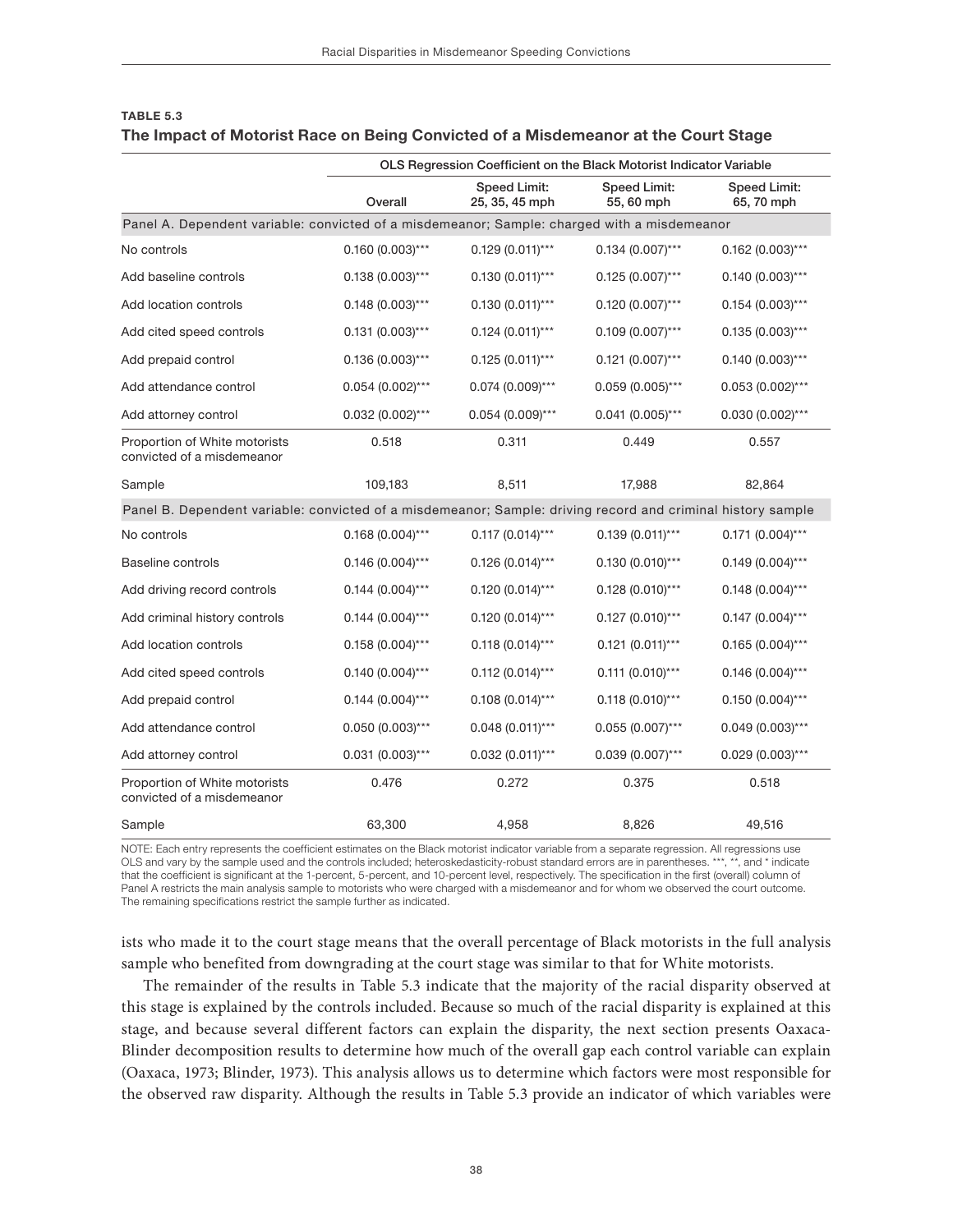likely most responsible (by examining how the coefficient on race drops as more controls are added in), some of these variables are likely correlated with each other and will pick up the effect of others in a situation where we sequentially add in controls. The Oaxaca-Blinder decomposition method accounts for these correlations and can determine the independent contribution of each covariate to the overall disparity.

## Oaxaca-Blinder Decomposition Analysis

The Oaxaca-Blinder decomposition method is a regression-based technique centered on the idea that a racial gap in an outcome variable *Y* between Black and White individuals (denoted as *B* and *W*) can be split apart into two terms (Jann, 2008):

$$
\overline{Y_B} - \overline{Y_W} = \left(\overline{X_B} - \overline{X_W}\right)\beta_W + \overline{X_B}\left(\beta_B - \beta_W\right). \tag{5.4}
$$

 $\overline{X_B}$  and  $\overline{X_W}$  represent the average values of all covariates included in Equation 5.3, and  $\beta_R$  and  $\beta_W$  represent the coefficients one would obtain if Equation 5.3 were run separately for Black and White motorists. The first term in Equation 5.4 is denoted as the explained proportion of the racial gap in the outcome variable because it indicates how much the gap in *Y* results from racial differences in the values of the covariates in *X*. The second term represents the unexplained variation because it indicates how much of the disparity in *Y* results from a differential return on a given set of characteristics.

There are other decompositions that weight the covariate differences with different coefficients, but we use the method shown in Equation 5.4, which uses the coefficients for White motorists, because that corresponds to the thought experiment that we are interested in carrying out. Specifically, when these coefficients are used, the explained term will reveal how much higher the misdemeanor rate for White motorists would be if they had the same covariate values as Black motorists. However, the results would not change appreciably if we were to use a pooled coefficient instead.

Figure 5.3 presents the results from Oaxaca-Blinder decompositions applied to the specification presented in the first column of Panel A in Table 5.3. The chart on the left of the figure shows that 68 percent of Black motorists who were charged with a misdemeanor at the law enforcement stage were convicted of a misdemeanor by the court, while 52 percent of White motorists had this outcome. The decomposition results indicate that, if White motorists were to have exactly the same average values as Black motorists on the covariates included in Equation 5.3, the rate at which White motorists would be convicted of a misdemeanor would be 13 percentage points higher than what it actually was; this is the *explained disparity*. The remaining 3 percentage points of the full 16-percentage-point disparity are unexplained by group covariate differences, and this can reflect either disparate treatment or the impact of unobserved variables.

The main benefit of the decomposition method is that it allows us to break out the explained part of the disparity further to see which characteristics were driving the disparity. The chart on the right of Figure 5.3 presents these more-detailed decomposition results. Each value shows how much the misdemeanor conviction rate for White motorists would change if they had the same average values as Black motorists for the subset of covariates being considered. Note that, by definition, these values sum to 13 percentage points (the value of the explained disparity).<sup>5</sup>

The results indicate that court attendance was the largest driver of the racial disparity observed at the court stage. The racial gap in misdemeanor conviction rates would close by 7 percentage points if White

<sup>5</sup> A negative decomposition value attached to a covariate indicates that, if White motorists had the same values as Black motorists for that covariate, the racial gap would widen by that amount (i.e., the misdemeanor rate for White motorists would fall by that amount).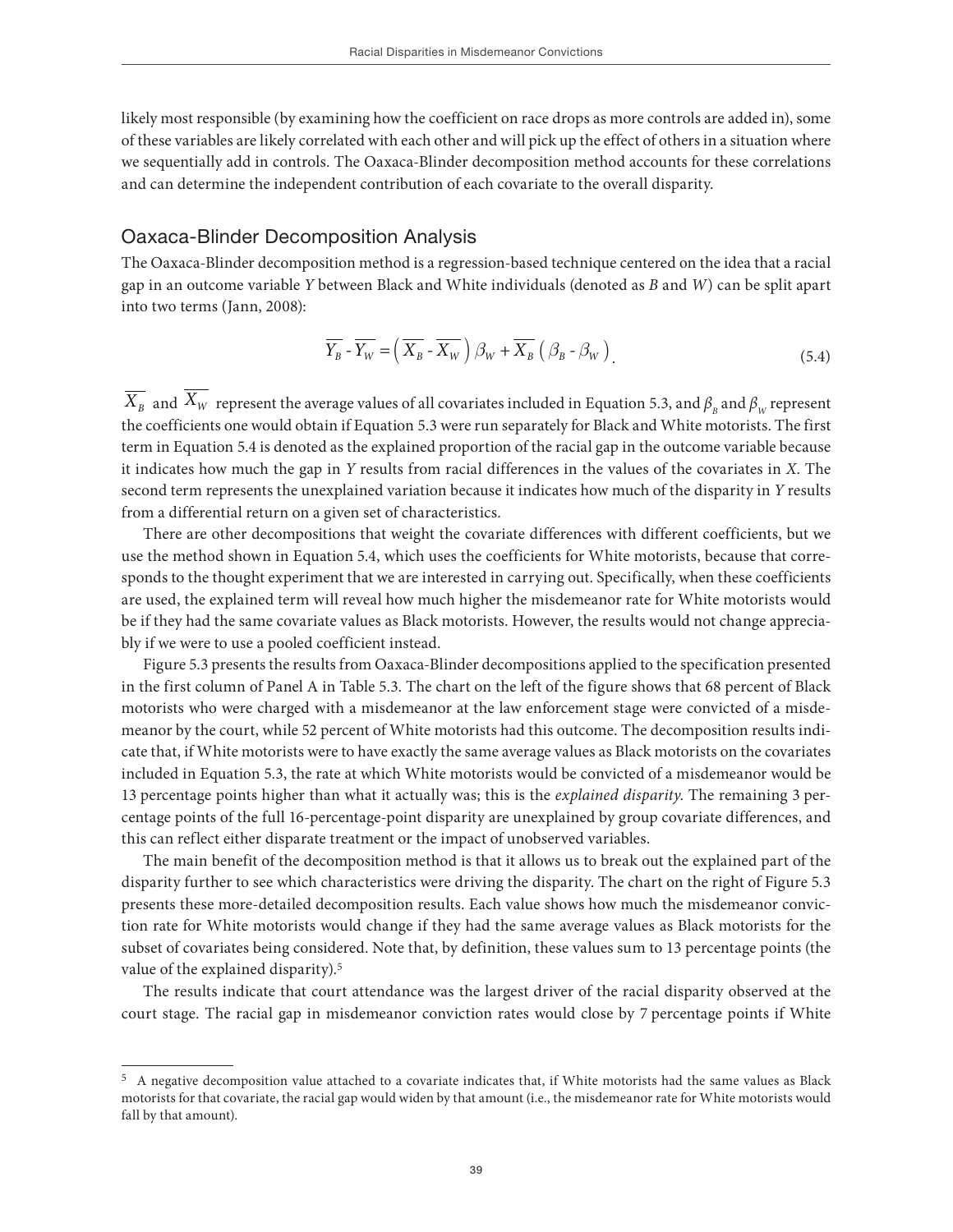

#### FIGURE 5.3 Oaxaca-Blinder Decomposition Results for Racial Disparities at the Court Stage

and Black motorists attended court at the same rate; this is 44 percent of the overall disparity of 16 percentage points. Recall that Table 3.1 indicates that Black motorists were 17 percentage points more likely than White motorists to not attend court, and Figure 3.5 indicates that not showing up to court led to a 92-percent chance that a motorist would be convicted of the misdemeanor charge. It is thus important for future work to delve more into why there is such a substantial difference in court appearance rates. One potential reason could be informational differences regarding the necessity of court appearances: Generally, traffic tickets do not require a court appearance, and many motorists may not be aware that they need to show up for court. Law enforcement officers likely play an important role in explaining to motorists the next step in the process when a motorist is charged with a misdemeanor. To the extent that officers provide differential information to motorists regarding the next steps in the process, this might lead to Black motorists being less aware that they need to attend court to avoid a misdemeanor conviction. Even conditional on understanding the necessity of attending court, there may be racial differences in motorists' ability to attend court, such as differences in the ability to miss work or the need for child care (Corey and Lo, 2019). Furthermore, if there are racial differences in the expected benefit from showing up to court (i.e., the perceived chance that the misdemeanor charge will be downgraded), this can also lead to racial differences in court appearance rates.

Figure 5.3 indicates that racial differences in the rate of having an attorney were also an important driver of the racial disparity in our sample; this racial gap in misdemeanor conviction rates would close by 3.3 percentage points if both Black and White motorists obtained attorneys at the same rates. As noted earlier, motorists in Virginia generally are not provided indigent defense representation because the potential for jail time on these cases is typically waived in advance. Anecdotal evidence suggests that retaining a private attorney for these types of cases can cost about \$500, although there is likely to be a reasonable amount of variation in attorney cost. Because socioeconomic status is known to be correlated with race, we expect that a key reason that there were racial differences in who had an attorney is related to the ability to pay for one.

Figure 5.3 also indicates that another driver of racial disparities at this stage was the differential rates at which Black and White motorists prepaid their tickets. Table 3.1 indicates that, while 8 percent of White motorists prepaid their tickets, 11 percent of Black motorists did; prepaying a ticket resulted in an automatic misdemeanor conviction. This racial difference in prepayment rates appears to be driven by the fact that Black motorists in our sample had a higher proportion of their stops occur in the two counties that somewhat commonly used this prepayment option—Mecklenburg and Southampton. In analyses not shown, we found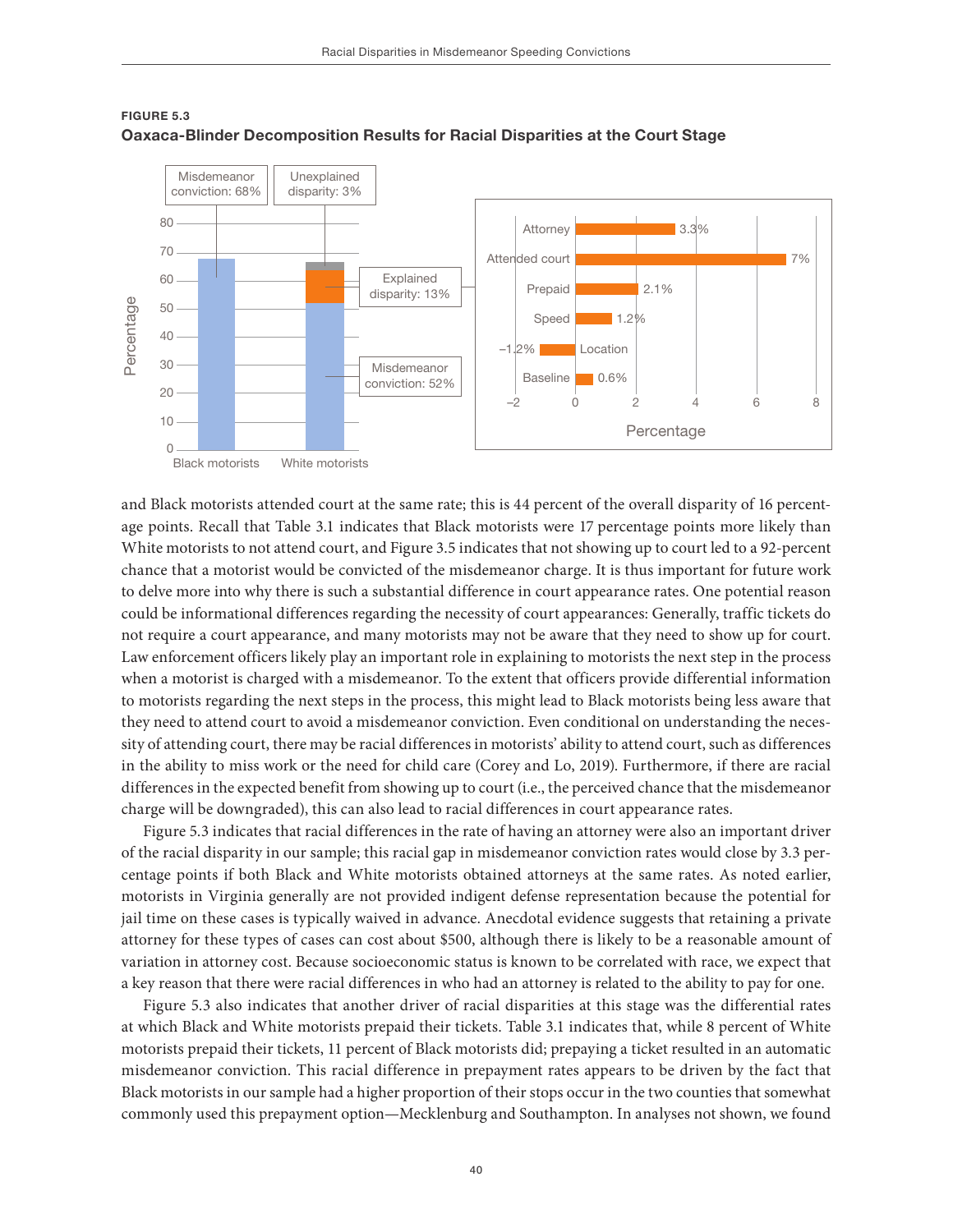that, once we controlled for the county in which the citation was issued, the racial difference in prepayment rates reversed, such that Black motorists within a given county were actually less likely than White motorists to prepay their misdemeanor ticket.

Finally, it is important to note that 3 percentage points of the overall racial disparity at this stage cannot be explained by any of the factors listed in Figure 5.3. In Chapter Three, we detailed all of the potential factors that might affect outcomes at the court stage, and we were generally able to control for all of these, with the exception of whether the motorist completed a driver improvement clinic before the court hearing. The remaining racial disparity might be due to racial differences in this variable, or it might be due to disparate treatment by the court. It is also possible that this omitted variable can influence the effect that we have attributed to court appearance. Specifically, it is possible that motorists who go to court (without an attorney) were more likely to have taken the driver improvement clinic; the strength of this relationship depends on how common it was for this class to be taken. So, what we have attributed to be the impact of court appearance could actually be partly due to the impact of taking the driver's clinic. It is unlikely that this connection would drive the majority of the court appearance effect, because taking this class likely is more highly correlated with having a lawyer, but the impact of a lawyer is half the impact of attending court.6 However, from a policy perspective, it is important to more precisely disentangle these impacts to determine the most effective intervention. That is, is it mainly important to implement interventions that encourage people to go to court or that get individuals to complete the driver's clinic? A necessary first step is for the court to record when drivers complete the improvement course so that the mechanisms driving the overall racial disparity at the court stage can be more concretely identified.

<sup>6</sup> We expect that attending court with an attorney is positively related with completing a driver improvement clinic, but, in this case, it makes sense to attribute the clinic impact to the attorney because the motorist likely would not have known to take the class without an attorney telling them to.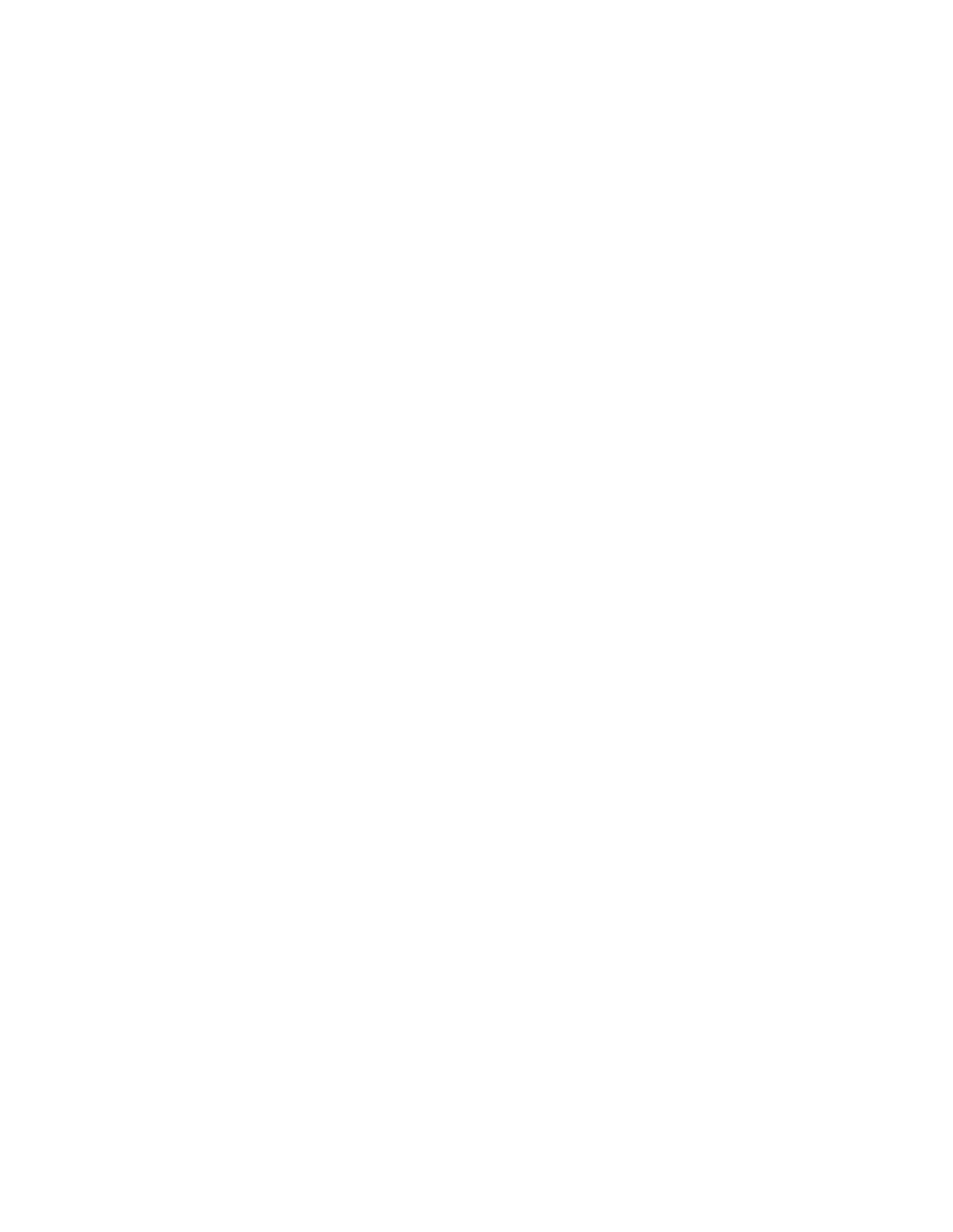# Conclusions and Policy Implications

# Summary of Key Conclusions

Law enforcement officers and the courts have a significant amount of discretion in whether to charge a motorist speeding in the reckless range with a misdemeanor and then convict the person of that charge. There are stark racial differences in who benefits from this discretion. Of motorists in our sample cited for speeding between 0 and 15 mph above the misdemeanor cutoff, 19 percent of White motorists were convicted of a misdemeanor, while 36 percent of Black motorists were—a misdemeanor conviction rate that is almost double that of White motorists. Racial disparities were present at both stages of the process; 55 percent of the overall disparity occurred at the law enforcement stage, and 45 percent occurred at the court stage.

Although it was not possible to conclusively identify every factor that contributed to this large racial disparity, we identified several factors that explain the majority of it. At the law enforcement stage, half of the disparity is explained by the location in which motorists were cited; law enforcement officers were much less likely overall to engage in charge-discounting practices when they were policing in a county where Black motorists made up a larger share of the cited motorists than in other counties (see Table 5.2). The large county effect signifies the importance of including multiple jurisdictions in racial disparity analyses, because focusing on only one jurisdiction can underestimate the disparities present at a broader level. The remainder of the disparity at the law enforcement stage seems to have been driven both by racial differences in speed traveled and by disparate treatment by officers toward Black motorists.

At the court stage, almost half of the racial disparity in misdemeanor conviction rates was driven by Black motorists attending court at a lower rate than White motorists did. Significant amounts of this disparity were also caused by racial differences in having an attorney present at the hearing, as well as racial differences in prepaying the ticket in advance. Disparate treatment by the court toward Black motorists may also have played a role here. Overall, we were able to explain a higher percentage of the disparity at the court stage than at the law enforcement stage.

# Data Limitations

All of our conclusions necessarily focus on racial disparities in misdemeanor speeding convictions conditional on motorists being cited for speeding. To evaluate the full racial disparity present, one would ideally like to examine racial differences in who is convicted of a misdemeanor among all individuals who committed this offense; however, we could observe only the motorists cited for speeding, not everyone who was indeed speeding. Our analysis showed significant racial disparities at all observable parts of the process from the citation through court adjudication. To the extent that there are additional racial differences in who is stopped for speeding, as well as who is cited after being stopped, our analyses might underestimate the full extent of the racial disparity.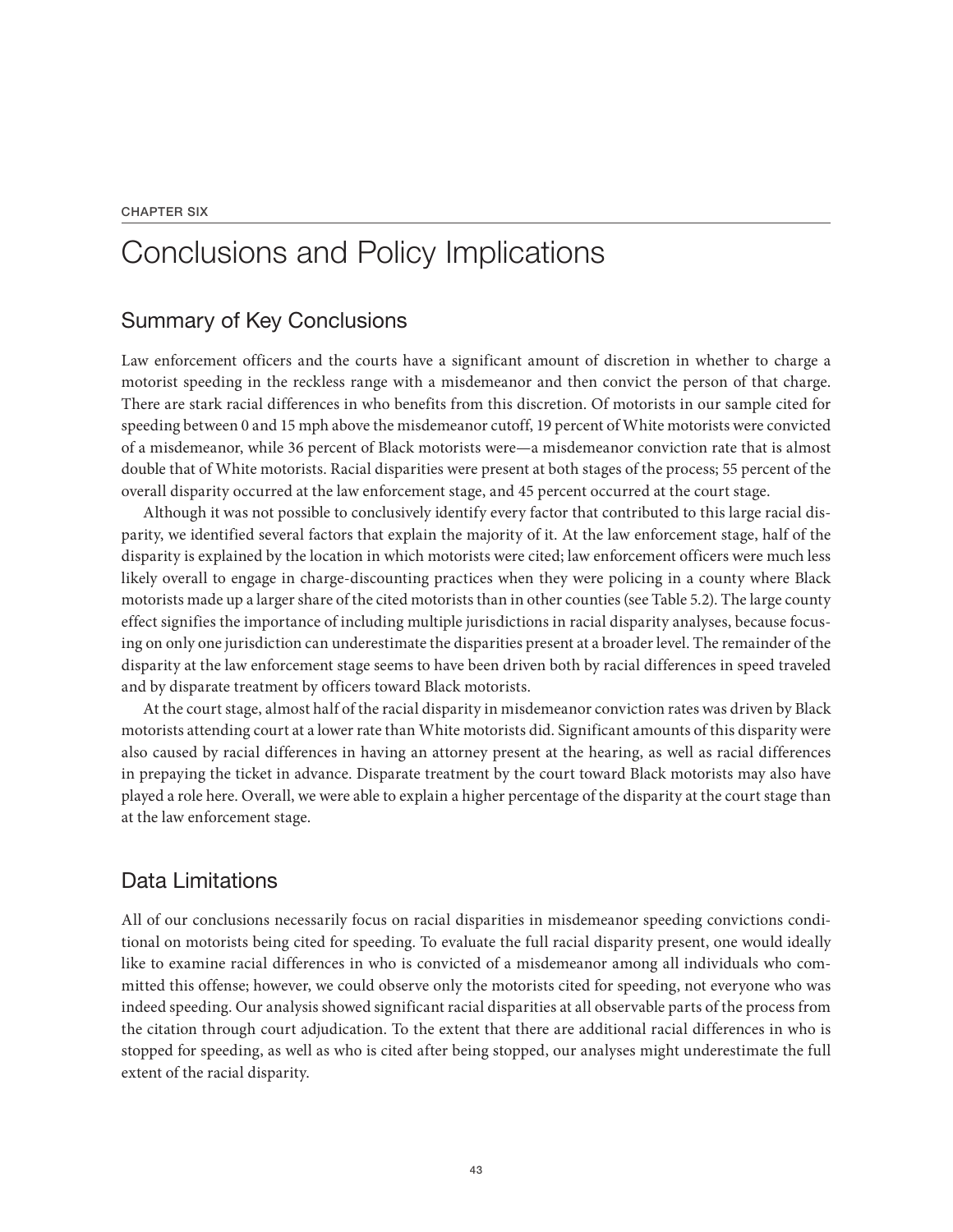Our analyses also could have drawn stronger conclusions about the source of racial disparities at the law enforcement stage if the true speed that the motorist was traveling had been recorded. This information would have allowed a much simpler decomposition to determine how much of the disparity resulted from racial differences in speed traveled. Another limitation of the data was our somewhat noisy measure of a motorist's previous driving record and non-traffic criminal history, as well as the lack of information on a motorist's age. Having all of these variables would have allowed us to more accurately measure the extent of disparate treatment.

## Implications for Policy

For this project, we went into great depth trying to understand the sources of racial disparities in misdemeanor speeding conviction rates because policies cannot be successful at reducing disparities unless they address the root causes of those disparities. Speeding is one of the most-common factors involved in motor vehicle crashes (NTSB, 2017), so excessive speeding is not an offense that can just be ignored by law enforcement and the courts, as is happening with some non-violent, low-level offenses (Cheney, 2018). However, enforcement of speeding laws can be pursued in ways that are potentially more equitable.

A large percentage of racial disparities at the law enforcement stage was shown to have occurred because some counties were more lenient than others in how charge-discounting discretion was used. The remaining half of the disparity at the law enforcement stage was explained by either omitted variables or disparate treatment. One potential way to remove the option for disparate treatment, and to ensure that motorists in different counties are policed in the same way, would be to move to a statewide system of automated speed enforcement, in which cameras are set up to identify and send citations to speeding vehicles. These automated enforcement methods, which are common in Europe, are widely considered to reduce speedingrelated crashes, fatalities, and injuries (NTSB, 2017; Wilson et al., 2010). Automated methods of enforcement have not been as common in the United States, and many states have laws that either prohibit or restrict this type of enforcement (NTSB, 2017; May, 2021). Virginia has been considering the option of automated speed enforcement for at least 30 years, but the use of cameras to cite motorists speeding in school and work zones has only recently been approved (Lynn et al., 1993; Lawton, 2020). Our results indicate that, when debating the merits of these automated enforcement policies going forward, an additional benefit to consider is their potential ability to reduce racial disparities by eliminating law enforcement officers' use of discretion in their charging decisions. Automated enforcement also would eliminate law enforcement's ability to use discretion in determining who to stop and cite and would reduce the likelihood of having tense encounters between law enforcement officers and motorists that can sometimes lead to fatal outcomes.

Implementing policies that automate speed enforcement in this manner will require thought about the overall level of enforcement desired. Currently, the discretion that law enforcement officers use helps both Black and White motorists, and the issue is that it is helping White motorists more. From an equity perspective, the ideal situation is one in which both Black and White motorists benefit from this discretion in an equitable way, not a situation that eliminates the benefits from discretion entirely. Thus, although automated enforcement methods have the ability to identify every motorist speeding above the cutoff and charge them with a misdemeanor, it may be optimal to include some leniency in the thresholds used. Many jurisdictions using, or proposing to use, automated enforcement allow a buffer zone above the speed limit before a penalty is applied (Traxler, Westermaier, and Wohlschlegel, 2018; May, 2021).

Another key implication of our study is that a large percentage of the racial disparities at the court stage occurred because of racial differences in who attended the court hearing. A first-order question is to better understand why these racial differences in court appearance rates occur so that policy options can be tailored to the root cause of that issue. For example, if this pattern of results is caused by racial differences in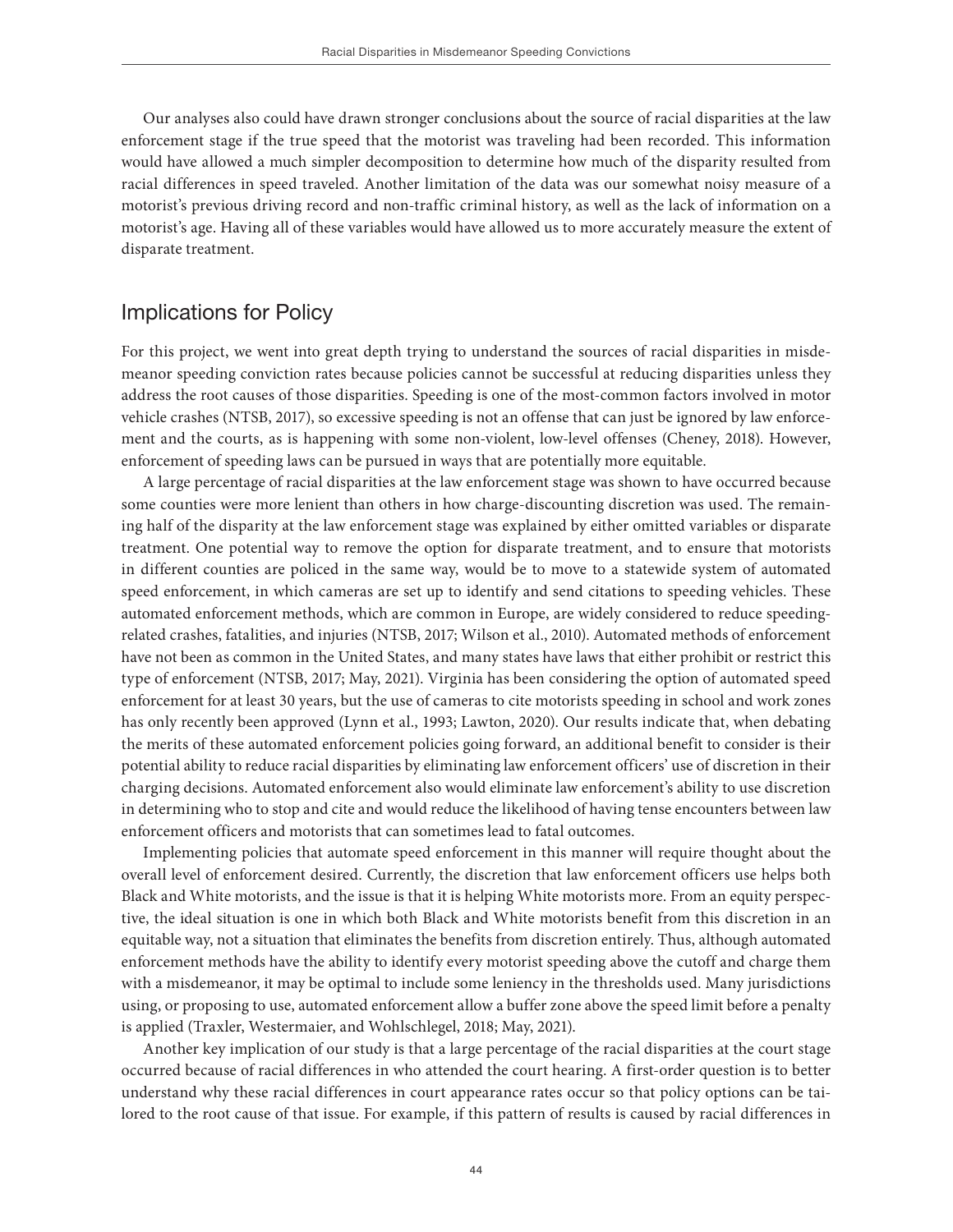being aware that court attendance is required, the citation issued to motorists can be restructured to make the next steps in the process more clear, and text message reminders for upcoming court dates can be sent to motorists. Fishbane, Ouss, and Shah (2020) examined the impact that these two interventions had on court appearance rates for misdemeanor summons in New York City and found that redesigning the summons form reduced failures to appear by 13 percent, and text message reminders reduced failures to appear by 21 percent. Similar policies could be implemented for speeding citations as well.

Finally, there might also be racial differences in individuals' ability to go to court, which can be due to transportation difficulties, a need for child care, or an inability to miss work. Many jurisdictions have started to develop online platforms so that court hearings for traffic violations can occur remotely (Prescott, 2017). Often, these platforms allow interactions between the motorist and the judge to occur asynchronously; for instance, motorists submit relevant information to judges through the platform, and judges examine the information at their own convenience and make a decision. Such platforms might also result in a more standardized process, which might lessen the importance of attorneys—another driver of the overall racial disparity observed at the court stage. Furthermore, these platforms could hide the race of the motorist from the judge, potentially reducing judges' ability to engage in disparate treatment.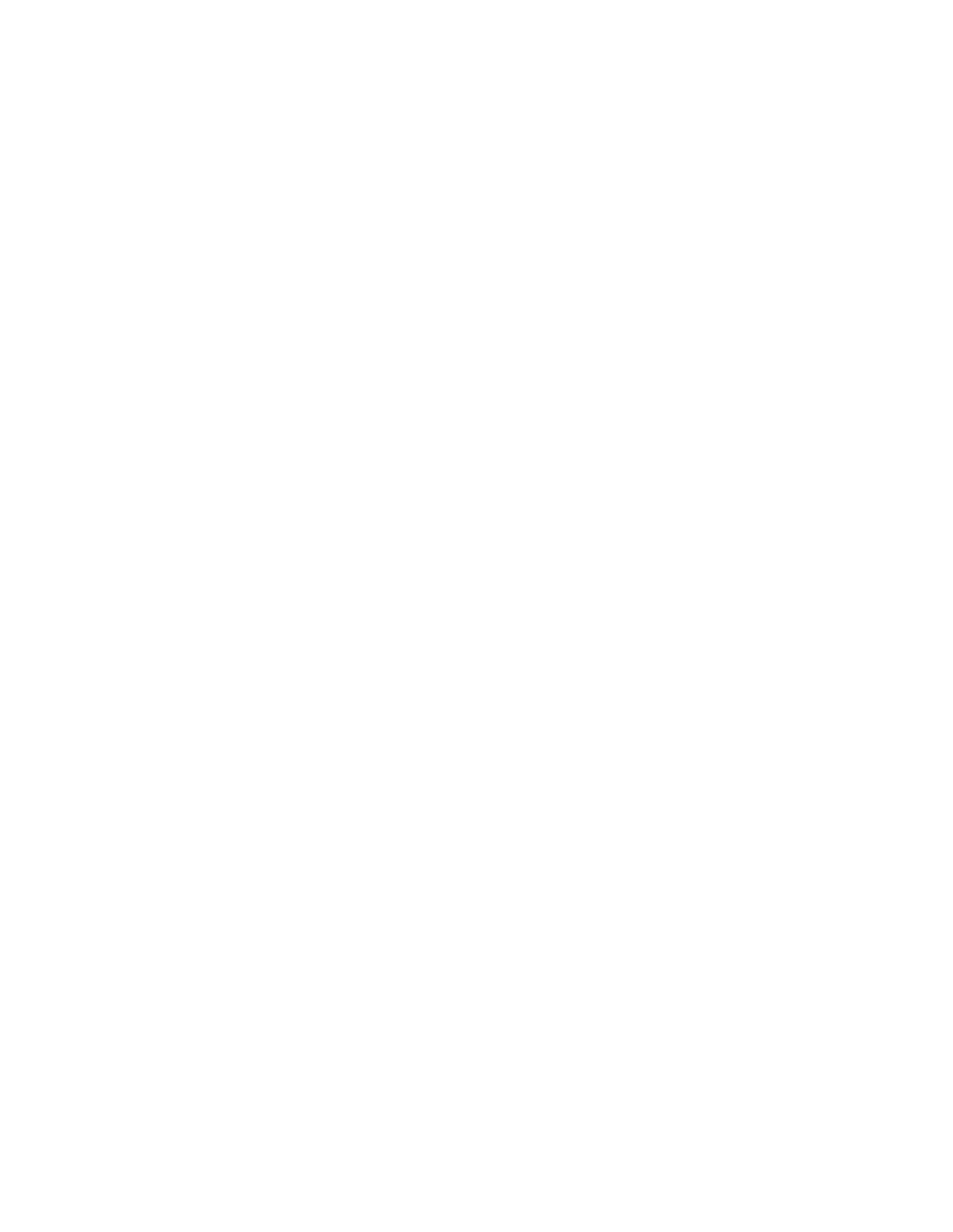# Identifying Officers Who Did Not Discount Speeds When Issuing Citations

For a few of the analyses presented in this report, we relied on identifying the law enforcement officers who were not discounting the speed when citing a motorist for speeding. This appendix discusses how we identified those officers. Our methodology relies on (1) identifying what we would expect Figures 3.1, 3.2, and 3.3 (the distribution of cited speeds around the misdemeanor cutoff, by speed limit grouping) to look like if officers were not discounting speeds and then (2) selecting the officers who met these criteria. Because the expected distributions for the higher speed limits are different from those expected for the lower speed limits, we discuss these scenarios separately. Our approach is adapted from the methodology developed in Goncalves and Mello (2021), although our criteria to identify nondiscounting officers are somewhat different because the distributions (and the way that the cutoffs interact with these distributions) are different in our setting. The analyses described in this appendix use the entire sample of speeding violations at a given speed limit, as opposed to focusing on just the violations at or above the misdemeanor cutoff.

To classify officers who made stops in areas with speed limits between 25 and 60 mph, we used only officers who had more than 200 stops for a given grouping of speed limits in one county. Because we were classifying officers based on what their distribution of cited speeds looked like, it was important that each officer had enough stops to identify this distribution. This restriction dropped 33 percent of the observations in areas where the speed limit was 25–60 mph.<sup>1</sup> The hallmark of officers speed-discounting when issuing citations is that there is bunching right at the misdemeanor cutoff. Thus, to identify the officers in our sample who were speed-discounting (i.e., *discounting officers*), we required the percentage of motorists cited at the cutoff in the officer's distribution to be greater than the percentage of motorists cited 1 mph below the cutoff.2 Of the remaining sample, 63 percent of motorists were stopped by an officer whom we classify as engaging in speed-discounting.

To identify the officers who were not discounting speeds when citing motorists in speed limit zones between 25 and 60 mph, we first determined what the speed distribution should look like if officers were not discounting speeds, based on Figures 3.1 and 3.2, as well as our discussion of the determinants of this distribution (see the section on discretion in cited speed, Chapter Three). We would expect the peak of this nondiscounting distribution to occur at 4 mph below the misdemeanor cutoff, and then the distribution would continuously decline from that point on. To select the officers who appeared to not be discounting speeds, we wanted to put in as few restrictions as possible that would generate a distribution of cited speeds that fit this pattern. We used the following requirement to identify officers not discounting speeds: Between the range of 2 mph below the misdemeanor cutoff to 2 mph above the cutoff, the percentage of motorists cited at

 $<sup>1</sup>$  One of the primary reasons why so many officers had 200 or fewer stops seems to be because a given officer's name might</sup> be written differently across citations. The data provide the officer's last name and first initial and sometimes the officer's department and rank. A given officer's name could easily be written or spelled several different ways.

<sup>&</sup>lt;sup>2</sup> This was based on a simple comparison of percentages and not on a hypothesis test.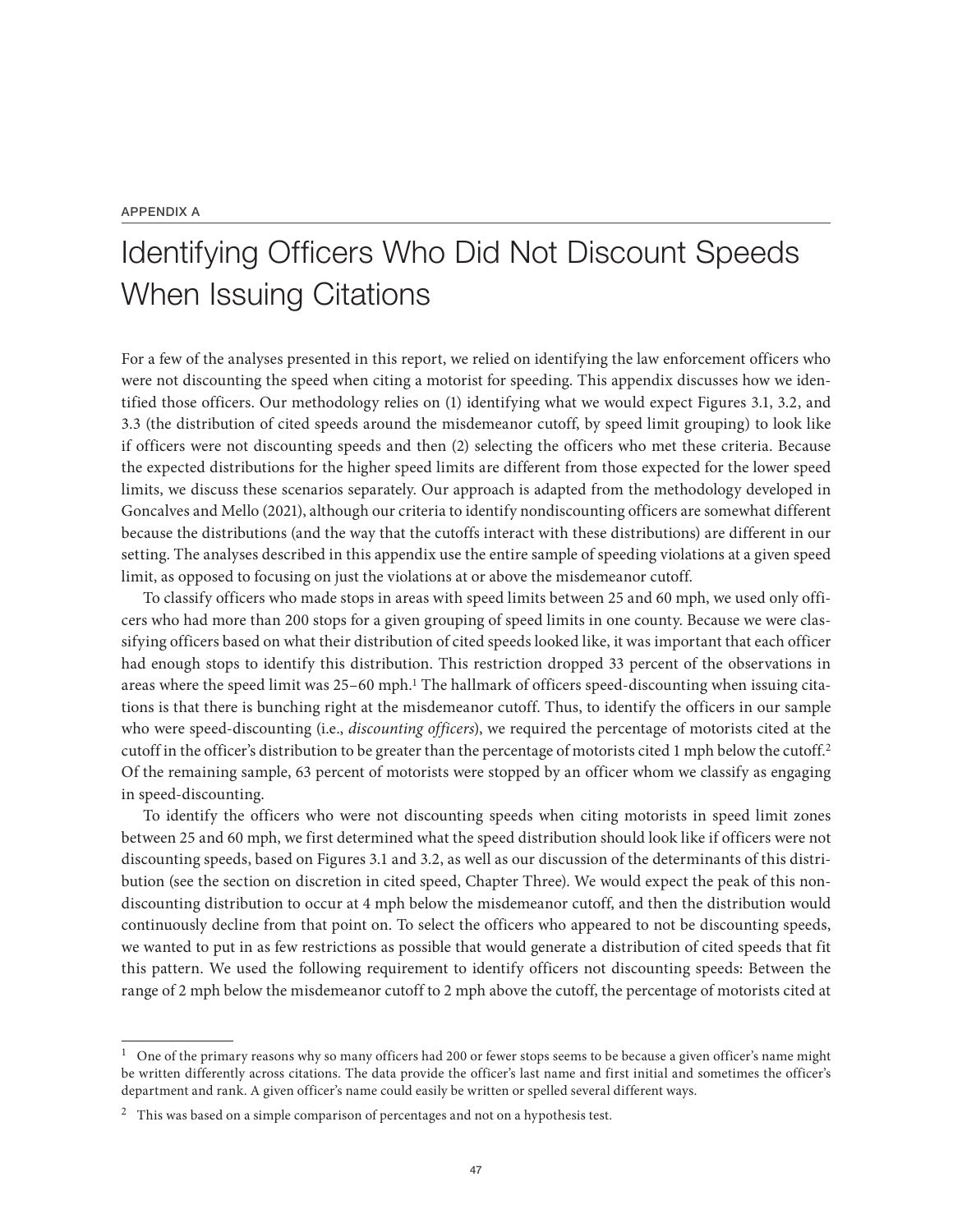a given speed needs to be declining as cited speed increases. For instance, the percentage of motorists cited at a speed 1 mph below the cutoff needed to be lower than the percentage cited at 2 mph below the cutoff, the percentage of motorists cited at exactly the cutoff needed to be lower than the percentage cited at 1 mph below the cutoff, and so on. With this classification, 11 percent of the citations were handed out by officers whom we classified as not engaging in speed-discounting (i.e., *nondiscounting officers*). Note that our definition of *nondiscounting officers* is not simply the opposite of the definition of *discounting officers*, so 26 percent of citations were given out by officers who were not classified in either category. The patterns among these nonclassified officers did not cleanly fit either group, so we did not use these observations in analyses that compare outcomes for motorists stopped by officers who did and did not discount speeds.3 Figure A.1 shows the distribution of cited speeds in speed limit zones of 25–60 mph and among motorists cited by officers whom we classified as not discounting speeds.

We conducted a similar exercise for officers making stops in areas where the speed limit was 70 mph, although the requirements to identify these officers are naturally different from the requirements for the earlier analysis. That is because the distribution looks different at this higher speed, and the misdemeanor cutoff

#### FIGURE A.1





#### Cited mph above the misdemeanor cutoff

<sup>&</sup>lt;sup>3</sup> Many of the officers whom we did not classify in either category had cited speed distributions that were close to what we required for nondiscounting officers, although the pattern was not perfect, likely because of the random noise that would be expected given that the sample sizes for many officers were close to 200. Note that this often means that very few observations are in the tail of the distribution, which is where our requirements for identifying nondiscounting officers are. For other officers who were not classified in either category, their distributions exhibited bunching at both the cutoff and 1 mph below the cutoff. For these officers, the percentage of motorists cited at 1 mph below the cutoff was higher than the percentage cited at 2 mph below the cutoff, although the percentage cited at exactly the cutoff was below the percentage cited at 1 mph below the cutoff. It seems that these officers might have been discounting motorists to both the cutoff and 1 mph below the cutoff.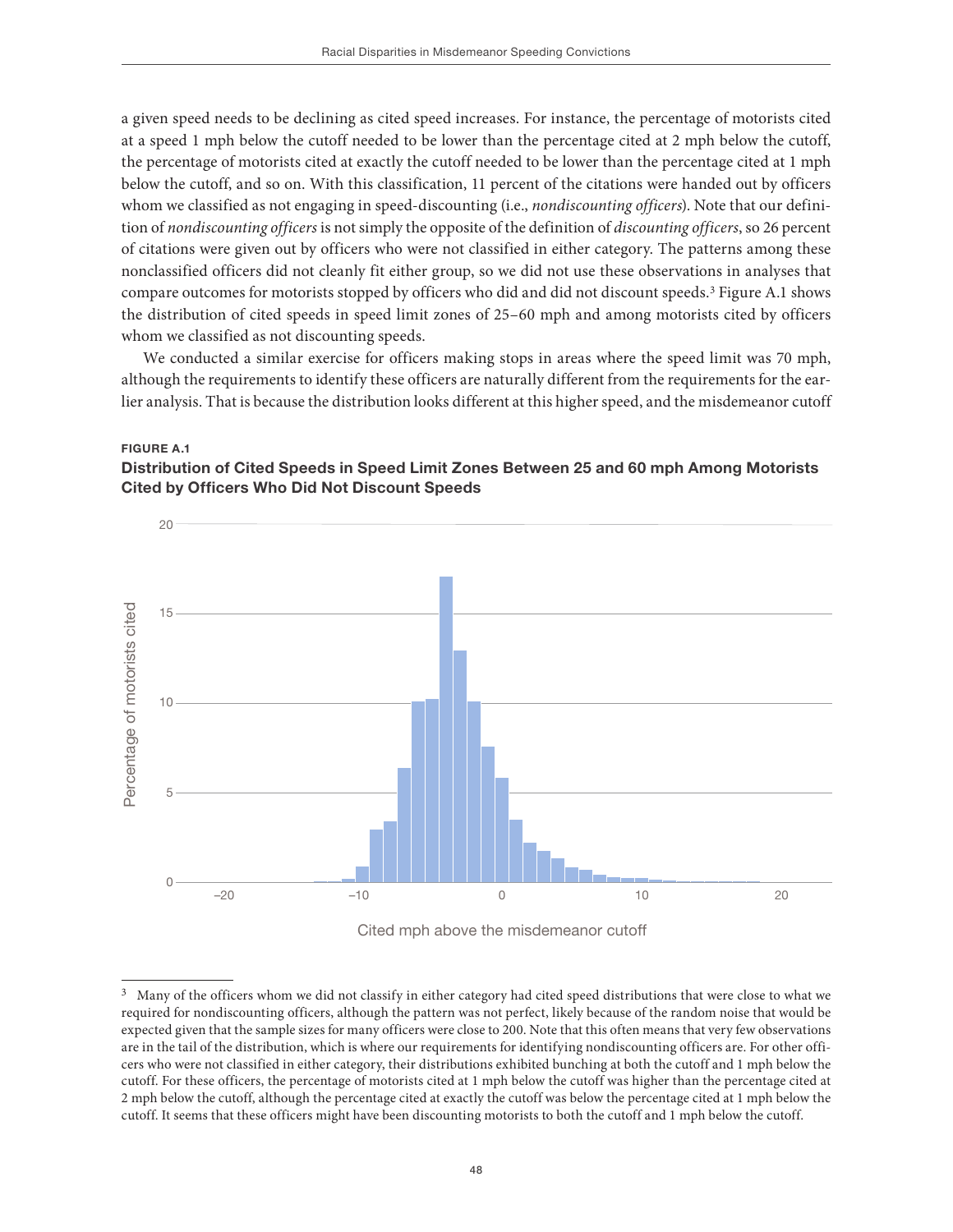occurs closer to the speed limit than at lower speed limits. For these analyses, we selected all officers who had more than 100 stops in areas where the speed limit was 70 mph.<sup>4</sup> Figure 3.3 indicates that there was not much enforcement of the speed limit below the misdemeanor cutoff; thus, if no discounting was occurring, we would expect the distribution of cited speeds to begin a couple of miles per hour below the misdemeanor cutoff and then be roughly the shape of a normal distribution. This implies that the percentage of motorists cited at the misdemeanor cutoff should be less than the percentage of motorists cited 1 mph above the cutoff. With this classification, only 2 percent of motorist stops were conducted by officers who were not discounting speeds.5 The key reason that we want to identify the nondiscounting officers is so that we can compare the outcomes of their stops with the outcomes of stops by officers who did discount speeds. The fact that such a small subsample of the stops were conducted by officers who did not discount speeds indicates that this comparison is not likely to be too useful, because this small subsample may be different from the remaining sample in other ways. Thus, when we conducted analyses that rely on identifying the officers who discounted speeds, we focused only on stops conducted at speed limits between 25 and 60 mph.

<sup>4</sup> We allowed officers to have fewer stops than we did for speed limits of 25–60 mph because our requirements here are relevant to the main part of the distribution (as opposed to the tail of the distribution in the other analysis).

<sup>5</sup> One reason why more speed-discounting was likely to be used in areas with a speed limit of 70 mph is because the misdemeanor cutoff was closer to the speed limit, so a much larger percentage of motorists in these areas were likely to be driving above the cutoff.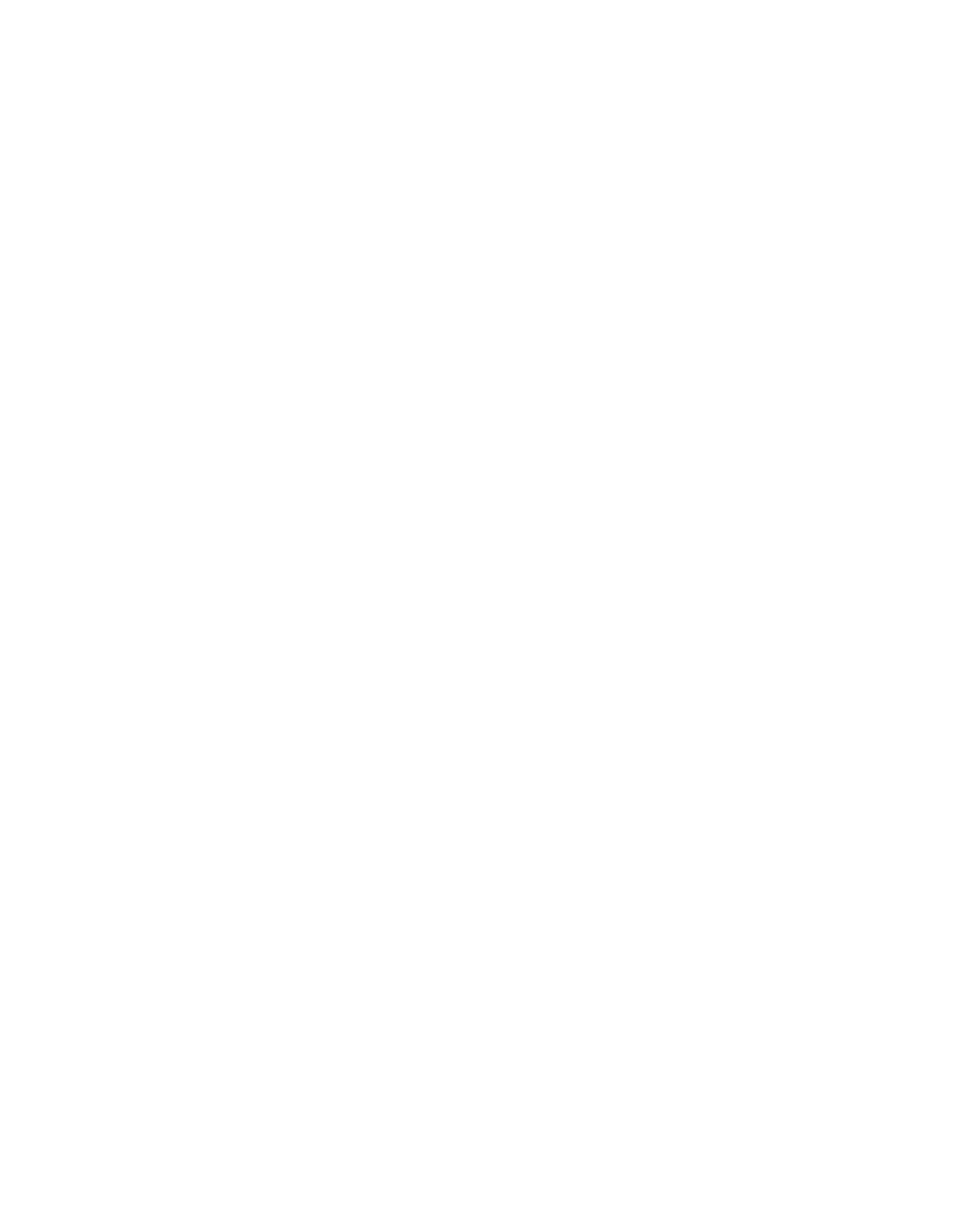# Disentangling Differences in Motorist Speed from Disparate Treatment at the Law Enforcement Stage

In this appendix, to better understand whether the unexplained disparity at the law enforcement stage presented in Table 5.1 occurs because of disparate treatment or because of racial differences in motorist speed, we conduct an exploratory analysis using the method developed in Goncalves and Mello (2021). Their method relies on comparing the cited speed distribution for officers who did not discount speeds with the cited speed distribution for officers who did discount speeds for motorists in each racial group. In Appendix A, we detailed how we identified the officers who did and did not discount speeds. Because almost all officers discounted speeds when they cited motorists in areas where the speed limit was 70 mph, we can conduct this analysis only for the motorist stops that occurred in speed limit zones between 25 and 60 mph. Furthermore, as described in Appendix A, we identified whether an officer engaged in speed-discounting only if the officer conducted more than 200 stops in areas with these speed limits. This reduced our sample further to 43,646 citations in which the cited speed was between 0 and 15 mph over the misdemeanor cutoff; only 14 percent of these citations were conducted by officers who did not appear to have discounted speeds. Because of the relatively small sample sizes here, as well as the fact that we could not include stops conducted in areas with the highest speed limits (which is where Table 5.1 indicates the largest racial disparities occurred), the analysis presented in this appendix should be considered exploratory.

The first four columns of Table B.1 present the proportion of Black and White motorists stopped at a given speed at or above the misdemeanor cutoff when using the samples of officers who did and did not discount speeds. Because there were differences in the locations where Black and White motorists were cited that need to be controlled for, Table B.1 does not present straight speed tabulations for each of the four officer and motorist combinations, although the numbers can be interpreted in that way. Rather, the numbers presented in each row are derived from the following series of regressions, which allow us to identify these speed distributions while controlling for location:

$$
Speed\_Indicator_{i,l} = \beta_0 + \beta_1^* White\_NoDisc_{i,l} + \beta_2^* Black\_Disc_{i,l} + \beta_3^* White\_Disc_{i,l} + \gamma_l + \varepsilon_i.
$$
 (B.1)

*Speed\_Indicator<sub>i1</sub>* takes on a separate value for each row in Table B.1. In the first row, this variable is an indicator for whether the motorist was cited at 0 mph above the cutoff; in the second row, this variable is an indicator for whether the motorist was cited at 1 mph above the cutoff; and so on. We control for location  $\gamma_l$  using a fixed-effects specification. Thus, in the first row,  $\beta_0$  represents the proportion of Black motorists cited for a speed of 0 mph above the cutoff when officers did not discount speeds. The fixed-effects estimator identifies this proportion within a county and then averages this proportion across counties. To get the proportion of White motorists cited at 0 mph above the cutoff when officers did not discount speed, we summed the estimates of  $\beta_0$  and  $\beta_1$ . In this way, we are able to generate the cited speed distributions in each of the four officer and motorist combinations while controlling for location.

The core idea behind the analysis presented here is that, if officers were not discounting speeds, the proportion of Black motorists cited at each speed above the cutoff should be what is shown in column 1. Compar-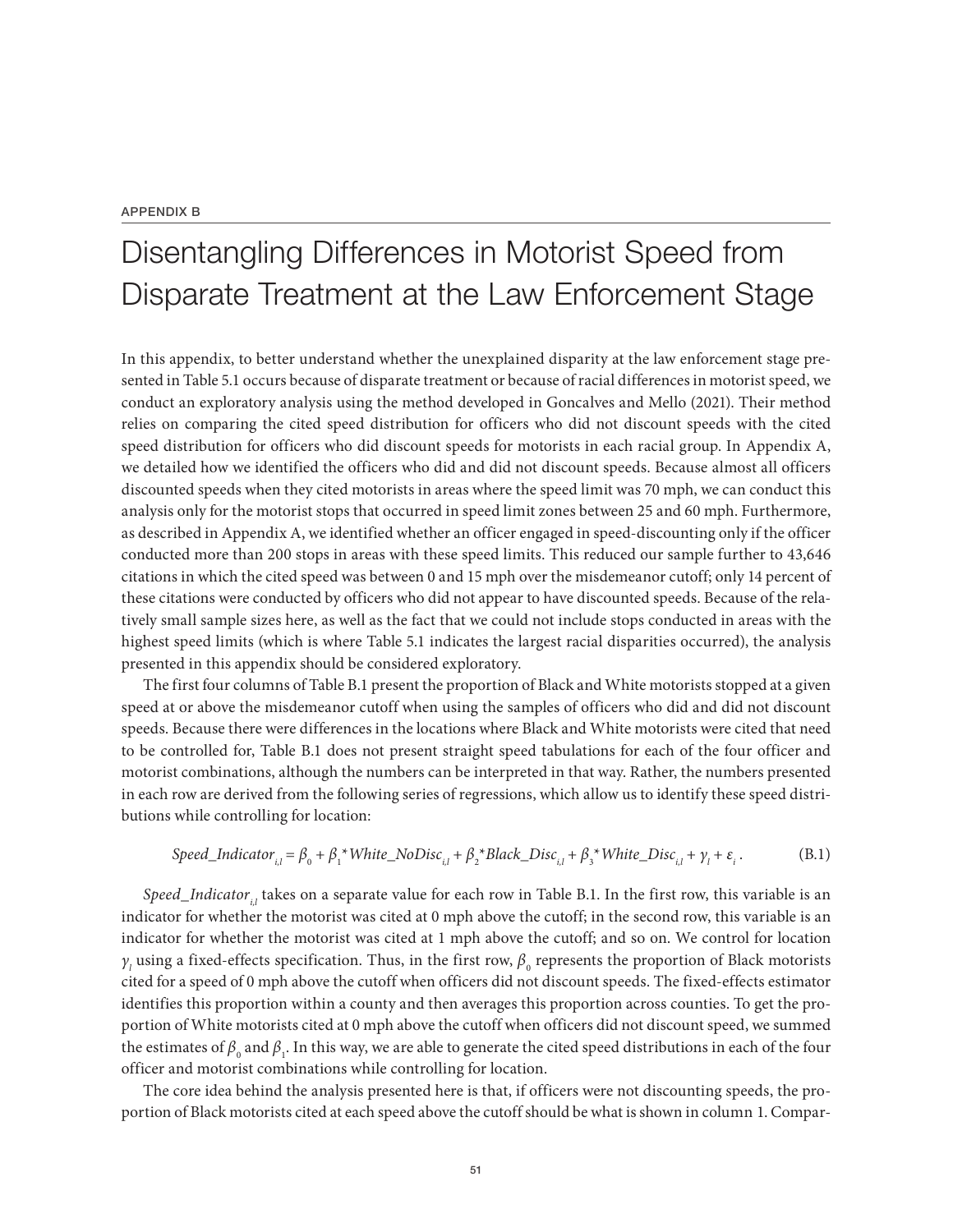|                                              |                                            |                                  | Proportion of Motorists Cited When      |                                   | <b>Proportion of Motorists</b>                                |                                  |                |  |
|----------------------------------------------|--------------------------------------------|----------------------------------|-----------------------------------------|-----------------------------------|---------------------------------------------------------------|----------------------------------|----------------|--|
|                                              | Officers Did Not Discount<br><b>Speeds</b> |                                  |                                         | <b>Officers Discounted Speeds</b> | <b>Whose Speed Was</b><br>Discounted to Exactly the<br>Cutoff |                                  |                |  |
| <b>Miles Per Hour</b><br>Above the<br>Cutoff | <b>Black</b><br><b>Motorists</b><br>(1)    | White<br><b>Motorists</b><br>(2) | <b>Black</b><br><b>Motorists</b><br>(3) | White<br><b>Motorists</b><br>(4)  | <b>Black</b><br>Motorists<br>(5)                              | White<br><b>Motorists</b><br>(6) | p-value<br>(7) |  |
| 0                                            | 0.327                                      | 0.353                            | 0.506                                   | 0.551                             |                                                               |                                  |                |  |
| 1                                            | 0.198                                      | 0.188                            | 0.093                                   | 0.093                             | 0.530                                                         | 0.505                            | 0.375          |  |
| 2                                            | 0.112                                      | 0.127                            | 0.080                                   | 0.073                             | 0.286                                                         | 0.425                            | 0.006          |  |
| 3                                            | 0.098                                      | 0.096                            | 0.074                                   | 0.069                             | 0.245                                                         | 0.281                            | 0.601          |  |
| 4                                            | 0.076                                      | 0.076                            | 0.057                                   | 0.055                             | 0.250                                                         | 0.276                            | 0.847          |  |
| 5                                            | 0.051                                      | 0.046                            | 0.042                                   | 0.038                             | 0.176                                                         | 0.174                            | 0.915          |  |
| Observations                                 | 2,153                                      | 3,756                            | 13,986                                  | 23,751                            |                                                               |                                  |                |  |

### TABLE B.1 Comparison of the Distribution of Cited Speeds by Law Enforcement Officers Who Did and Did Not Discount Speeds

NOTE: The sample corresponds to stops that occurred in areas with a speed limit between 25 and 60 mph and that were made by officers for whom we could identify whether they discounted speeds. The *p*-value corresponds to a hypothesis test of whether, for a given mile per hour above the cutoff, the rate that Black motorists' speed was discounted was different from the rate that White motorists' speed was discounted.

ing columns 1 and 3 indicates that speed-discounting increases the proportion of Black motorists who were cited at the cutoff and reduces the proportion who were cited at speeds 1–5 mph above the cutoff (because these motorists' speeds were being moved to the cutoff). In column 5, we calculate the proportion of Black motorists whose speed was discounted to the cutoff from each mile per hour above the cutoff. For example, we would expect 20 percent of Black motorists to have been cited at 1 mph above the cutoff (because column 1 indicates 0.198 here), but when we look at citations by officers who discounted speeds, only 9 percent of Black motorists were cited at that speed (0.093 in column 3). Thus, 53 percent of the Black motorists who should have been cited at this speed likely had their speed discounted to the cutoff ((0.198−0.093) / 0.198 = 0.530, column 5). We conducted similar analyses to determine the proportion of Black motorists who received discounting at speeds 2–5 mph above the cutoff. We conducted analogous analyses for White motorists, and these speed-discounting percentages are shown in column 6. The last column presents the *p*-values from testing whether the proportion of Black motorists who received speed-discounting at a given speed above the cutoff was different from the proportion of White motorists who received such discounting. We do not present estimates for the proportion of the sample cited at 6–15 mph above the cutoff, because the estimates become considerably noisier as the event rate declines.

The results presented in Table B.1 indicate that part of the reason for the unexplained racial disparities in our findings might be racial differences in the speed that motorists travel, as well as differential treatment by officers. A comparison of columns 1 and 2 indicates that, among motorists cited between 0–5 mph above the cutoff, Black motorists were driving somewhat faster than White motorists were. For example, 33 percent of Black motorists were cited for driving at the cutoff speed, while 35 percent of White motorists were;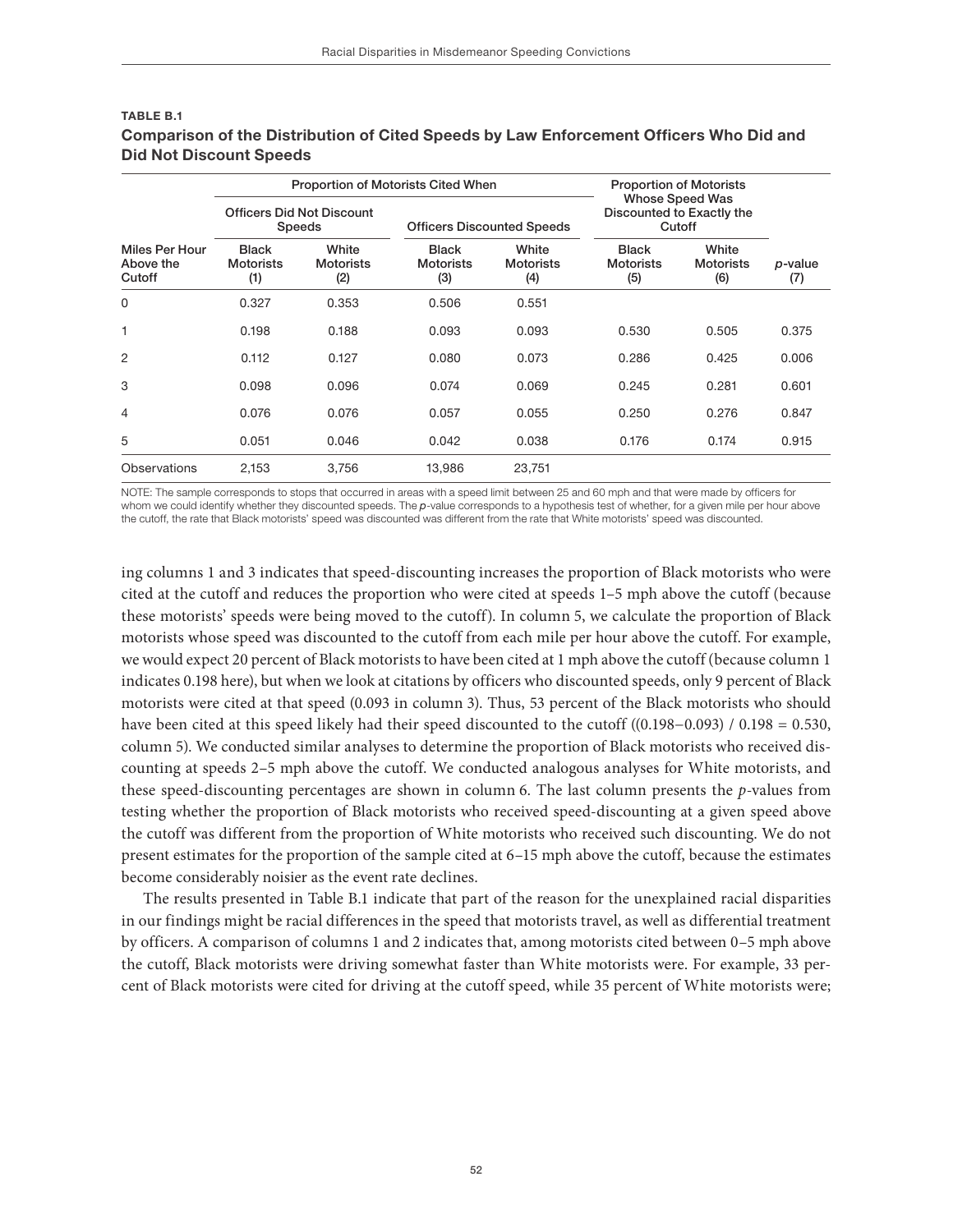this difference is statistically significant at the 5 percent level.<sup>1</sup> This indicates that some of the reason that White motorists were more likely than Black motorists to be cited at the cutoff is because White motorists were more likely to be going that speed. However, a comparison of columns 5 and 6 provides some evidence that officers were more likely to discount the speed of White motorists. Specifically, among those driving at 1 mph over the reckless cutoff, White motorists were significantly more likely to have their speed reduced to the cutoff than Black motorists were.

As noted at the beginning of this appendix, we treat this analysis as exploratory because we were able to include only a small (and somewhat nonrepresentative) portion of our full sample. Furthermore, the research design relies on comparing cited speed distributions among officers who did and did not discount speeds; because most officers engage in speed-discounting, there is a concern that the citations issued by officers not discounting speeds might be systematically different in ways other than what we accounted for here. Finally, although we attempted to control for motorist speed, we could not control for other unobservable differences that might influence the final citation written, such as level of traffic or the presence of a child.

At a minimum, the difficulty in disentangling the source of this relatively large unexplained disparity reinforces the need for actual speed to be recorded on the citation along with the speed being charged. If this speed were to be recorded, it could be added as an additional control to the specification in Equation 5.2, and we could easily identify the remaining disparity net of speed differences.

 $^{\rm 1}~$  For speeds above the cutoff, we compared the proportion of a given racial group that was driving at a speed at or below that many miles per hour above the cutoff. The proportion for White motorists was significantly lower than that for Black motorists for speeds 2–5 mph above the cutoff, further indicating that Black motorists seem to have been driving slightly faster. These results are consistent with observational studies that have also found evidence that Black motorists might be speeding at higher levels (for a review of this literature, see Cherkauskas, 2011). It is important to note that we did not observe the time of day of the citations; motorists of different races might tend to be on the road at different times of the day, which can affect the level of speeding (e.g., if heavier traffic slows drivers).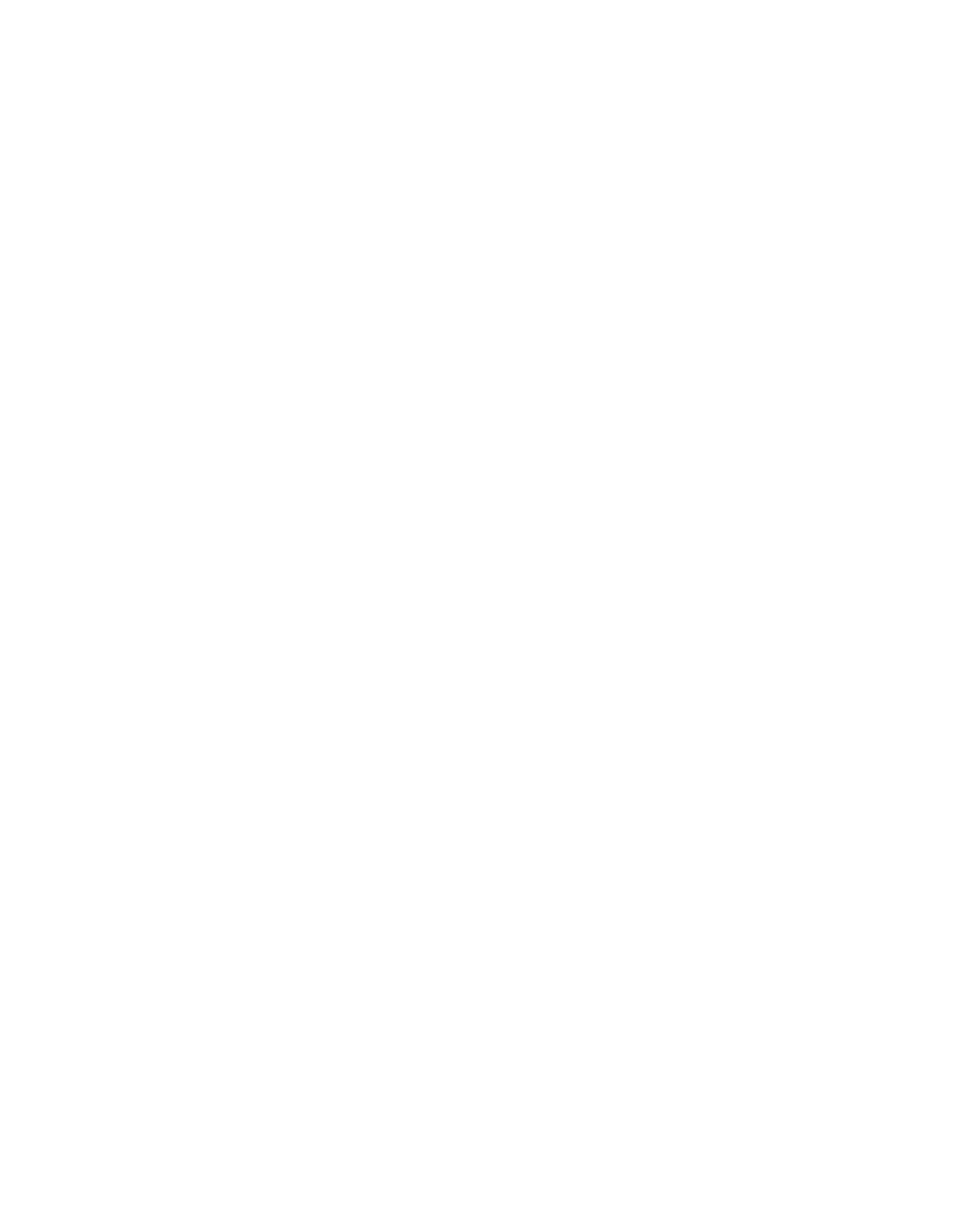APPENDIX C

# Additional Tables

#### TABLE C.1

## Summary Statistics for the Speeding Citations Dropped from the Main Analysis Sample

|                               |         | Speeding Below the<br><b>Misdemeanor Cutoff</b> |         |         | Speeding More Than 15 mph Above<br>the Misdemeanor Cutoff |       |
|-------------------------------|---------|-------------------------------------------------|---------|---------|-----------------------------------------------------------|-------|
|                               | Overall | <b>Black</b>                                    | White   | Overall | <b>Black</b>                                              | White |
| <b>Black motorist</b>         | 0.296   | 1.000                                           | 0.000   | 0.499   | 1.000                                                     | 0.000 |
| White motorist                | 0.704   | 0.000                                           | 1.000   | 0.501   | 0.000                                                     | 1.000 |
| Male motorist                 | 0.580   | 0.545                                           | 0.596   | 0.739   | 0.711                                                     | 0.764 |
| Out-of-state motorist         | 0.371   | 0.384                                           | 0.365   | 0.615   | 0.721                                                     | 0.509 |
| Speed limit in the area cited |         |                                                 |         |         |                                                           |       |
| 25, 35, 45                    | 0.331   | 0.312                                           | 0.338   | 0.121   | 0.085                                                     | 0.156 |
| 55,60                         | 0.571   | 0.625                                           | 0.548   | 0.258   | 0.226                                                     | 0.290 |
| 65,70                         | 0.099   | 0.062                                           | 0.114   | 0.621   | 0.688                                                     | 0.554 |
| Location                      |         |                                                 |         |         |                                                           |       |
| Accomack                      | 0.053   | 0.050                                           | 0.054   | 0.047   | 0.041                                                     | 0.054 |
| Amherst                       | 0.073   | 0.049                                           | 0.084   | 0.044   | 0.032                                                     | 0.055 |
| <b>Bedford</b>                | 0.048   | 0.021                                           | 0.059   | 0.027   | 0.007                                                     | 0.047 |
| <b>Brunswick</b>              | 0.112   | 0.156                                           | 0.093   | 0.181   | 0.258                                                     | 0.104 |
| Chesterfield                  | 0.064   | 0.076                                           | 0.059   | 0.020   | 0.020                                                     | 0.020 |
| <b>Essex</b>                  | 0.072   | 0.080                                           | 0.069   | 0.008   | 0.006                                                     | 0.010 |
| Fluvanna                      | 0.018   | 0.011                                           | 0.021   | 0.005   | 0.002                                                     | 0.008 |
| Fredericksburg                | 0.021   | 0.019                                           | 0.022   | 0.015   | 0.011                                                     | 0.018 |
| Halifax                       | 0.048   | 0.065                                           | 0.041   | 0.028   | 0.023                                                     | 0.034 |
| Louisa                        | 0.034   | 0.017                                           | 0.040   | 0.031   | 0.018                                                     | 0.044 |
| Madison                       | 0.042   | 0.022                                           | 0.050   | 0.028   | 0.014                                                     | 0.041 |
| Mecklenburg                   | 0.054   | 0.070                                           | 0.047   | 0.183   | 0.252                                                     | 0.115 |
| Prince George                 | 0.035   | 0.043                                           | 0.032   | 0.034   | 0.039                                                     | 0.029 |
| Rockbridge                    | 0.040   | 0.012                                           | 0.051   | 0.083   | 0.051                                                     | 0.115 |
| Shenandoah                    | 0.053   | 0.015                                           | 0.069   | 0.091   | 0.061                                                     | 0.122 |
| Southampton                   | 0.174   | 0.260                                           | 0.137   | 0.088   | 0.104                                                     | 0.072 |
| Warren                        | 0.019   | 0.005                                           | 0.025   | 0.040   | 0.015                                                     | 0.064 |
| York                          | 0.043   | 0.030                                           | 0.048   | 0.047   | 0.045                                                     | 0.049 |
| Sample                        | 392,728 | 116,107                                         | 276,621 | 2,956   | 1,475                                                     | 1,481 |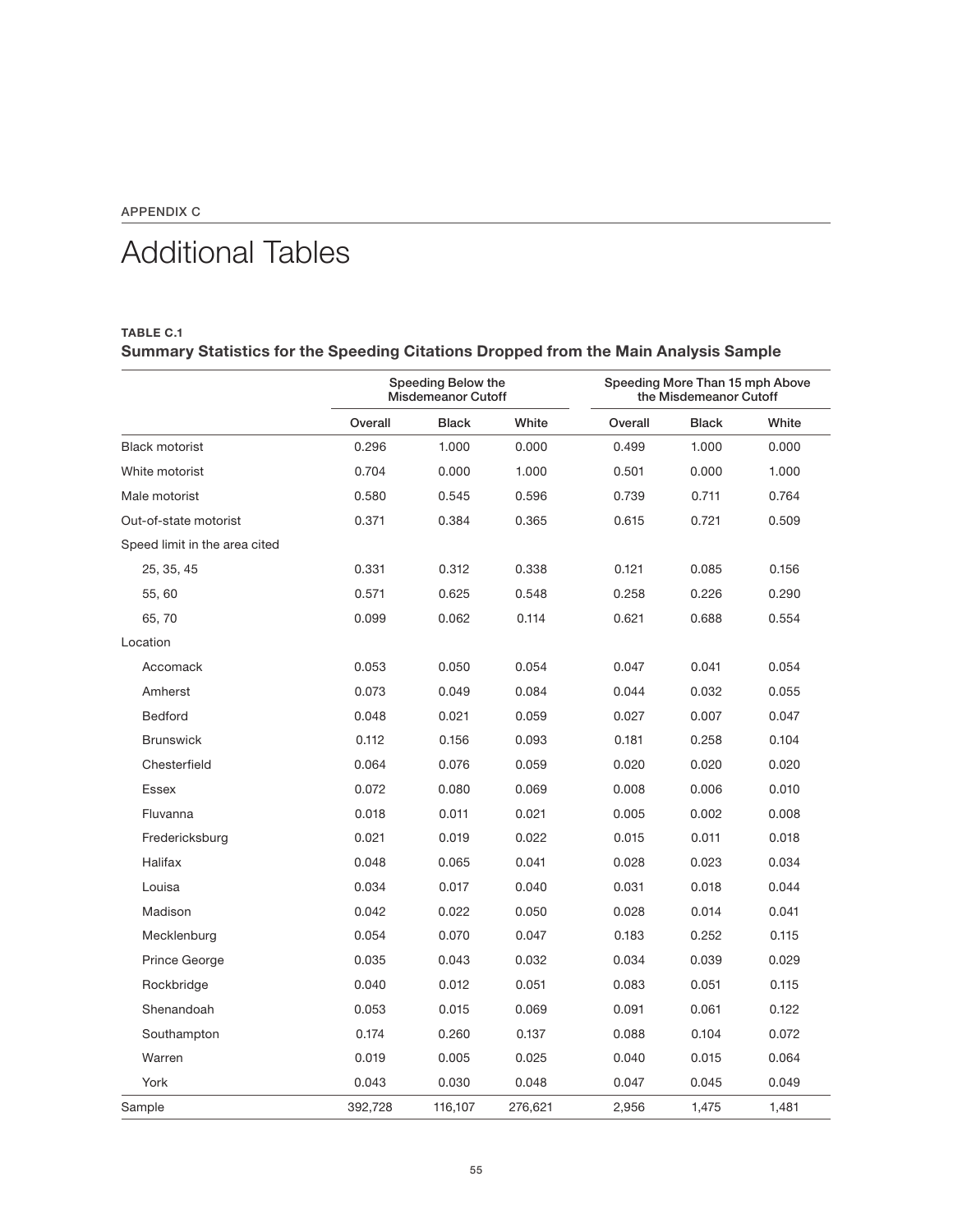|                  |              | <b>Racial Composition</b> |          |                                        | <b>Proportion of Speeding</b><br>Violations Where the<br><b>Speed Limit Was</b> |                 |                 | Proportion<br>of Speeding<br><b>Violations</b>              |
|------------------|--------------|---------------------------|----------|----------------------------------------|---------------------------------------------------------------------------------|-----------------|-----------------|-------------------------------------------------------------|
| Location         | <b>Black</b> | White                     | Hispanic | Speeding<br>Citations in<br>the Sample | 25, 35, or<br>45 mph                                                            | 55 or<br>60 mph | 65 or<br>70 mph | Classified as a<br>Misdemeanor by<br><b>Law Enforcement</b> |
| Accomack         | 0.288        | 0.599                     | 0.091    | 30,172                                 | 0.573                                                                           | 0.428           | 0.000           | 0.088                                                       |
| Amherst          | 0.191        | 0.749                     | 0.024    | 38,529                                 | 0.272                                                                           | 0.553           | 0.176           | 0.074                                                       |
| Bedford          | 0.072        | 0.876                     | 0.024    | 24,361                                 | 0.412                                                                           | 0.588           | 0.000           | 0.047                                                       |
| <b>Brunswick</b> | 0.548        | 0.407                     | 0.025    | 88,759                                 | 0.087                                                                           | 0.461           | 0.453           | 0.319                                                       |
| Chesterfield     | 0.245        | 0.606                     | 0.095    | 35,606                                 | 0.604                                                                           | 0.309           | 0.087           | 0.038                                                       |
| <b>Essex</b>     | 0.374        | 0.549                     | 0.039    | 33,163                                 | 0.210                                                                           | 0.790           | 0.000           | 0.059                                                       |
| Fluvanna         | 0.153        | 0.776                     | 0.038    | 9,561                                  | 0.513                                                                           | 0.226           | 0.261           | 0.039                                                       |
| Fredericksburg   | 0.241        | 0.591                     | 0.109    | 11,040                                 | 0.964                                                                           | 0.000           | 0.036           | 0.077                                                       |
| Halifax          | 0.363        | 0.597                     | 0.022    | 25,116                                 | 0.418                                                                           | 0.583           | 0.000           | 0.049                                                       |
| Louisa           | 0.156        | 0.781                     | 0.033    | 22,473                                 | 0.225                                                                           | 0.361           | 0.415           | 0.112                                                       |
| Madison          | 0.093        | 0.843                     | 0.032    | 22,257                                 | 0.018                                                                           | 0.982           | 0.000           | 0.073                                                       |
| Mecklenburg      | 0.346        | 0.600                     | 0.031    | 59,321                                 | 0.144                                                                           | 0.283           | 0.574           | 0.447                                                       |
| Prince George    | 0.326        | 0.542                     | 0.086    | 23,818                                 | 0.377                                                                           | 0.152           | 0.471           | 0.249                                                       |
| Rockbridge       | 0.033        | 0.919                     | 0.020    | 53,648                                 | 0.083                                                                           | 0.096           | 0.821           | 0.289                                                       |
| Shenandoah       | 0.029        | 0.872                     | 0.074    | 52,509                                 | 0.150                                                                           | 0.054           | 0.796           | 0.166                                                       |
| Southampton      | 0.347        | 0.610                     | 0.020    | 84,249                                 | 0.194                                                                           | 0.809           | 0.000           | 0.076                                                       |
| Warren           | 0.050        | 0.860                     | 0.053    | 16,607                                 | 0.503                                                                           | 0.109           | 0.387           | 0.101                                                       |
| York             | 0.138        | 0.701                     | 0.069    | 25,927                                 | 0.575                                                                           | 0.087           | 0.338           | 0.105                                                       |

### TABLE C.2 Racial and Speeding Citation Composition, by County

SOURCE: Racial composition data were obtained from U.S. Census Bureau, 2019. Other data were estimated using the full sample of 657,116 speeding citations.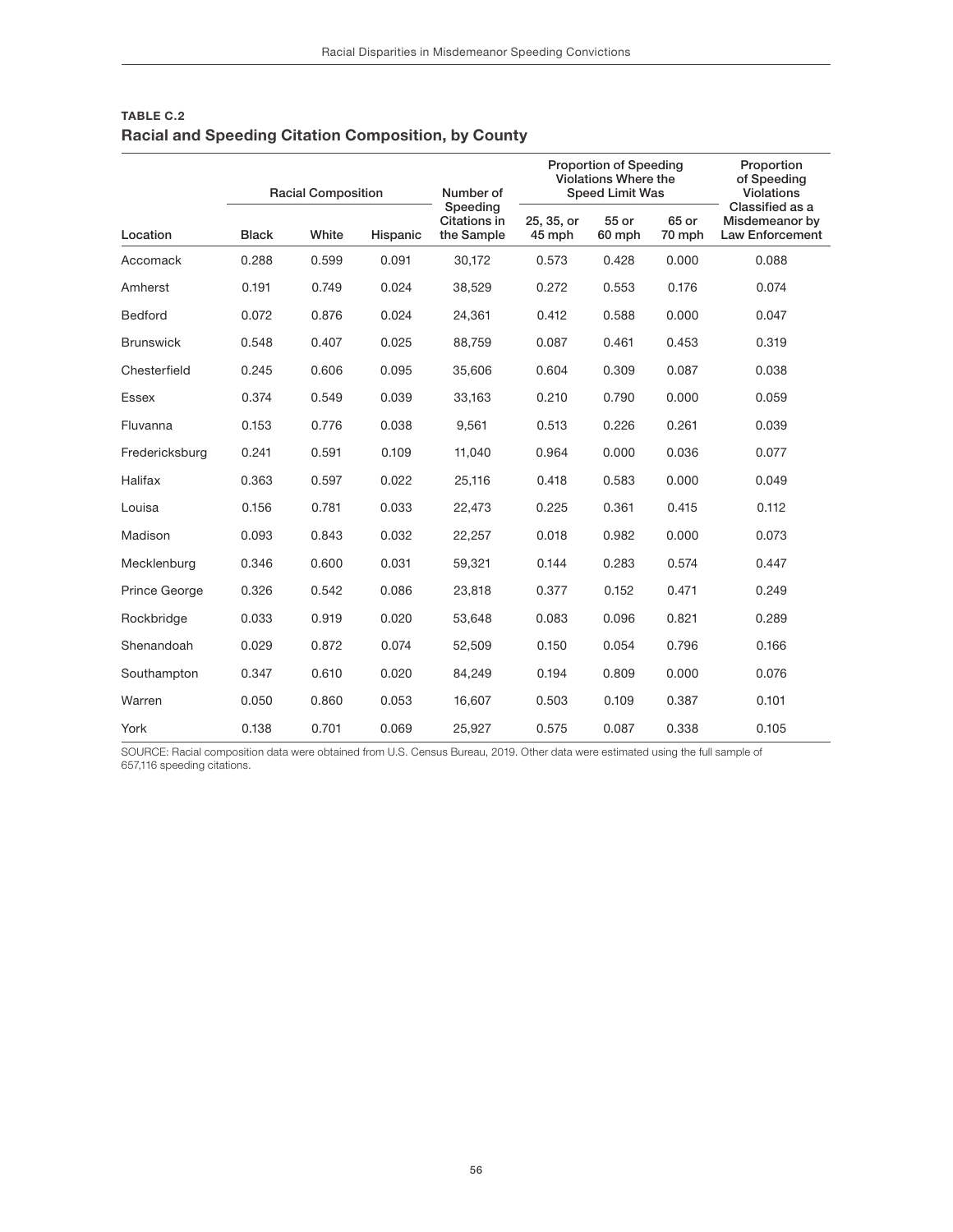## TABLE C.3Proportion of Reckless Speeding Violations That Law Enforcement Charged as an Infraction, by County

| Speed Limit of 25, 35, or 45 mph |                        |                                                                        |                                               |                        | Speed Limit of 55 or 60 mph                                            |                                               | Speed Limit of 65 or 70 mph |                                                                        |                                               |
|----------------------------------|------------------------|------------------------------------------------------------------------|-----------------------------------------------|------------------------|------------------------------------------------------------------------|-----------------------------------------------|-----------------------------|------------------------------------------------------------------------|-----------------------------------------------|
| Location                         | Cited at the<br>Cutoff | <b>Cited Above</b><br>the Cutoff but<br>Classified as an<br>Infraction | <b>Total Who</b><br>Received an<br>Infraction | Cited at the<br>Cutoff | <b>Cited Above</b><br>the Cutoff but<br>Classified as an<br>Infraction | <b>Total Who</b><br>Received an<br>Infraction | Cited at the<br>Cutoff      | <b>Cited Above</b><br>the Cutoff but<br>Classified as an<br>Infraction | <b>Total Who</b><br>Received an<br>Infraction |
| All counties                     | 0.478                  | 0.331                                                                  | 0.809                                         | 0.452                  | 0.181                                                                  | 0.633                                         | 0.477                       | 0.029                                                                  | 0.506                                         |
| Accomack                         | 0.527                  | 0.260                                                                  | 0.787                                         | 0.568                  | 0.046                                                                  | 0.614                                         | N/A                         | N/A                                                                    | N/A                                           |
| Amherst                          | 0.727                  | 0.134                                                                  | 0.861                                         | 0.649                  | 0.139                                                                  | 0.788                                         | 0.518                       | 0.052                                                                  | 0.570                                         |
| Bedford                          | 0.314                  | 0.586                                                                  | 0.900                                         | 0.340                  | 0.341                                                                  | 0.681                                         | N/A                         | N/A                                                                    | N/A                                           |
| <b>Brunswick</b>                 | 0.631                  | 0.114                                                                  | 0.745                                         | 0.499                  | 0.030                                                                  | 0.529                                         | 0.333                       | 0.006                                                                  | 0.339                                         |
| Chesterfield                     | 0.418                  | 0.528                                                                  | 0.946                                         | 0.479                  | 0.359                                                                  | 0.838                                         | 0.550                       | 0.215                                                                  | 0.765                                         |
| <b>Essex</b>                     | 0.475                  | 0.281                                                                  | 0.756                                         | 0.489                  | 0.046                                                                  | 0.535                                         | N/A                         | N/A                                                                    | N/A                                           |
| Fluvanna                         | 0.406                  | 0.512                                                                  | 0.918                                         | 0.380                  | 0.412                                                                  | 0.792                                         | 0.679                       | 0.142                                                                  | 0.821                                         |
| Fredericksburg                   | 0.650                  | 0.092                                                                  | 0.742                                         | N/A                    | N/A                                                                    | N/A                                           | 0.374                       | 0.030                                                                  | 0.404                                         |
| Halifax                          | 0.406                  | 0.491                                                                  | 0.897                                         | 0.413                  | 0.326                                                                  | 0.739                                         | N/A                         | N/A                                                                    | N/A                                           |
| Louisa                           | 0.399                  | 0.314                                                                  | 0.713                                         | 0.398                  | 0.294                                                                  | 0.692                                         | 0.735                       | 0.014                                                                  | 0.749                                         |
| Madison                          | 0.255                  | 0.510                                                                  | 0.765                                         | 0.405                  | 0.331                                                                  | 0.736                                         | N/A                         | N/A                                                                    | N/A                                           |
| Mecklenburg                      | 0.393                  | 0.222                                                                  | 0.615                                         | 0.399                  | 0.065                                                                  | 0.464                                         | 0.263                       | 0.010                                                                  | 0.273                                         |
| <b>Prince George</b>             | 0.442                  | 0.094                                                                  | 0.536                                         | 0.325                  | 0.046                                                                  | 0.371                                         | 0.380                       | 0.010                                                                  | 0.390                                         |
| Rockbridge                       | 0.541                  | 0.186                                                                  | 0.727                                         | 0.588                  | 0.054                                                                  | 0.642                                         | 0.592                       | 0.001                                                                  | 0.593                                         |
| Shenandoah                       | 0.389                  | 0.518                                                                  | 0.907                                         | 0.460                  | 0.168                                                                  | 0.628                                         | 0.677                       | 0.043                                                                  | 0.720                                         |
| Southampton                      | 0.321                  | 0.409                                                                  | 0.730                                         | 0.419                  | 0.156                                                                  | 0.575                                         | N/A                         | N/A                                                                    | N/A                                           |
| Warren                           | 0.744                  | 0.150                                                                  | 0.894                                         | 0.640                  | 0.031                                                                  | 0.671                                         | 0.795                       | 0.005                                                                  | 0.800                                         |
| York                             | 0.367                  | 0.400                                                                  | 0.767                                         | 0.299                  | 0.416                                                                  | 0.715                                         | 0.319                       | 0.367                                                                  | 0.686                                         |

NOTE: This table uses the main analysis sample of 261,432 observations. In each of the three vertical panels, the third column is the sum of the first two columns. N/A indicates that the county did not have any stops that occurred at that speed limit (likely because it had no areas at those speed limits within that jurisdiction).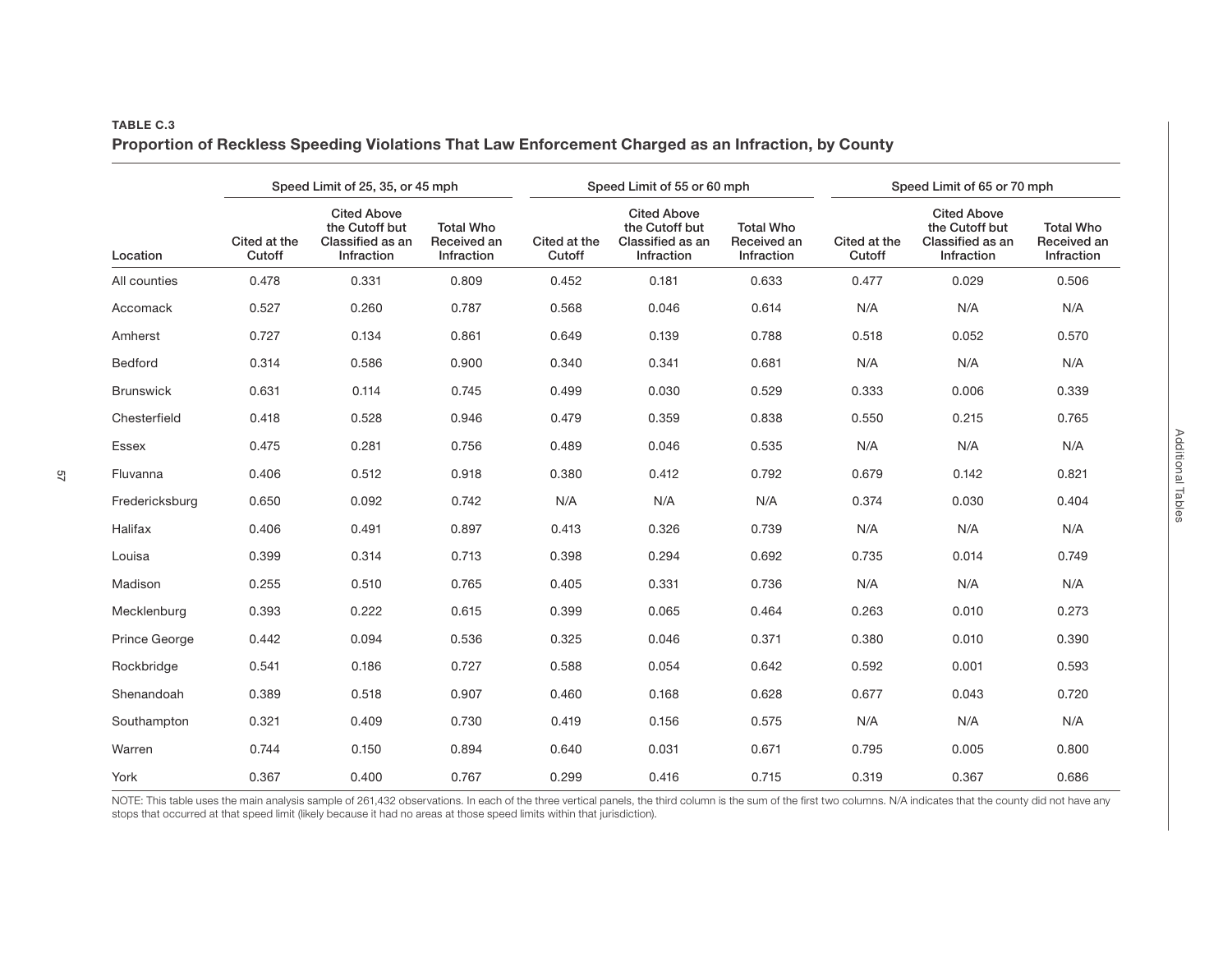| Location         | Motorist Did Not<br><b>Attend Court</b> | Without an Attorney | Motorist Attended Court Motorist Attended Court<br>with an Attorney |
|------------------|-----------------------------------------|---------------------|---------------------------------------------------------------------|
| All counties     | 0.075                                   | 0.605               | 0.843                                                               |
| Accomack         | 0.018                                   | 0.709               | 0.794                                                               |
| Amherst          | 0.109                                   | 0.535               | 0.604                                                               |
| Bedford          | 0.124                                   | 0.597               | 0.851                                                               |
| <b>Brunswick</b> | 0.009                                   | 0.722               | 0.951                                                               |
| Chesterfield     | 0.072                                   | 0.770               | 0.761                                                               |
| <b>Essex</b>     | 0.091                                   | 0.779               | 0.952                                                               |
| Fluvanna         | 0.039                                   | 0.750               | 0.764                                                               |
| Fredericksburg   | 0.052                                   | 0.722               | 0.902                                                               |
| Halifax          | 0.199                                   | 0.715               | 0.926                                                               |
| Louisa           | 0.015                                   | 0.591               | 0.638                                                               |
| Madison          | 0.087                                   | 0.858               | 0.826                                                               |
| Mecklenburg      | 0.101                                   | 0.380               | 0.855                                                               |
| Prince George    | 0.042                                   | 0.375               | 0.873                                                               |
| Rockbridge       | 0.071                                   | 0.557               | 0.634                                                               |
| Shenandoah       | 0.206                                   | 0.644               | 0.795                                                               |
| Southampton      | 0.168                                   | 0.828               | 0.969                                                               |
| Warren           | 0.094                                   | 0.379               | 0.862                                                               |
| York             | 0.059                                   | 0.502               | 0.752                                                               |

#### TABLE C.4

## Proportion of Cited Motorists in Various Case Pathways Whose Charge Was Downgraded to an Infraction or Dismissed by the Court, by County

NOTE: This table restricts the main analysis sample to motorists who were charged with a misdemeanor by law enforcement, who did not prepay the ticket, and for whom we observed the court outcome (*n* = 98,964). Each value shows the proportion of motorists who were not convicted of a misdemeanor.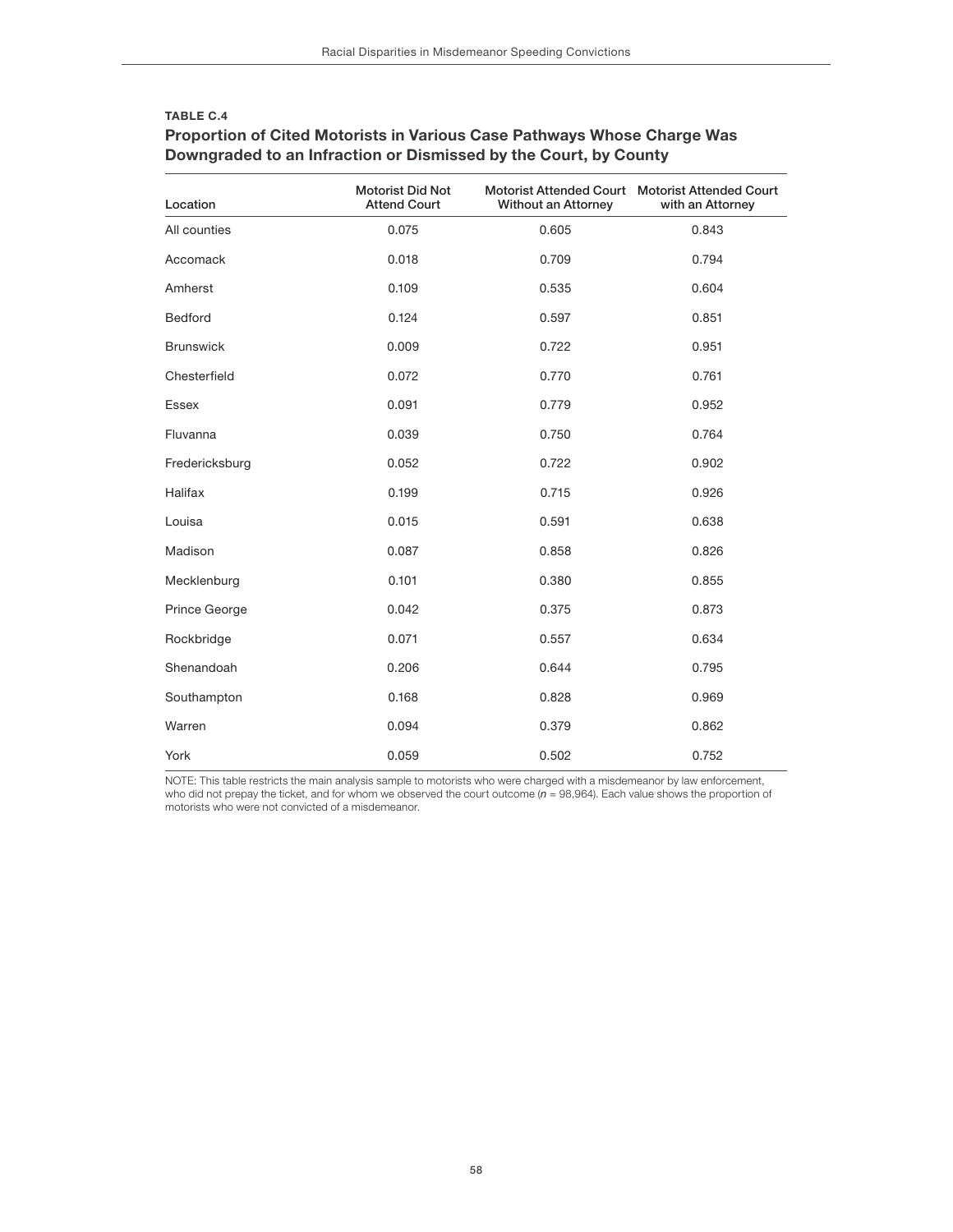# **References**

Alan M. Voorhees Transportation Center, Edward J. Bloustein School of Planning and Public Policy, and New Jersey Motor Vehicle Commission, *Motor Vehicles Affordability and Fairness Task Force: Final Report*, Trenton, N.J.: New Jersey State Legislature, February 2006.

Anbarci, Nejat, and Jungmin Lee, "Detecting Racial Bias in Speed Discounting: Evidence from Speeding Tickets in Boston," *International Review of Law and Economics*, Vol. 38, June 2014, pp. 11–24.

Anwar, Shamena, and Hanming Fang, "An Alternative Test of Racial Prejudice in Motor Vehicle Searches: Theory and Evidence," *American Economic Review*, Vol. 96, No. 1, March 2006, pp. 127–151.

Beck, Allen J., and Alfred Blumstein, "Racial Disproportionality in U.S. State Prisons: Accounting for the Effects of Racial and Ethnic Differences in Criminal Involvement, Arrests, Sentencing, and Time Served," *Journal of Quantitative Criminology*, Vol. 34, No. 3, September 2018, pp. 853–883.

Blinder, Alan S., "Wage Discrimination: Reduced Form and Structural Estimates," *Journal of Human Resources*, Vol. 8, No. 4, Autumn 1973, pp. 436–455.

Cheney, Brendan, "Manhattan DA Will No Longer Prosecute Turnstile Jumping," *Politico*, February 1, 2018.

Cherkauskas, Jennifer Marie-Calnon, "The Role of Driving Behavior in the Debate over Racially Biased Policing," dissertation, State College, Pa.: Pennsylvania State University, May 2011.

Cordner, Gary, Brian Williams, and Alfredo Velasco, *Vehicle Stops in San Diego: 2001*, San Diego, Calif.: San Diego Police Department, November 2002.

Corey, Ethan, and Puck Lo, "The 'Failure to Appear' Fallacy," *The Appeal*, January 9, 2019.

Donnell, Eric T., Scott C. Hines, Kevin M. Mahoney, D. Eng., Richard J. Porter, and Hugh McGee, *Speed Concepts: Informational Guide*, Washington, D.C.: Federal Highway Administration, FHWA-SA-10-001, September 2009.

Farrell, Amy, Dean Jack McDevitt, Lisa Bailey, Carsten Andresen, and Erica Pierce, *Massachusetts Racial and Gender Profiling Study: Final Report*, Boston, Mass.: Northeastern University, May 4, 2004.

Fishbane, Alissa, Aurelie Ouss, and Anuj K. Shah, "Behavioral Nudges Reduce Failure to Appear for Court," *Science*, Vol. 370, No. 6517, 2020.

Goncalves, Felipe, and Steven Mello, "A Few Bad Apples? Racial Bias in Policing," *American Economic Review*, Vol. 111, No. 5, May 2021, pp. 1406–1441.

Grogger, Jeffrey, and Greg Ridgeway, "Testing for Racial Profiling in Traffic Stops from Behind a Veil of Darkness," *Journal of the American Statistical Association*, Vol. 101, No. 475, September 2006, pp. 878–887.

Jann, Ben, "A Stata Implementation of the Blinder-Oaxaca Decomposition," *Stata Journal*, Vol. 8, No. 4, 2008, pp. 453–479.

Kim, Jaeok, and André Kiesel, "The Long Shadow of Police Racial Treatment: Racial Disparity in Criminal Justice Processing," *Public Administration Review*, Vol. 78, No. 3, 2018, pp. 422–431.

Knowles, John, Nicola Persico, and Petra Todd, "Racial Bias in Motor Vehicle Searches: Theory and Evidence," *Journal of Political Economy*, Vol. 109, No. 1, February 2001, pp. 203–229.

Kutateladze, Besiki, Vanessa Lynn, and Edward Liang, "Do Race and Ethnicity Matter in Prosecution? A Review of Empirical Studies," Vera Institute of Justice, June 2012.

Lawton, Beth, "Speed Camera Legislation in the Works in Virginia," *Alexandria Living*, February 5, 2020.

Luh, Elizabeth, "Effects of Disparate Policing on Long-Term Outcomes: Evidence Using Chicago Parking Tickets," working paper, March 20, 2020.

Lynn, Cheryl W., Wayne S. Ferguson, Nicholas J. Garber, and Jonathan C. Black, *Executive Summary: A Study of the Feasibility of Using Photo-Radar for Traffic Speed Enforcement in Virginia*, Charlottesville, Va.: Virginia Transportation Research Council, April 1993.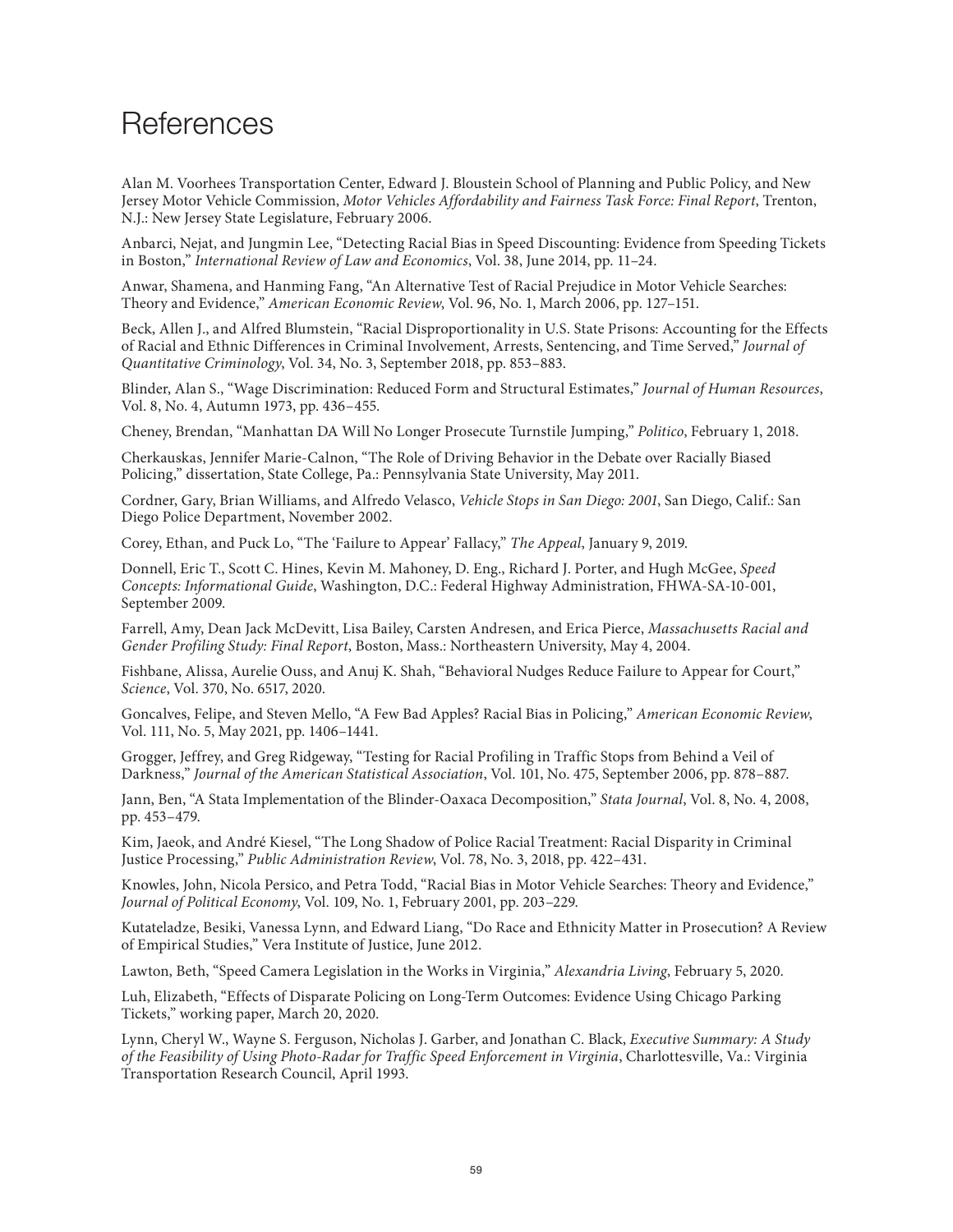MacDonald, John, and Steven Raphael, *An Analysis of Racial and Ethnic Disparities in Case Dispositions and Sentencing Outcomes for Criminal Cases Presented to and Processed by the Office of the San Francisco District Attorney*, Philadelphia, Pa.: Quattrone Center for the Fair Administration of Justice at the University of Pennsylvania Law School, December 2017.

May, Ethan, "Automated Speeding Ticket Bill Fails to Advance," *Indianapolis Star*, February 23, 2021.

Mayson, Sandra G., and Megan T. Stevenson, "Misdemeanors by the Numbers," *Boston College Law Review*, Vol. 61, No. 3, 2020, pp. 971–1044.

Natapoff, Alexandra, *Punishment Without Crime: How Our Massive Misdemeanor System Traps the Innocent and Makes America More Unequal*, New York: Basic Books, 2018.

National Transportation Safety Board, *Reducing Speeding-Related Crashes Involving Passenger Vehicles*, Washington, D.C., Safety Study NTSB/SS-17/01, July 25, 2017.

NTSB—*See* National Transportation Safety Board.

Oaxaca, Ronald, "Male-Female Wage Differentials in Urban Labor Markets," *International Economic Review*, Vol. 14, No. 3, October 1973, pp. 693–709.

Pager, Devah, *Marked: Race, Crime, and Finding Work in an Era of Mass Incarceration*, Chicago, Ill.: University of Chicago Press, 2008.

Pierson, Emma, Camelia Simoiu, Jan Overgoor, Sam Corbett-Davies, Daniel Jenson, Amy Shoemaker, Vignesh Ramachandran, Phoebe Barghouty, Cheryl Phillips, Ravi Shroff, and Sharad Goel, "A Large-Scale Analysis of Racial Disparities in Police Stops Across the United States," *Nature Human Behaviour*, Vol. 4, No. 7, July 2020, pp. 736–745.

Prescott, James J., "Improving Access to Justice in State Courts with Platform Technology," *Vanderbilt Law Review*, Vol. 70, No. 6, 2017, pp. 1993–2050.

Quintanar, Sarah Marx, "Do Driver Decisions in Traffic Court Motivate Police Discrimination in Issuing Speeding Tickets?" working paper, Baton Rouge, La.: Louisiana State University, Department of Economics, January 2011.

———, "Man Vs. Machine: An Investigation of Speeding Ticket Disparities Based on Gender and Race," *Journal of Applied Economics*, Vol. 20, No. 1, 2017, pp. 1–28.

Rehavi, M. Marit, and Sonja B. Starr, "Racial Disparity in Federal Criminal Sentences," *Journal of Political Economy*, Vol. 122, No. 6, 2014, pp. 1320–1354.

Rose, Evan K., "Who Gets a Second Chance? Effectiveness and Equity in Supervision of Criminal Offenders," *Quarterly Journal of Economics*, Vol. 136, No. 2, 2021, pp. 1199–1253.

Saez, Emmanuel, "Do Taxpayers Bunch at Kink Points?" *American Economic Journal: Economic Policy*, Vol. 2, No. 3, August 2010, pp. 180–212.

Spohn, Cassia C., "Thirty Years of Sentencing Reform: The Quest for a Racially Neutral Sentencing Process," *Criminal Justice*, Vol. 3, 2000, pp. 427–201.

Stevenson, Megan T., and Sandra G. Mayson, "The Scale of Misdemeanor Justice," *Boston University Law Review*, Vol. 98, 2018, pp. 731–777.

Traxler, Christian, Franz G. Westermaier, and Ansgar Wohlschlegel, "Bunching on the Autobahn? Speeding Responses to a 'Notched' Penalty Scheme," *Journal of Public Economics*, Vol. 157, January 2018, pp. 78–94.

Tuttle, Cody, "Racial Disparities in Federal Sentencing: Evidence from Drug Mandatory Minimums," working paper, October 19, 2019.

U.S. Census Bureau, "Quick Facts: United States," webpage, July 1, 2019. As of August 12, 2021: <https://www.census.gov/quickfacts/fact/table/US/PST045219>

Virginia Court Data, web tool, undated. As of August 5, 2021: <https://virginiacourtdata.org>

Virginia Criminal Sentencing Commission, *Virginia Sentencing Guidelines*, Richmond, Va., July 1, 2014.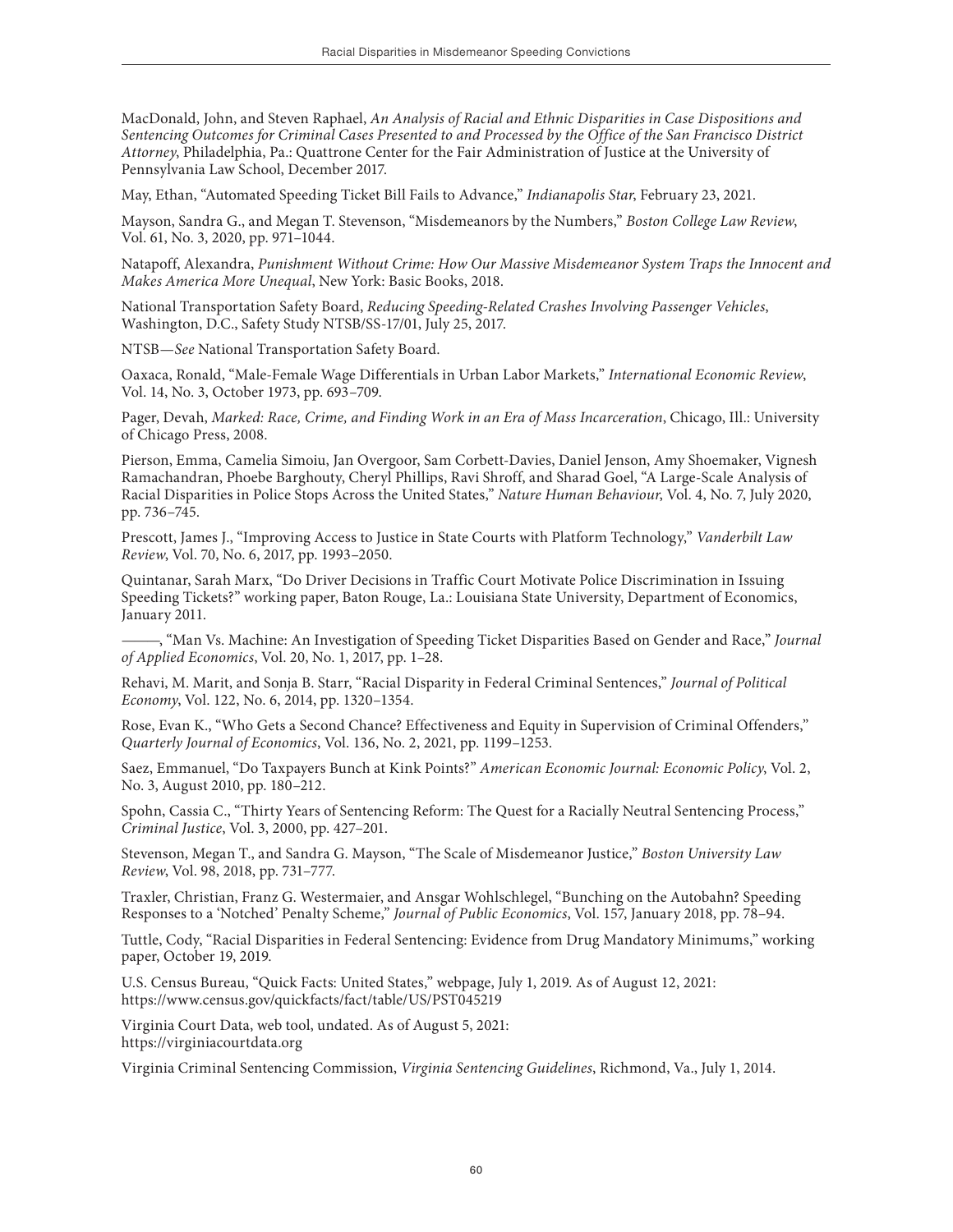———, *All Active VCCs Listed by Alphabetical Order (Includes Infractions, Juvenile and Court Codes)*, Richmond, Va., July 2015. As of August 5, 2021:

[http://www.vcsc.virginia.gov/VCCs/2015/ALL\\_VCCs.pdf](http://www.vcsc.virginia.gov/VCCs/2015/ALL_VCCs.pdf)

Virginia Demographics, "Virginia Counties by Population," webpage, undated. As of August 5, 2021: [https://www.virginia-demographics.com/counties\\_by\\_population](https://www.virginia-demographics.com/counties_by_population)

Virginia Department of Motor Vehicles, "Back on the Road to Safe Driving," webpage, undated-a. As of August 12, 2021:

<https://www.dmv.virginia.gov/drivers/#backonroad.asp>

———, "Ending License Suspensions for Unpaid Court Fines and Costs," webpage, undated-b. As of August 12, 2021:

[https://www.dmv.virginia.gov/drivers/#fines\\_costs.asp](https://www.dmv.virginia.gov/drivers/#fines_costs.asp)

———, "A Different Kind of Crash Course," brochure, 2017.

———, "Moving Violations and Point Assessments," brochure, January 5, 2021.

Virginia State Crime Commission, "Fingerprinting of Defendants," presentation slides, October 11, 2018.

Virginia's Judicial System, "Case Status and Information," web tool, undated. As of August 5, 2021: <http://www.courts.state.va.us/caseinfo/home.html>

Wilson, Cecilia, Charlene Willis, Joan K. Hendrikz, Robyne Le Brocque, Nicholas Bellamy, "Speed Cameras for the Prevention of Road Traffic Injuries and Deaths," *Cochrane Database of Systematic Reviews*, No. 11, October 2010.

Wooldredge, John, and Amy Thistlethwaite, "Bilevel Disparities in Court Dispositions for Intimate Assault," *Criminology*, Vol. 42, No. 2, May 2004, pp. 417–456.

Wu, Jawjeong, "Racial/Ethnic Discrimination and Prosecution: A Meta-Analysis," *Criminal Justice and Behavior*, Vol. 43, No. 4, 2016, pp. 437–458.